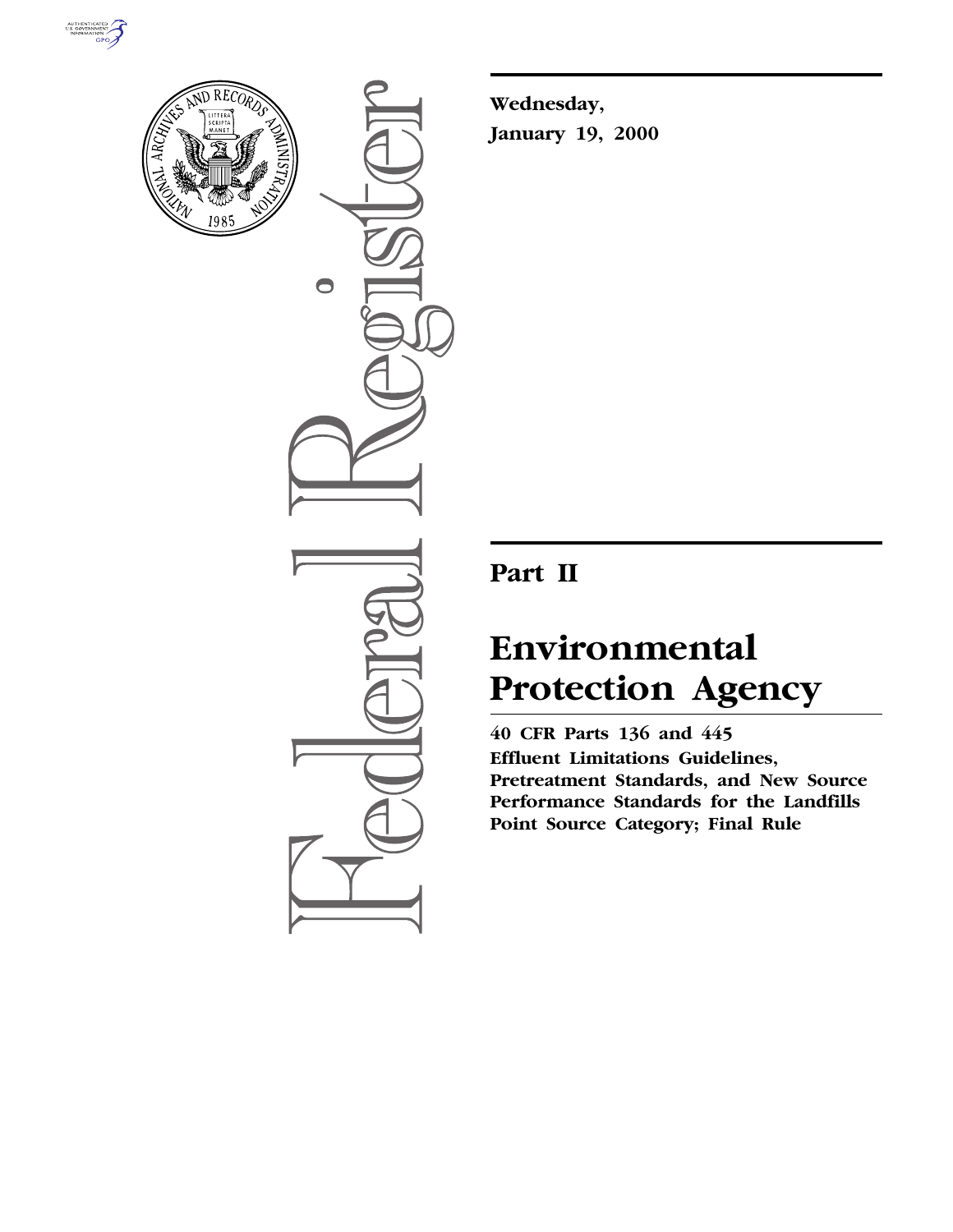## **ENVIRONMENTAL PROTECTION AGENCY**

## **40 CFR Parts 136 and 445**

**[FRL–6503–5]**

## **RIN 2040–AC23**

## **Effluent Limitations Guidelines, Pretreatment Standards, and New Source Performance Standards for the Landfills Point Source Category**

**AGENCY:** Environmental Protection Agency (EPA). **ACTION:** Final rule.

**SUMMARY:** This final rule represents the culmination of the Agency's effort to develop Clean Water Act (CWA) national effluent limitations guidelines and pretreatment standards for wastewater discharges from certain landfills. The final regulation establishes technology-based effluent limitations for wastewater discharges associated with the operation and maintenance of new and existing hazardous and non-hazardous landfill facilities regulated, respectively, under Subtitle C and Subtitle D of the Resource Conservation and Recovery Act (RCRA). Sources of landfill wastewater include, but are not limited to, landfill leachate and gas collection condensate. Today's final rule does not establish pretreatment standards for the introduction of pollutants into Publicly Owned Treatment Works (POTW) from the operation of new and existing landfills regulated under Subtitle C or Subtitle D of RCRA.

The rule does not apply to wastewater discharges from ''captive'' landfills—

those landfills associated with other industrial or commercial activities, in most circumstances. For example, it does not apply to captive landfills that only receive wastes generated by the industrial operation directly associated with the landfill. In addition, the rule does not apply to captive landfills that receive both wastes generated by the industrial operation directly associated with the landfill as well as other wastes, so long as the other wastes are similar in nature to the wastes generated by the industrial operation directly associated with the landfill. Further, the regulation does not apply to wastewater discharges associated with treatment of contaminated ground water from hazardous and non-hazardous landfills.

The final effluent limitations guidelines will benefit the environment by removing 900,000 pounds of pollutants per year at an estimated annualized cost of \$7.6 million.

**DATES:** This regulation shall become effective February 18, 2000.

**ADDRESSES:** For additional technical information write to Mr. Michael C. Ebner, Engineering and Analysis Division (4303), U.S. EPA, 401 M Street S.W., Washington, D.C. 20460 or send Email to: *ebner.michael@epa.gov* or call at (202)260–5397. For additional economic information contact Mr. William Anderson at the address above or send E-mail to: *anderson.william@epa.gov* or call (202)

260–5131.

The complete record (excluding confidential business information) for this Clean Water Act rulemaking is available for review at EPA's Water

Docket, Room EB57; 401 M Street, SW, Washington, DC 20460. For access to Docket materials, call (202) 260–3027 between 9 a.m. and 3:30 p.m. for an appointment. The record for this rulemaking has been established under docket number W–97–17, and includes supporting documentation, but does not include any information claimed as Confidential Business Information (CBI). The EPA public information regulation (40 CFR Part 2) provides that a reasonable fee may be charged for copying.

**FOR FURTHER INFORMATION CONTACT:** For additional technical information call Mr. Michael Ebner at (202) 260–5397. For additional information on the economic impact analyses contact Mr. William Anderson at (202) 260–5131.

## **SUPPLEMENTARY INFORMATION:**

### **Judicial Review**

In accordance with 40 CFR 23.2, this rule will be considered promulgated for purposes of judicial review at 1:00 p.m. Eastern time on February 2, 2000. Under section 509(b)(1) of the Act, judicial review of this regulation can be obtained only by filing a petition for review in the United States Court of Appeals within 120 days after the regulation is considered final for purposes of judicial review. Under section 509(b)(2) of the Act, the requirements in this regulation may not be challenged later in civil or criminal proceedings brought by EPA to enforce these requirements.

*Regulated Entities:* Entities potentially regulated by this action include:

| Category                                    | Examples of regulated entities                                                                                                                                                                                                                        |
|---------------------------------------------|-------------------------------------------------------------------------------------------------------------------------------------------------------------------------------------------------------------------------------------------------------|
|                                             | Landfills regulated under Subtitle C or Subtitle D of RCRA that collect and discharge landfill generated<br>wastewater to surface waters of the U.S., unless the landfills are directly associated with other industrial<br>or commercial facilities. |
| State, municipal or tribal Govern-<br>ment. | Landfills regulated under Subtitle C or Subtitle D of RCRA that collect and discharge landfill generated<br>wastewater to surface waters of the U.S., unless the landfills are directly associated with other industrial<br>or commercial facilities. |
| Federal Government                          | Landfills regulated under Subtitle C or Subtitle D of RCRA that collect and discharge landfill generated<br>wastewater to surface waters of the U.S., unless the landfills are directly associated with other industrial<br>or commercial facilities. |

The preceding table is not intended to be exhaustive, but rather provides a guide for readers regarding entities likely to be regulated by this action. This table lists the types of entities that EPA is now aware could potentially be regulated by this action. Other types of entities not listed in the table could also be regulated. To determine whether your facility is regulated by this action, you should carefully examine the applicability criteria in § 445.1 of the

final rule. If you have questions regarding the applicability of this action to a particular entity, consult one of the persons listed in the preceding **FOR FURTHER INFORMATION CONTACT** section.

#### **Compliance Dates**

The compliance date for NSPS is the date the new source commences discharging. Compliance deadline for BPT, BCT, and BAT for a facility is immediately upon issuance or

reissuance of the National Pollutant Discharge Elimination System (NPDES) permit.

#### **Supporting Documentation**

Several major documents further describe the technical and economic basis for the regulations promulgated today. These include:

1. ''Development Document for Final Effluent Limitations Guidelines and Standards for the Landfills Point Source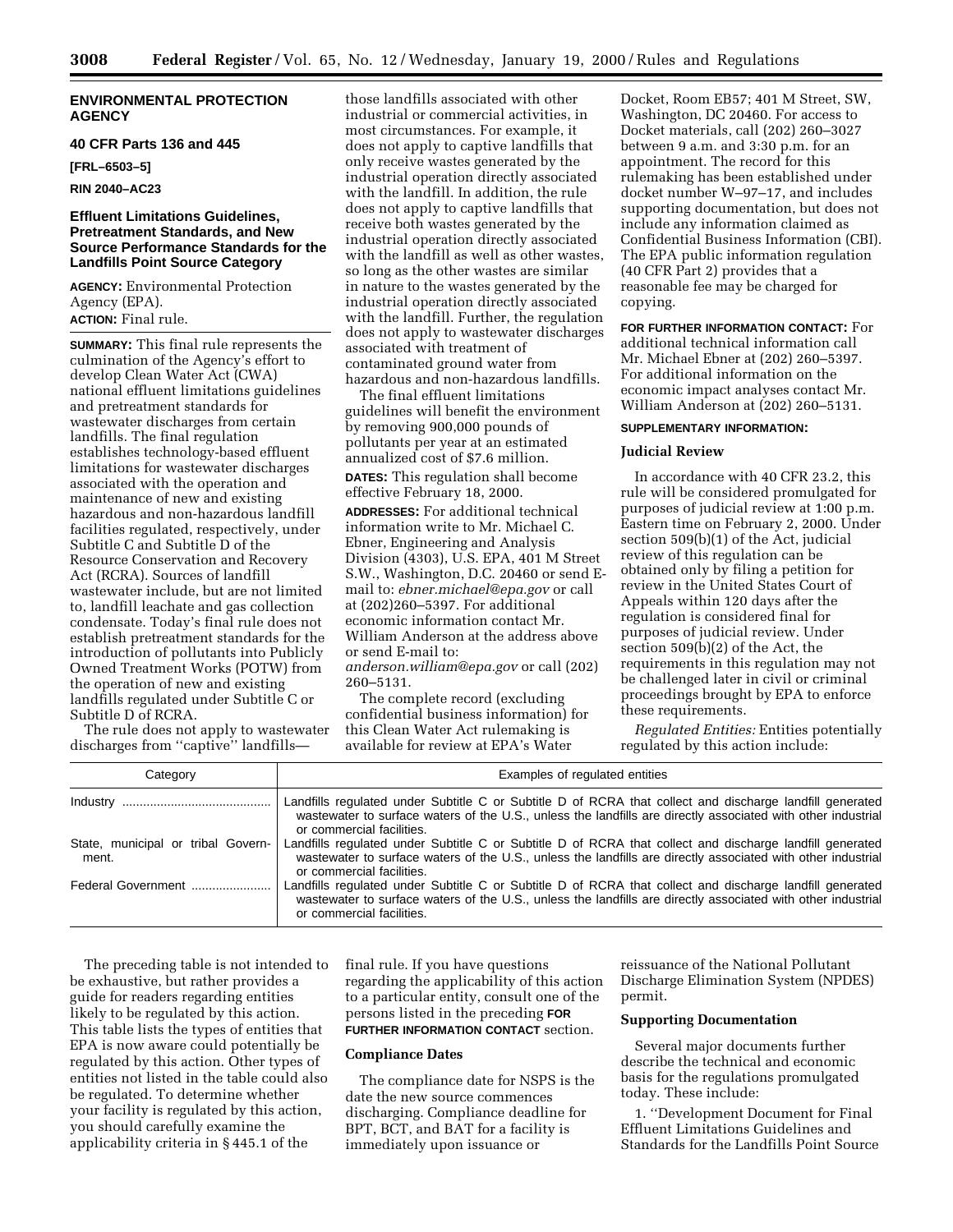Category'' (EPA 821–R–99–019). Hereafter referred to as the Technical Development Document, it presents EPA's technical conclusions concerning the rule. EPA describes, among other things, the data collection activities in support of the rule, the wastewater treatment technology options, wastewater characterization, and the estimation of costs to the industry.

2. ''Economic Analysis for Final Effluent Limitations Guidelines and Standards for the Landfills Point Source Category'' (EPA 821–B–99–005).

3. ''Statistical Support Document for Final Effluent Limitations Guidelines and Standards for the Landfills Point Source Category'' (EPA 821–B–99–007).

4. ''Environmental Assessment for Final Effluent Limitations Guidelines and Standards for the Landfills Point Source Category'' (EPA 821–B–99–006).

EPA made drafts of these documents available for comment at proposal and revised the materials where warranted in response to the comments. EPA did not submit the documents for peer review because the Agency concluded that additional review was not required because the scientific and technical methodologies being used are not significantly different from those used in the development of past effluent guidelines.

How to Obtain Supporting Documents:

The Technical and Economic Development Documents can be obtained through EPA's website on the Internet, located at www.epa.gov/OST/ guide/2lndfls. All of the supporting documents are also available from the Office of Water Resource Center, RC– 4100, U.S. EPA, 401 M Street SW, Washington, D.C., 20460; telephone (202) 260–7786 for the voice mail publication request.

#### **Table of Contents**

- I. Legal Authority
- II. Background
	- A. Clean Water Act
	- B. Section 304(m) Requirements
	- C. Brief History of Landfill Industry and Proposed Guidelines
- III. The Final Landfills Effluent Limitations Guidelines and Standards
	- A. Overview of Final Rule
	- B. Applicability and Scope of the Final Rule
- C. Subcategorization
- D. Profile of the Landfills Industry
- E. Technology Basis for Final Rule
- F. Development of Effluent Limitations
- G. Treatment Systems Selected for Basis of Regulation
- IV. Assessment of Costs and Impacts
- A. Methodology for Estimating Costs and Pollutant Reductions Achieved by Treatment Technologies
- B. Costs of Compliance

## C. Pollutant Reductions

- V. Economic Analysis
	- A. Introduction and Overview B. Summary of Economic Impacts
- 
- VI. Water Quality Analysis and Environmental Benefits
	- A. Introduction
	- B. Methodology Used for Estimating Water Quality Impacts and Benefits
	- C. Estimated National Water Quality Impacts and Results
- VII. Non-water Quality Environmental Impacts
	- A. Air Pollution
	- B. Solid Waste Generation
	- C. Energy Requirements
- VIII. Regulatory Implementation
- A. Implementation of Limitations and Standards
- B. Upset and Bypass Provisions
- C. Variances and Modifications
- D. Relationship of Effluent Limitations to NPDES Permits and Monitoring Requirements
- E. Implementation for Facilities With Landfills in Multiple Subcategories
- F. Implementation for Contaminated Ground Water Flows and Wastewater from Recovering Pumping Wells
- G. Implementation for Subtitle D Landfills Which Received Newly Listed Hazardous Wastes in the Past
- H. Implementation for Superfund Response Actions at Landfills
- I. Implementation for TSCA landfills
- J. Implementation for Landfills Located at
- Centralized Waste Treatment Facilities K. Determination of Similar Wastes for
- Captive Landfill Facilities L. Analytical Methods
- IX. Regulatory Requirements
- A. Executive Order 12866
- B. Regulatory Flexibility Act and the Small Business Regulatory Enforcement Fairness Act of 1996 (SBREFA)
- C. Submission to Congress and the General Accounting Office
- D. Paperwork Reduction Act
- E. Unfunded Mandates Reform Act
- F. Executive Order 13084: Consultation and Coordination with Indian Tribal Governments
- G. Executive Order 13132 (Federalism) H. National Technology Transfer and
- Advancement Act
- I. Executive Order 13045 and Protecting Children's Health
- X. Summary of Proposal Comments and Responses
- Appendix A: Definitions, Acronyms, and Abbreviations

## **I. Legal Authority**

The U.S. Environmental Protection Agency is promulgating these regulations under the authority of Sections 301, 304, 306, 307, 308, 402, and 501 of the Clean Water Act, 33 U.S.C.1311, 1314, 1316, 1317, 1318, 1342, and 1361.

#### **II. Background**

*A. Clean Water Act*

Congress adopted the Clean Water Act (CWA) to ''restore and maintain the

chemical, physical, and biological integrity of the Nation's waters'' (Section 101(a), 33 U.S.C. 1251(a)). To achieve this goal, the CWA prohibits the discharge of pollutants into navigable waters except in compliance with the statute. The Clean Water Act confronts the problem of water pollution on a number of different fronts. Its primary reliance, however, is on establishing restrictions on the types and amounts of pollutants discharged from various industrial, commercial, and public sources of wastewater.

Congress recognized that regulating only those sources that discharge effluent directly into the nation's waters would not be sufficient to achieve the CWA's goals. Consequently, the CWA requires EPA to promulgate nationally applicable pretreatment standards which restrict pollutant discharges for those who discharge wastewater indirectly through sewers flowing to publicly-owned treatment works (POTWs) (Section 307(b) and (c), 33 U.S.C. 1317(b) and (c)). National pretreatment standards are established for those pollutants in wastewater from indirect dischargers which may pass through or interfere with POTW operations. Generally, pretreatment standards are designed to ensure that wastewater from direct and indirect industrial dischargers are subject to similar levels of treatment. In addition, POTWs are required to implement local pretreatment limits applicable to their industrial indirect dischargers to satisfy any local requirements (40 CFR 403.5).

Direct dischargers must comply with effluent limitations in National Pollutant Discharge Elimination System (''NPDES'') permits; indirect dischargers must comply with pretreatment standards. These limitations and standards are established by regulation for categories of industrial dischargers and are based on the degree of control that can be achieved using various levels of pollution control technology.

1. Best Practicable Control Technology Currently Available (BPT)—Sec. 304(b)(1) of the CWA

In the regulations for an industry category, EPA defines BPT effluent limits for conventional, priority,<sup>1</sup> and

<sup>1</sup> In the initial stages of EPA CWA regulation, EPA efforts emphasized the achievement of BPT limitations for control of the ''classical'' pollutants (*e.g.,* TSS, pH, BOD5). However, nothing on the face of the statute explicitly restricted BPT limitations to such pollutants. Following passage of the Clean Water Act of 1977 with its requirement for point sources to achieve best available technology limitations to control discharges of toxic pollutants, EPA shifted its focus to address the listed priority pollutants under the guidelines program. BPT Continued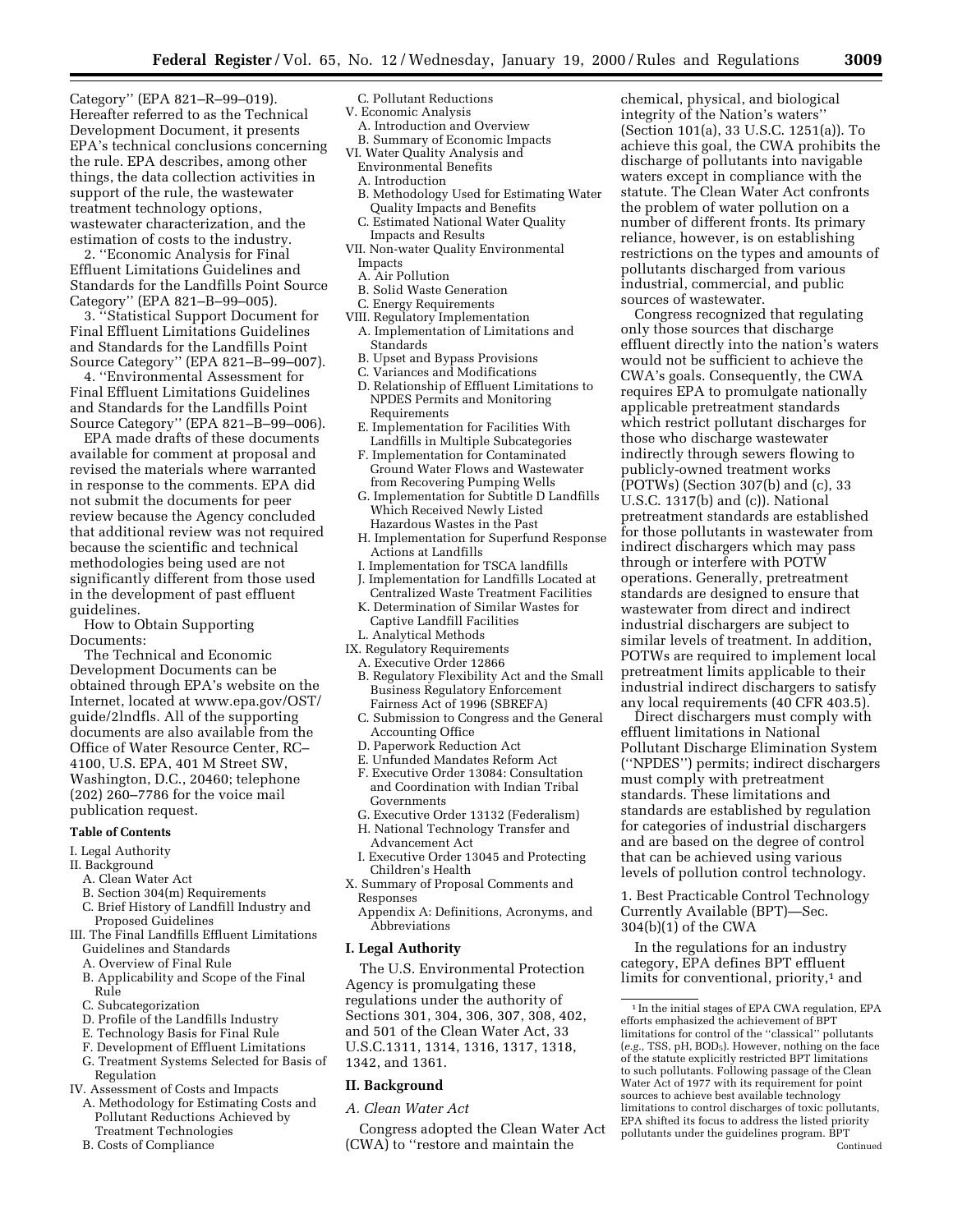nonconventional pollutants. In specifying BPT, EPA looks at a number of factors. EPA first considers the cost of achieving effluent reductions in relation to the effluent reduction benefits. The Agency also considers the age of the equipment and facilities, the processes employed and any required process changes, engineering aspects of the control technologies, non-water quality environmental impacts (including energy requirements), and such other factors as the Agency deems appropriate (CWA 304(b)(1)(B)). Traditionally, EPA establishes BPT effluent limitations based on the average of the best performances of facilities within the industry of various ages, sizes, processes or other common characteristic. Where existing performance is uniformly inadequate, EPA may require higher levels of control than currently in place in an industrial category if the Agency determines that the technology can be practically applied.

2. Best Conventional Pollutant Control Technology (BCT)—Sec. 304(b)(4) of the CWA

The 1977 amendments to the CWA required EPA to identify effluent reduction levels for conventional pollutants associated with BCT for discharges from existing industrial point sources. In addition to other factors specified in Section 304(b)(4)(B), the CWA requires that EPA establish BCT limitations after consideration of a two part ''cost-reasonableness'' test. EPA explained its methodology for the development of BCT limitations in July 1986 (51 FR 24974).

Section 304(a)(4) designates the following as conventional pollutants: biochemical oxygen demand (BOD<sub>5</sub>), total suspended solids (TSS), fecal coliform, pH, and any additional pollutants defined by the Administrator as conventional. The Administrator designated oil and grease as an additional conventional pollutant on July 30, 1979 (44 FR 44501).

3. Best Available Technology Economically Achievable (BAT)—Sec. 304(b)(2) of the CWA

In general, BAT effluent limitations guidelines represent the best economically achievable performance of plants in the industrial subcategory or category. The factors considered in assessing BAT include the cost of achieving BAT effluent reductions, the age of equipment and facilities involved, the process employed,

potential process changes, and nonwater quality environmental impacts, including energy requirements. The Agency retains considerable discretion in assigning the weight to be accorded these factors. BAT limitations may be based on effluent reductions attainable through changes in a facility's processes and operations. As with BPT, where existing performance is uniformly inadequate, BAT may require a higher level of performance than is currently being achieved based on technology transferred from a different subcategory or category. BAT may be based upon process changes or internal controls, even when these technologies are not common industry practice.

4. New Source Performance Standards (NSPS)—Sec. 306 of the CWA

NSPS reflect effluent reductions that are achievable based on the best available demonstrated control technology. New facilities have the opportunity to install the best and most efficient production processes and wastewater treatment technologies. As a result, NSPS should represent the most stringent controls attainable through the application of the best available control technology for all pollutants (*i.e.,* conventional, nonconventional, and priority pollutants). In establishing NSPS, EPA is directed to take into consideration the cost of achieving the effluent reduction and any non-water quality environmental impacts and energy requirements.

5. Pretreatment Standards for Existing Sources (PSES)—Sec. 307(b) of the CWA

PSES are designed to prevent the discharge of pollutants that pass through, interfere-with, or are otherwise incompatible with the operation of publicly-owned treatment works (POTW). The CWA authorizes EPA to establish pretreatment standards for pollutants that pass through POTWs or interfere with treatment processes or sludge disposal methods at POTWs. Pretreatment standards for existing sources are technology-based and analogous to BAT effluent limitations guidelines.

The General Pretreatment Regulations, which set forth the framework for the implementation of categorical pretreatment standards, are found at 40 CFR Part 403. Those regulations contain a definition of passthrough that addresses localized rather than national instances of pass-through and establish pretreatment standards that apply to all non-domestic discharges. See 52 FR 1586, January 14, 1987.

6. Pretreatment Standards for New Sources (PSNS)—Sec. 307(b) of the CWA

Like PSES, PSNS are designed to prevent the discharges of pollutants that pass through, interfere-with, or are otherwise incompatible with the operation of POTWs. PSNS are to be issued at the same time as NSPS. New indirect dischargers have the opportunity to incorporate into their plants the best available demonstrated technologies. The Agency considers the same factors in promulgating PSNS as it considers in promulgating NSPS.

#### *B. Section 304(m) Requirements*

Section 304(m) of the CWA, added by the Water Quality Act of 1987, requires EPA to establish schedules for (1) reviewing and revising existing effluent limitations guidelines and standards (''effluent guidelines'') and (2) promulgating new effluent guidelines. On January 2, 1990, EPA published an Effluent Guidelines Plan (55 FR 80) that established schedules for developing new and revised effluent guidelines for several industry categories. One of the industries for which the Agency established a schedule was the Hazardous Waste Treatment Industry.

The Natural Resources Defense Council (NRDC) and Public Citizen, Inc. filed suit against the Agency, alleging violation of Section 304(m) and other statutory authorities requiring promulgation of effluent guidelines (*NRDC et al.* v. *Reilly,* Civ. No. 89–2980 (D.D.C.)). Under the terms of the consent decree in that case, as amended, EPA agreed, among other things, to propose effluent guidelines for the ''Landfills and Industrial Waste Combusters'' category by November 1997 and final action by November 1999. Although the Consent Decree lists ''Landfills and Industrial Waste Combusters'' as a single entry, EPA is publishing separate regulations for Industrial Waste Combusters and for Landfills.

## *C. Brief History of Landfills Industry and Proposed Guidelines*

The growth of the landfills industry is a direct result of the Resource Conservation and Recovery Act (RCRA) and subsequent EPA and State regulations that establish the conditions under which solid waste may be disposed. The implementation of the increased control measures required by RCRA has had a number of ancillary effects on the landfill industry. On the one hand, it has forced many landfills to close because they lacked adequate on-site controls to protect against migration of hazardous constituents

guidelines continue to include limitations to address all pollutants.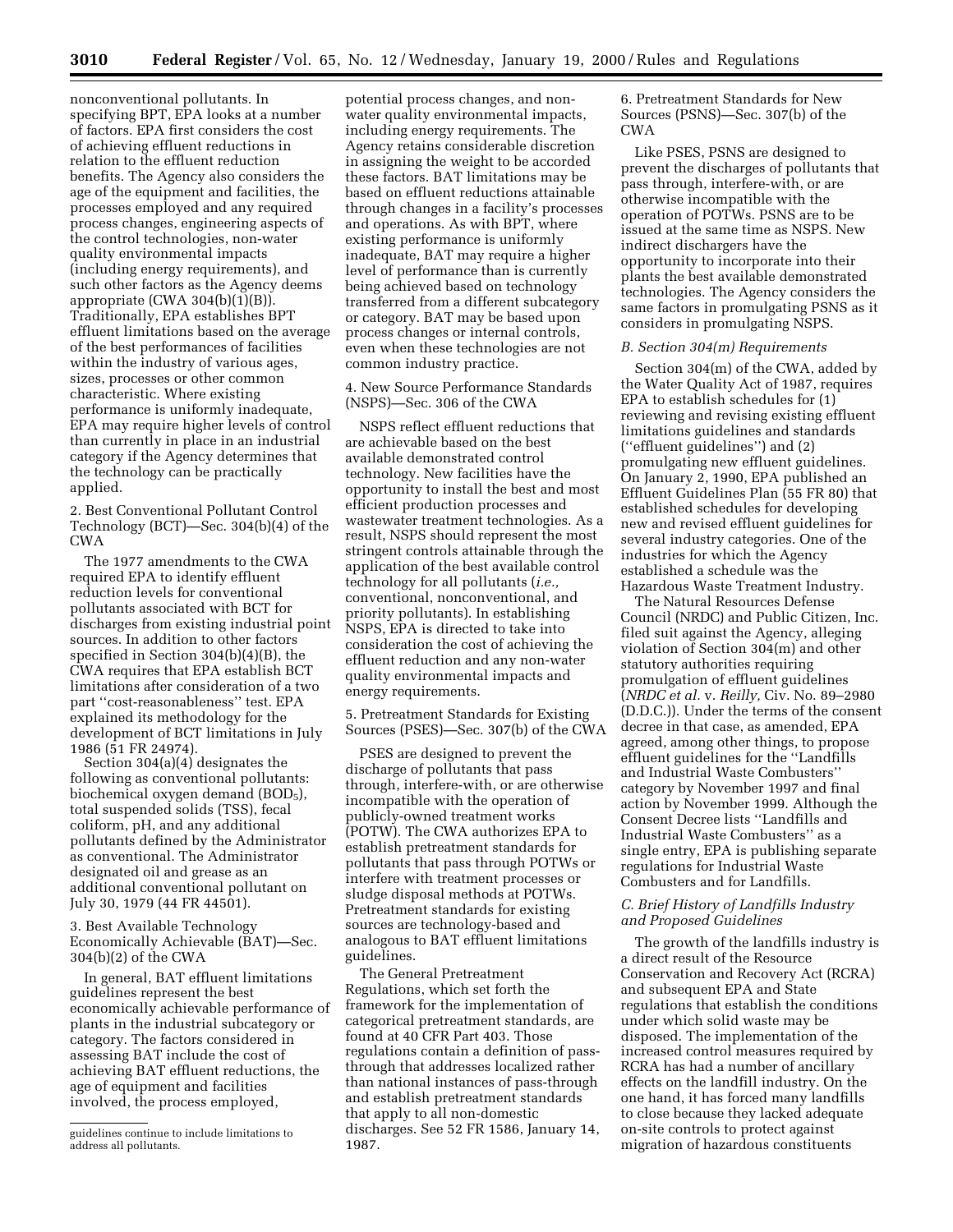from the landfill, and it was not economical to upgrade the landfill facility. As a result, a large number of landfills, especially facilities serving small populations, have closed rather than incur the significant expense of upgrading.

Conversely, large landfill operations have taken advantage of economies of scale by serving wide geographic areas and accepting an increasing portion of the nation's solid waste. For example, responses to EPA's Waste Treatment Industry Survey indicated that 75 percent of the nation's municipal solid waste is deposited in large landfills representing only 25 percent of the landfill population.

EPA has identified several trends in the waste disposal industry that may increase the quantity of leachate produced by landfills. More stringent RCRA regulation and the restrictions on the management of wastes have increased the amount of waste disposed at landfills as well as the number of facilities choosing to send wastes offsite to commercial facilities in lieu of pursuing on-site management options. This will increase treated leachate discharges from the nation's landfills, thus potentially putting at risk the integrity of the nation's waters. Further, as a result of the increased number of leachate collection systems, the volume of leachate requiring treatment and disposal has greatly increased.

On February 6, 1998, EPA proposed Clean Water Act (CWA) national effluent limitations guidelines and pretreatment standards for wastewater discharges from landfill facilities regulated under Subtitle C or Subtitle D of the Resource Conservation and Recovery Act (RCRA). 63 FR 6425.

The proposed regulation divided the landfills industry into two subcategories: (1) RCRA Subtitle C Hazardous Waste Landfill Subcategory, and (2) RCRA Subtitle D Non-Hazardous Waste Landfill Subcategory. For the RCRA Subtitle C subcategory, EPA proposed BPT, BAT, BCT, and NSPS concentration-based limitations for 15 pollutants: BOD<sub>5</sub>, TSS, ammonia, arsenic (total), chromium (total), zinc (total), alpha-terpineol, aniline, benzene, benzoic acid, naphthalene, pcresol, phenol, pyridine, and toluene; EPA also proposed limitations for pH. For PSES and PSNS for the hazardous waste landfill subcategory, EPA proposed pretreatment standards for six pollutants: ammonia, alpha-terpineol, aniline, benzoic acid, p-cresol, and toluene.

For the RCRA Subtitle D subcategory, EPA proposed BPT, BAT, BCT, and NSPS concentration-based limitations

for nine parameters. These were BOD<sub>5</sub>, TSS, ammonia, zinc (total), alphaterpineol, benzoic acid, p-cresol, phenol, toluene; EPA also proposed limitations for pH. EPA did not propose PSES or PSNS for the RCRA Subtitle D subcategory.

As proposed, the guidelines would not apply to wastewater discharges from captive landfills located at industrial facilities under certain conditions. The guidelines did not apply if the industrial facility commingled landfill process wastewater with non-landfill process wastewater for treatment, provided that the landfill received only waste generated on-site or waste generated from a similar activity at another facility under the same corporate structure. Further, the proposed regulation did not apply to wastewater discharges associated with treatment of contaminated ground water from hazardous and non-hazardous landfills.

EPA solicited public comment on the proposed rule; the comment period was open from February 6 to May 7, 1998. Section [X] describes the major comments on the proposed rule and EPA's responses. The public record includes a comment summary and response document for this rulemaking.

## **III. The Final Landfills Effluent Limitations Guidelines and Standards**

This section discusses the applicability of the final rule, the landfill wastewater flows subject to the rule, regulatory options considered, and the rationale for the selected technology options.

## *A. Overview of Final Rule*

Today EPA is promulgating technology-based effluent limitations for wastewater discharges to navigable waters associated with the operation of new and existing hazardous and nonhazardous landfill facilities regulated under Subtitle C or Subtitle D of the Resource Conservation and Recovery Act (RCRA). EPA decided to promulgate effluent limitation guidelines using the same subcategorization approach outlined in the proposal. For the RCRA Subtitle C subcategory, EPA is promulgating BPT, BAT, BCT, and NSPS (BPT/BCT/BAT/NSPS) limitations for fourteen parameters. These are BOD5, TSS, ammonia, arsenic (total), chromium (total), zinc (total), alphaterpineol, aniline, benzoic acid, naphthalene, p-cresol, phenol, pyridine, and pH. For the RCRA Subtitle D subcategory, EPA is promulgating BPT/ BCT/BAT/NSPS limitations for nine parameters. These are BOD<sub>5</sub>, TSS, ammonia, zinc (total), alpha-terpineol,

benzoic acid, p-cresol, phenol, and pH. Chapter 7 of the Technical Development Document describes in detail EPA's selection of pollutants to regulate. The final rule does not establish PSES or PSNS for either subcategory.

## *B. Applicability and Scope of the Final Rule*

Today's final effluent limitations guidelines and standards cover pollutants in wastewater discharges associated only with the operation and maintenance of those landfills regulated under Subtitles C and D of the Resource Conservation and Recovery Act (RCRA).2 The rule applies to wastewater generated at active landfills subject to Subtitle C of RCRA and Subtitle C landfills that closed after November 19, 1980, the effective date of 40 CFR Part 265. The guidelines do not apply to discharges of landfill wastewater associated with hazardous landfills that went into a permanently inactive status (*i.e.,* they were not receiving any more waste) before the effective date of 40 CFR Part 265. Similarly, the rule applies to wastewater generated at active landfills subject to Subtitle D of RCRA and Subtitle D landfills that closed after October 15, 1979, the effective date of 40 CFR Part 257. The guidelines do not apply to discharges of landfill wastewater associated with nonhazardous landfills that went into a permanently inactive status (*i.e.,* they were not receiving any more waste) before the effective date of 40 CFR Part 257.

Furthermore, this rule does not apply to wastewater discharges associated with the operation and maintenance of land application or treatment units, surface impoundments, underground injection wells, waste piles, salt dome or bed formations, underground mines, caves or corrective action units.3 Additionally, this guideline does not apply to waste transfer stations, or any wastewater not directly attributed to the operation and maintenance of Subtitle C or Subtitle D landfill units. Consequently, wastewater such as that generated in off-site washing of vehicles used in landfill operations is not within the scope of this guideline.

<sup>2</sup>EPA's Subtitle C and Subtitle D regulations define ''landfill''. *See* 40 CFR 257.2, 258.2 (''municipal solid waste landfill'') and 260.10. Permitted Subtitle C landfills are authorized to accept hazardous wastes as defined in 40 CFR Part 261. Subtitle D landfills are authorized to receive municipal, commercial or industrial waste that is not hazardous (as well as hazardous waste excluded from regulation under Subtitle C).

<sup>3</sup>These terms are defined at 40 CFR 257.2 and 260.10.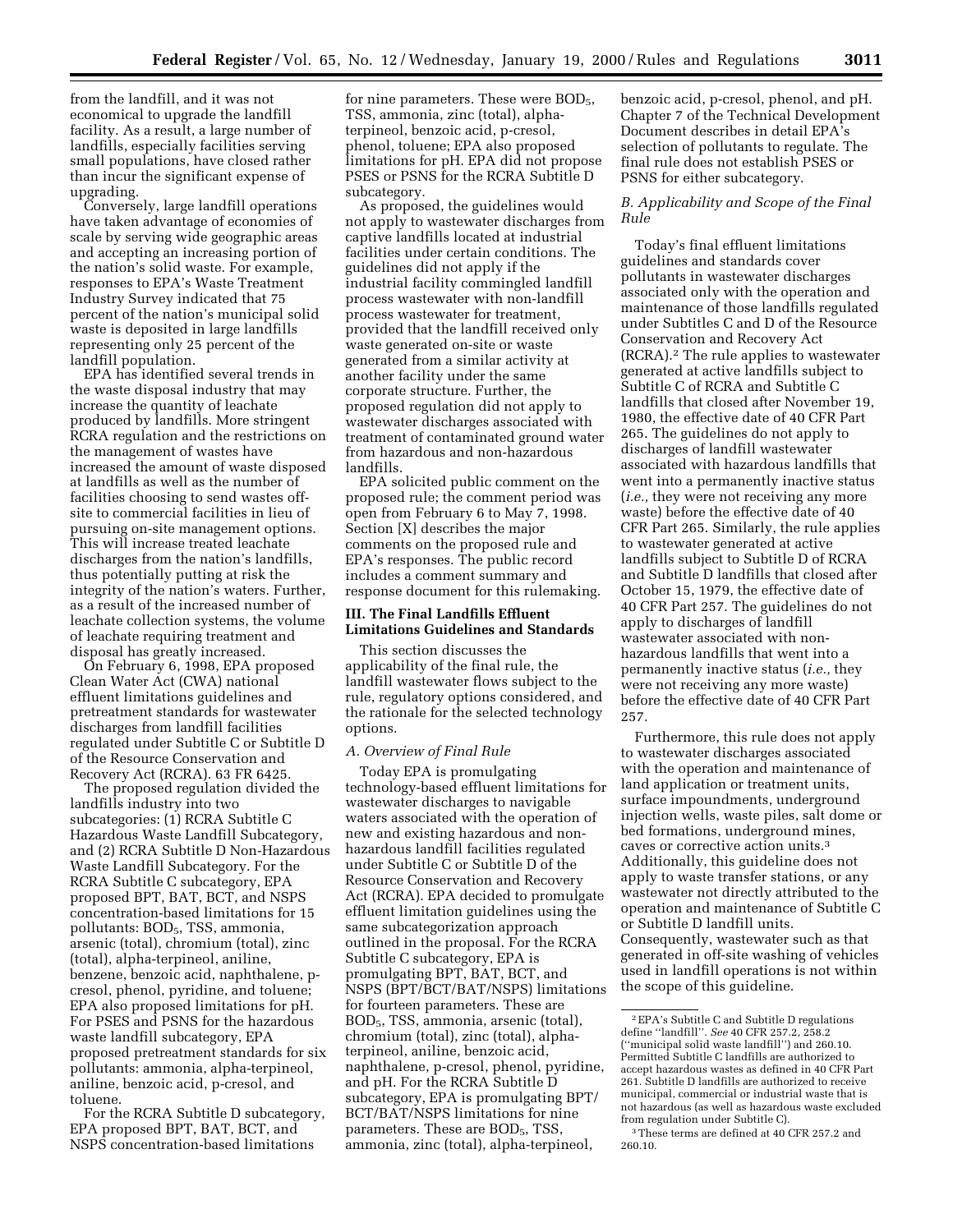## 1. Captive Landfills

In developing the proposed guidelines, an important question EPA addressed was how to treat landfill leachate generated at a landfill that is associated with an industrial or commercial operation—so-called ''captive'' landfills. Currently, in the case of wastewater sources that are not subject to effluent limitations guidelines and standards, NPDES permit writers must impose limitations on discharges of these wastewater sources that are developed on a case-by-case, best professional judgment (BPJ) basis. Similarly, an indirect discharger may not introduce any pollutants to a POTW from these sources that will pass through or interfere with the POTW's operations. Generally, each POTW is required to develop a pretreatment program and enforce the prohibition on pass through and interference through specific local limits.

EPA initially considered development of effluent guidelines to address any landfill discharging directly to surface waters of the United States or introducing pollutants into a POTW. Consequently, EPA's technical evaluation for the proposal included an assessment of virtually all landfill facilities which collect wastewater as a result of landfilling operations. EPA proposed to exclude wastewater discharges from captive landfills located at industrial facilities in specific circumstances. In the proposal, a captive landfill would not have been subject to the guidelines (1) if it commingled landfill process wastewater with non-landfill process wastewater for treatment, and (2) the landfill received only waste generated on-site or waste generated from a similar activity at another facility under the same corporate structure.

EPA now determined that these requirements are too restrictive and therefore the Agency has decided not to include captive landfills within the scope of this guideline except in a limited number of circumstances. The Agency wants to stress, however, that the effect of today's decisions is not to allow these wastewater sources to escape treatment. Landfill wastewater at captive facilities is and will remain subject to treatment and controls on its discharge. The CWA requires wastewater discharges to meet technology-based effluent limitations on the discharge whether the mechanism for imposing these limitations is EPAestablished national effluent limitations guidelines or a permit writer's imposition on a case-by-case basis of BPJ limitations. In like manner, in order

to prevent pass through or interference, indirect dischargers must limit their introduction of pollutants to a POTW whether EPA has established national categorical pretreatment standards for the discharge or a POTW has established local limits.

The following describes the applicability of the final rule to captive landfills. The final rule does not apply to discharges of landfill wastewater from captive landfills so long as one or more of the following conditions are met:

—The captive landfill is operated in conjunction with other industrial or commercial operations, and it only receives wastes generated by the industrial or commercial operation directly associated with the landfill.

—The landfill is operated in conjunction with other industrial or commercial operations and it receives both wastes generated by the industrial or commercial operation directly associated with the landfill as well as other wastes and the other wastes received for landfill disposal are generated by a facility that is subject to the same provisions in 40 CFR Subchapter N as the receiving facility directly associated with the landfill.

—The landfill is operated in conjunction with other industrial or commercial operations and it receives wastes generated by the industrial or commercial operation directly associated with the landfill as well as other wastes and the other wastes are similar in nature to the wastes generated by the industrial or commercial operation directly associated with the landfill.

—The landfill is operated in conjunction with a Centralized Waste Treatment (CWT) facility subject to 40 CFR Part 437 so long as the CWT facility commingles the landfill wastewater with other non-landfill wastewater for treatment. If a CWT facility discharges landfill wastewater separately from other CWT wastewater or commingles the wastewater from its landfill only with wastewater from other landfills, then the landfill discharge is subject to this part.

—The landfill is operated in conjunction with other industrial or commercial operations, and it receives wastes from public service activities (as defined in Appendix A) and the landfill does not receive a fee or other remuneration for the disposal service.

For the final rule, EPA has modified the proposal to remove the requirement that a facility must commingle its wastewater from a captive landfill with the facility's non-landfill process wastewater for treatment in order not to

be subject to the landfills effluent guideline, in most circumstances. For the reasons described in detail below, EPA did not remove the commingling requirement for CWTs. In addition, EPA also changed the conditions under which captive landfills may accept offsite wastes and not be subject to this guideline.

In the proposal, EPA stated that the commingling requirement ensures that wastewater from captive landfills will undergo adequate treatment (treatment that is comparable to the level of treatment that would be required by the landfills effluent guideline) prior to discharge. EPA determined that the commingling of landfill wastewater with industrial wastewater for treatment was an unnecessary requirement to impose in nationally applicable regulations for the reasons discussed below. Permit writers are establishing appropriate limits on these discharges by either applying the effluent limitations guidelines applicable to the associated industrial activity to the discharge or developing other BPJ limitations. EPA recommends that permit writers use this guideline when developing these BPJ limitations.

From the information developed by the Agency for this rulemaking and confirmed by comments on the proposal, EPA has concluded that landfill wastewater generated by captive landfills operated in conjunction with and receiving the bulk of their waste from an industrial or commercial operation will have a similar pollutant profile to the wastewater generated in the industrial or commercial operation. EPA has further concluded that the wastewater generated by landfill operations at most of the captive facilities are already subject to effluent guidelines. In the circumstances in which the wastewater is not expressly subject to effluent guidelines, EPA has determined that permit writers generally impose BPJ limitations on the discharge of landfill wastewater that are similar to the limitations applicable to the discharge of industrial process wastewater whether commingled or not. EPA has compared the wastewater treatment technologies employed at many of the industrial facilities operating landfills in conjunction with the industrial or commercial operations to the treatment technologies that EPA used as the basis for the BPT/BAT limits in this effluent guideline. The Agency's review of such situations shows that the landfill wastewater receives treatment that is comparable or better than the level of treatment that would be required by the landfills effluent guideline.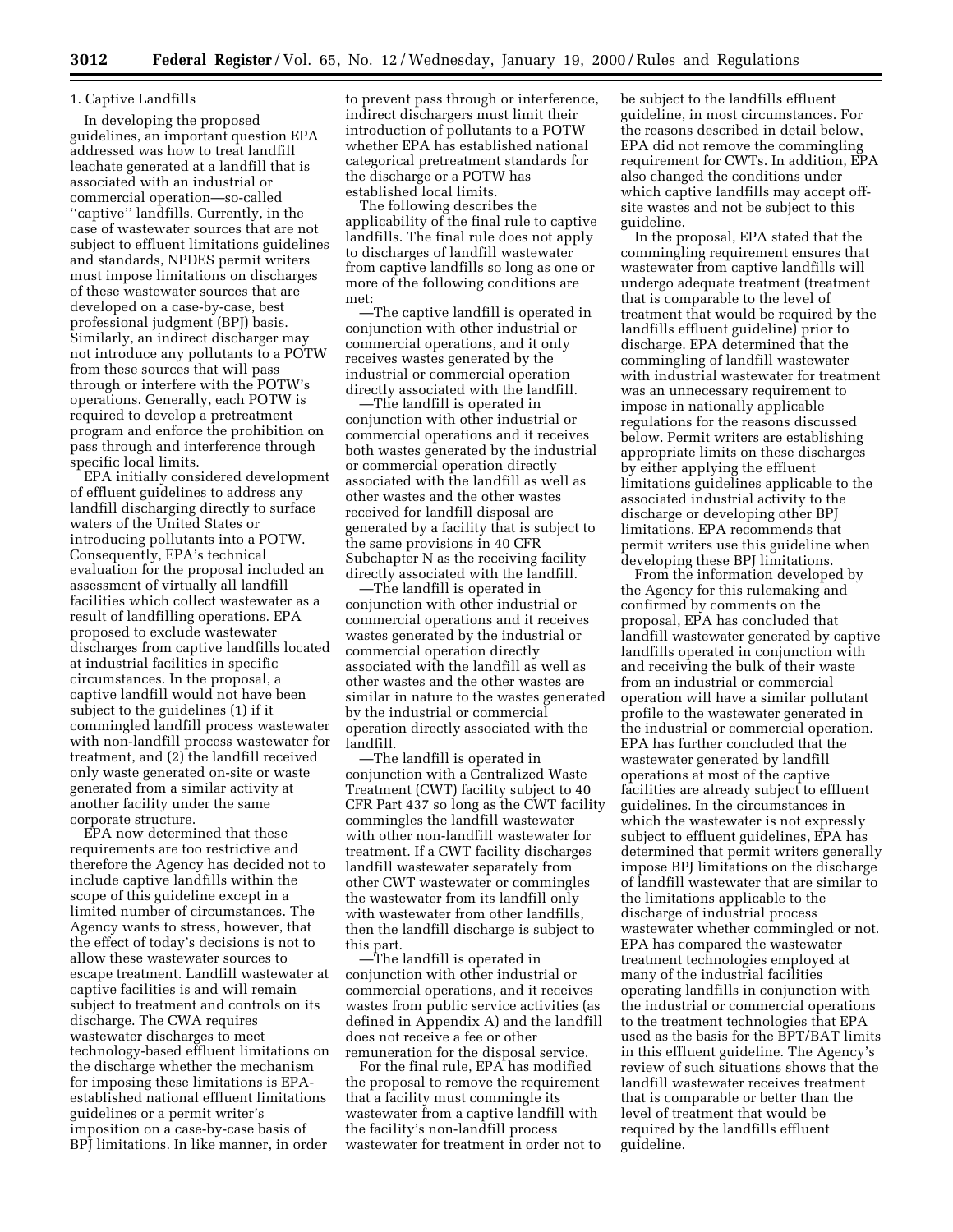Consequently, EPA has decided to eliminate the requirement of commingling as a condition for a captive landfill not to be subject to landfill limitations and standards (except in the case of CWTs). EPA has concluded that landfill wastewater at captive landfills is now and will continue to receive adequate treatment because the landfill wastewater generally must meet the same effluent limitations that would have been required had the waste streams been commingled. In cases where the permit writer is establishing BPJ limitations for the discharge of captive landfill wastewater that is not commingled for treatment, the permit writer should look at the effluent guidelines applicable to the associated industrial operation and the effluent guidelines being promulgated today for potential guidance in setting those limitations.

Because of the nature of most CWTs, EPA determined that the reasons that generally supported exclusion of other captive landfills would not apply in the case of CWTs. As explained above, EPA concluded that a captive landfill which only received wastes generated in an industrial or commercial operation directly associated with the landfill or similar wastes would generate a leachate with a similar pollutant profile to the other wastewater streams produced at the industrial operation. In such circumstances, the data reviewed by EPA showed that the landfill wastewater and other industrial wastewater are generally commingled for treatment and subject to the same discharge limitations. In these circumstances, it was appropriate not to subject the landfill wastestream to this guideline.

Because a CWT, by its very nature, may generate a wide array of different solid wastes for landfill disposal, it may generate a leachate that varies significantly from other streams being treated at the CWT at the time the leachate is collected. Therefore, EPA concluded that the basis for the exclusion—the similarity in wastewater—would not necessarily apply in the case of CWTs. EPA decided that, in order to ensure that the CWT landfill wastewater is treated adequately, that the landfill wastewater from a CWT landfill should be commingled with other CWT wastewater for treatment.

Based on comments received, the Agency also determined that the requirement in the proposal that solid wastes deposited in the captive landfill must either be generated on-site or from an off-site facility under the same corporate structure was too restrictive

and could often prohibit a company from safely and properly disposing of solid wastes accepted from tolling, remediation, product stewardship, and public service activities.

In the proposal, EPA narrowly limited the universe of captive landfills that fall outside the scope of this rule to captive landfills that only accepted wastes from on-site or from off-site facilities under the same corporate structure. The reason for this was essentially to ensure that the captive landfills were only accepting wastes that would be similar to those wastes generated on-site. This in turn would provide some degree of assurance that the leachate generated from these wastes would be compatible with the on-site industrial wastewater treatment. However, from the comments submitted on this issue, EPA determined this waste acceptance criterion for the captive exclusion was too restrictive. Those commenting on this issue identified several waste acceptance practices that are commonly used by captive landfills that would not meet the proposed exclusion criteria but are consistent with EPA's objective that landfill leachate receive treatment compatible with its expected constituents. Many of these current waste disposal practices are activities that EPA encourages, and therefore EPA has revised the exclusion criteria pertaining to waste acceptance for captive/intracompany landfills in order to accommodate these disposal practices.

Specifically, several commenters requested that EPA broaden the criteria for determining those captive landfills that fall outside the scope of this rule to include waste acceptance from tolling and contract manufacturers, product stewardship, company partnerships, and remediation activities. EPA concluded that waste disposal at captive landfills from these types of activities will, in most cases, result in leachate that will be adequately controlled through the implementation of categorical or BPJ limitations at the facility. However, EPA remains concerned that there are circumstances in which inter-company waste products deposited in the landfill may result in contaminants in the leachate that may not be compatible with the existing industrial wastewater treatment system or may not be covered adequately by the existing industrial effluent guideline. Therefore, one of the alternative conditions for the revised applicability provisions of the guideline described above for captive landfills provides that waste accepted at the captive landfill must be of a similar nature to the wastes generated at the operation with the

associated landfill. Thus, the permitting authority must determine that wastes accepted for disposal at a captive landfill are of a similar nature to the waste generated at the facility directly associated with the captive landfill. Factors that the permit writer should consider in determining whether a waste is similar are described at Section [VIII].

In addition, commenters also requested that EPA include the acceptance of wastes for disposal as a public service as a category of landfill practices that qualify for the captive exclusion. EPA agrees and has included such a provision. EPA applauds the efforts of manufacturing facilities who provide members of their communities with a cost effective and environmentally safe means for disposing of their solid waste. Therefore, in the final rule, EPA determined that this rule shall not apply to those landfills operated in conjunction with other industrial or commercial operations which receive other wastes from public service activities so long as the company owning the landfill does not receive a fee or other remuneration for the disposal service. EPA's decision not to subject captive landfills that accept offsite wastes for disposal as a public service is not inconsistent with its decision generally to condition nonapplicability on the similarity of wastes accepted for disposal. Based on its review of data collected for this guideline and comments received, EPA concluded that the quantity of wastes accepted for disposal as a public service would not in any measurable way affect the pollutant profile of the leachate generated by the landfill even if dissimilar. Of course, these wastewater flows still remain subject to treatment to achieve BPJ permit limits reflecting the landfill contribution to the facility discharge.

The Agency has determined that whether captive landfills accepting wastes from off-site or from a company not within the same corporate structure on a non-commercial basis should be subject to the landfills effluent guideline should hinge on the ability of the captive landfill to handle the waste in an appropriate manner. Therefore, the Agency concluded that waste acceptance criterion for determining those captive landfills that fall outside the scope of this rule should be based on the similarity of the waste accepted for disposal from another facility to the waste generated by the industrial or commercial operation directly associated with the landfill. In the case of captive landfills treating similar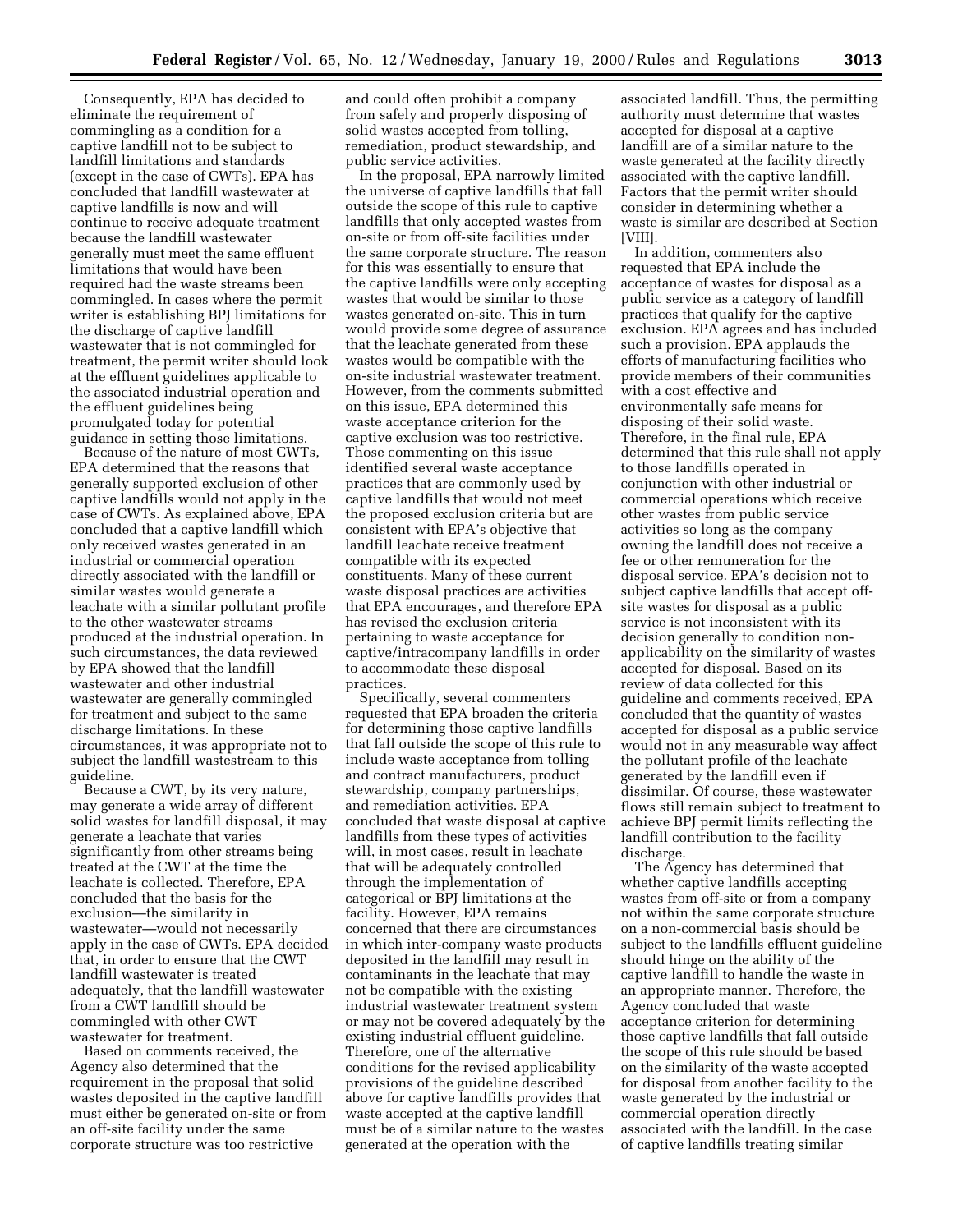wastes, the permit writer should base permit limits on limitations for the guideline to which the industrial or commercial operation is subject or establish BPJ limitations. Again, the permit writer, if developing BPJ limitations, should consider today's guidelines as guidance in this effort. 2. Landfill Wastewater—The

wastewater covered by the rule includes leachate, gas collection condensate, drained free liquids, laboratory-derived wastewater, contaminated storm water and contact washwater from truck exteriors and surface areas which have come in direct contact with solid waste at the landfill facility. However, ground water and wastewater from recovery pumping well operations which have been contaminated by a landfill and are collected and discharged are excluded from this guideline and covered by BPJ limitations. This section later discusses the exclusion from the rule for contaminated ground water flows and Section [VIII] of today's final rule addresses implementation issues associated with contaminated ground water. The wastewater associated with the landfills industry is described below.

a. Leachate, as defined in 40 CFR 258.2, is liquid that has passed through or emerged from solid waste and contains soluble, suspended, or miscible materials removed from such waste. Over time the potential for certain pollutants to move into the wider environment increases. As water passes through the landfill, it may ''leach'' pollutants from the disposed waste moving them deeper into the soil. This presents a potential hazard to public health and the environment through ground water contamination and other means. One measure used to prevent the movement of toxic and hazardous waste constituents from a landfill is a landfill liner operated in conjunction with a leachate collection system. Leachate is typically collected from a liner system placed at the bottom of the landfill. Leachate also may be collected through the use of slurry walls, trenches or other containment systems. The leachate generated varies from site to site based on a number of factors including: the types of waste accepted; operating practices (including shedding, daily cover and capping); the depth of fill; compaction of wastes; annual precipitation; and landfill age. Landfill leachate accounts for over 95 percent of the wastewater covered by this rule.

b. Gas Collection Condensate is liquid which has condensed in a gas collection system during the extraction of gas from the landfill. Gases such as methane and carbon dioxide are generated due to

microbial activity within the landfill and must be removed to avoid hazardous, explosive conditions. In gas collection systems, gases containing high concentrations of water vapor condense in traps staged throughout the gas collection network. The gas condensate may contain volatile, semivolatile, and metal compounds and usually accounts for a relatively small percentage of flow from a landfill.

c. Drained Free Liquids are aqueous wastes drained from waste containers (e.g. drums, trucks) or wastewater resulting from waste stabilization prior to landfilling. Landfills which accept containerized waste may generate this type of wastewater. Wastewater generated from these waste processing activities is collected and usually combined with other landfill generated wastewater for treatment at the wastewater treatment plant.

d. Truck/Equipment Washwater is generated during either truck or equipment washes at landfills. During routine maintenance or repair operations, trucks and/or equipment used within the landfill (e.g., loaders, compactors, or dump trucks) are washed and the resultant wastewater is collected for treatment. In addition, it is common practice for many facilities to wash the wheels, body, and undercarriage of trucks used to deliver the waste to the open landfill face upon leaving the landfill. On-site wastewater treatment equipment and storage tanks are also periodically cleaned.

e. Laboratory-Derived Wastewater is generated from on-site laboratories which characterize incoming waste streams and monitor on-site treatment performance.

f. Contaminated storm water is storm water which comes in direct contact with landfill wastes, the waste handling and treatment areas, or wastewater that is subject to the limitations and standards. Some specific areas of a landfill that may produce contaminated storm water include (but are not limited to) the open face of an active landfill with exposed waste (no cover added), the areas around wastewater treatment operations, trucks, equipment or machinery that has been in direct contact with the waste, and waste dumping areas.

g. Non-contaminated storm water includes storm water which does not come in direct contact with landfill wastes, the waste handling and treatment areas, or wastewater that are subject to the limitations and standards. Non-contaminated storm water includes storm water which flows off the cap, cover, intermediate cover, daily cover, and/or final cover of the landfill.

EPA received extensive comments on its proposal to include contaminated storm water as a regulated waste stream under the landfills effluent guidelines. Several commenters stated that contaminated storm water (storm water that comes into contact with solid waste at the landfill site) should not be subject to the landfills effluent limitations guidelines because this is already covered by the Final National Pollutant Discharge Elimination System Storm Water Multi-sector General Permit (MSGP) for Industrial Activities (60 FR 50803).

The Storm Water Pollution Prevention Plan (SWPPP) required by the storm water MSGP or an authorized State's equivalent general permit requires landfill facilities to identify all of the sources of storm water contamination at the landfill and then implement measures and controls (such as good housekeeping for materials storage, sediment and erosion controls particularly from intermediate and final covers) in an effort to prevent storm water contamination. EPA believes that the storm water MSGP (or an authorized State's equivalent general permit) adequately controls pollutants from storm water runoff from covered areas of the landfill.

Covered areas of the landfill include the following: capped, final cover, intermediate cover, and daily cover areas. The Agency believes that the SWPPP and the monitoring requirements in the storm water MSGP provide adequate controls for reducing the level of pollutants in storm water from these areas of landfills.

EPA recognizes that there may be some incidental contact with wastes when storm water flows over a daily or intermediate cover. However, EPA concluded that such contact will not lead to any meaningful ''contamination'' of the storm water so long as the landfill complies with the requirements of the storm water MSGP or an authorized State's equivalent general permit. For example, the Best Management Practices (BMPs) outlined in Table L–1 and L–2 of the storm water MSGP (60 FR 50940) and the monitoring requirements in Table L–5 and L–6 for TSS and total recoverable iron (60 FR 50943) provide adequate controls for the pollutants that would most likely be associated with runoff from covered areas of nonhazardous landfills.

Similarly, for hazardous landfills, BMPs and monitoring requirements outlined in Table K–2 (60 FR 50935) and Table K–3 (60 FR 50936), respectively, also require controls for pollutants associated with runoff from covered areas of a landfill. In EPA's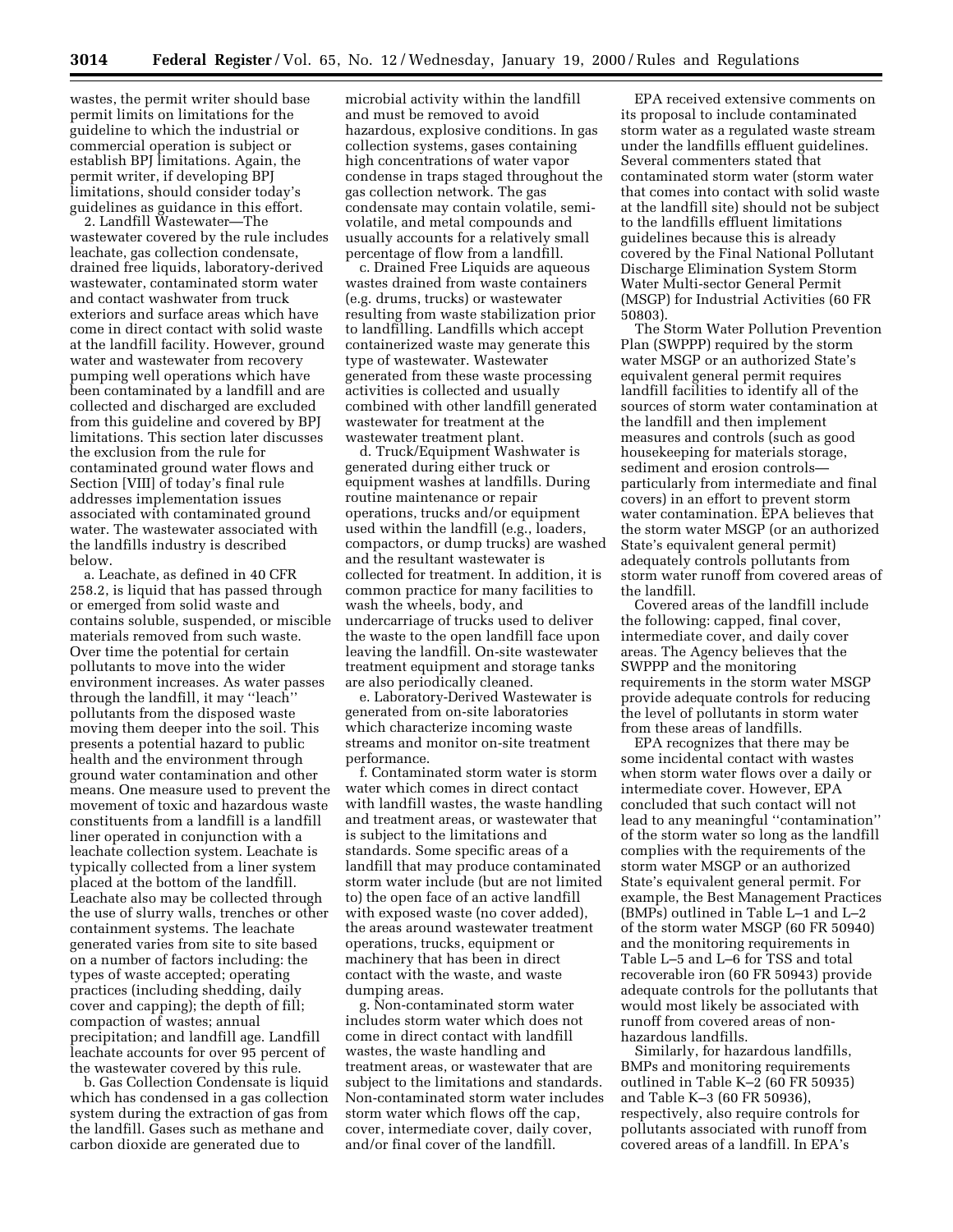view, BMPs provide a fair degree of control of these pollutants and the monitoring requirements of the MSGP provide a tool for evaluating the effectiveness of the pollution prevention plan.

As part of the Agency's continuing effort to improve its environmental and pollution control programs, EPA has concluded that, although the MSGP provides some control for contaminated storm water runoff, the landfills effluent limitations guidelines provide a more comprehensive level of control for storm water runoff that has come in direct contact with solid waste, waste handling and treatment areas, or wastewater flows that are controlled under this rule. Although the storm water MSGP considered circumstances in which untreated leachate may be incidently commingled with storm water, the Agency explicitly acknowledged in the MSGP that insufficient data were available to establish numeric limits for storm water that might be contaminated based on best available technology for municipal solid waste landfills (MSWLFs) (60 FR 50942), non-hazardous industrial landfills (60 FR 50943), and hazardous landfills (60 FR 50935).

However, EPA has now concluded that the data collected in support of the landfills effluent limitations guidelines provide the basis for establishing appropriate numeric limitations for contaminated storm water. EPA specifically noted in the preamble for the storm water MSGP that it was developing these guidelines and that where the guidelines applied to discharges, facilities must comply with them. (60 FR 50942). In addition, EPA intends to propose a reissuance of the storm water MSGP which would include the promulgated landfills effluent limitations for contaminated storm water (as defined by these guidelines).

EPA fully explains its rationale for including contaminated storm water as a regulated wastewater for the landfills effluent guideline in the Comment Response document found in the Landfills Public Record.

h. Contaminated ground water is water below the land surface in the zone of saturation which has been contaminated by landfill leachate. For the final rule, EPA has not included within the scope of regulated flows ground water which has been contaminated by a landfill and is collected and discharged. The reasons for this decision are as follows.

During development of the rule, EPA considered whether it should also include contaminated ground water

flows within the scope of this guideline. Historically, many landfill operations have caused the contamination of local ground water, mostly as a result of leakage from unlined landfill units in operation prior to the minimum technology standards for landfills established by RCRA Subtitle C and D regulations. Subsequently, State and Federal action under the Comprehensive Environmental Response Compensation and Liability Act (CERCLA) has required facilities to clean up contaminated ground water. In many cases this has resulted in the collection, treatment and discharge of treated ground water to surface waters. In addition, in the case of RCRA Subtitle C hazardous waste landfills and municipal solid waste landfills (MSWLFs), applicable regulatory standards require ground water monitoring and post-closure care and, in the event of ground water contamination, corrective action measures. These requirements may also result in treatment of contaminated ground water by such landfill facilities.

EPA evaluated flows, pollutant concentrations, treatment in place, and current treatment standards for discharges of contaminated ground water from landfills. From this evaluation, EPA concluded that pollutants in contaminated ground water flows are often very dilute or are treated to very low levels prior to discharge. EPA concluded that, whether as a result of corrective action measures taken pursuant to RCRA authority or State action to clean up contaminated landfill sites, landfill discharges of treated contaminated ground water are being adequately controlled. Consequently, further regulation under this rule would be redundant and unnecessary.

EPA is aware that there are landfill facilities that collect and treat both landfill leachate and contaminated ground water flows. In the case of such facilities, EPA has concluded that decisions regarding the appropriate discharge limits should be left to the judgment of the permit writer. As indicated above, contaminated ground water may be very dilute or may have characteristics similar in nature to leachate. In cases where the ground water is very dilute the Agency is concerned that contaminated ground water may be used as a dilution flow. In these cases, the permit writer should develop BPJ permit limits based on separate treatment and/or discharge of the ground water flows or develop BPT/ BAT limits based on a flow-weighted building block approach in order to prevent dilution of the regulated

leachate flows. However, in cases where the ground water may exhibit characteristics similar to leachate, commingled treatment is appropriate because it is more cost effective and environmentally beneficial than separate treatment. EPA recommends that the permit writer consider the characteristics of the contaminated ground water before making a determination if commingling ground water and leachate for treatment is appropriate. See Section [VIII].

i. Recovering Pumping Wells wastewater is generated as a result of the various ancillary operations associated with ground water pumping operations. These operations include construction and development, well maintenance, and well sampling (*i.e.,* purge water). The wastewater will have very similar characteristics to contaminated ground water. Therefore, for the same reasons that EPA did not include contaminated ground water as a regulated wastewater, these regulations do not apply to wastewater from recovering pumping well operations.

## *C. Subcategorization*

EPA proposed to divide the landfills point source category into two subcategories and to develop different limitations and standards for RCRA Subtitle C landfills and RCRA Subtitle D landfills. After reviewing comments on the subcategorization approach, EPA decided to promulgate effluent limitations guidelines using the same subcategorization approach outlined in the proposed rule.

For today's final rule, EPA decided that a single set of effluent limitations were not appropriate for the landfills industry and thus EPA developed different limitations for subcategories within the industry. In reaching its decision that subcategorization is required, EPA considered various factors. In developing effluent limitation guidelines, the Clean Water Act (CWA) requires EPA to assess a number of factors, including manufacturing processes, products, the size and age of a site, water use, and wastewater characteristics. The landfills industry is not typical of many other industries regulated under the CWA. Therefore, EPA looked at additional factors specifically tailored to the characteristics of landfill operations in deciding what limitations were appropriate for landfills. The factors considered for subcategorization included RCRA classification, types of wastes received, wastewater characteristics, facility size, age, ownership status, location, economic impacts, treatment technology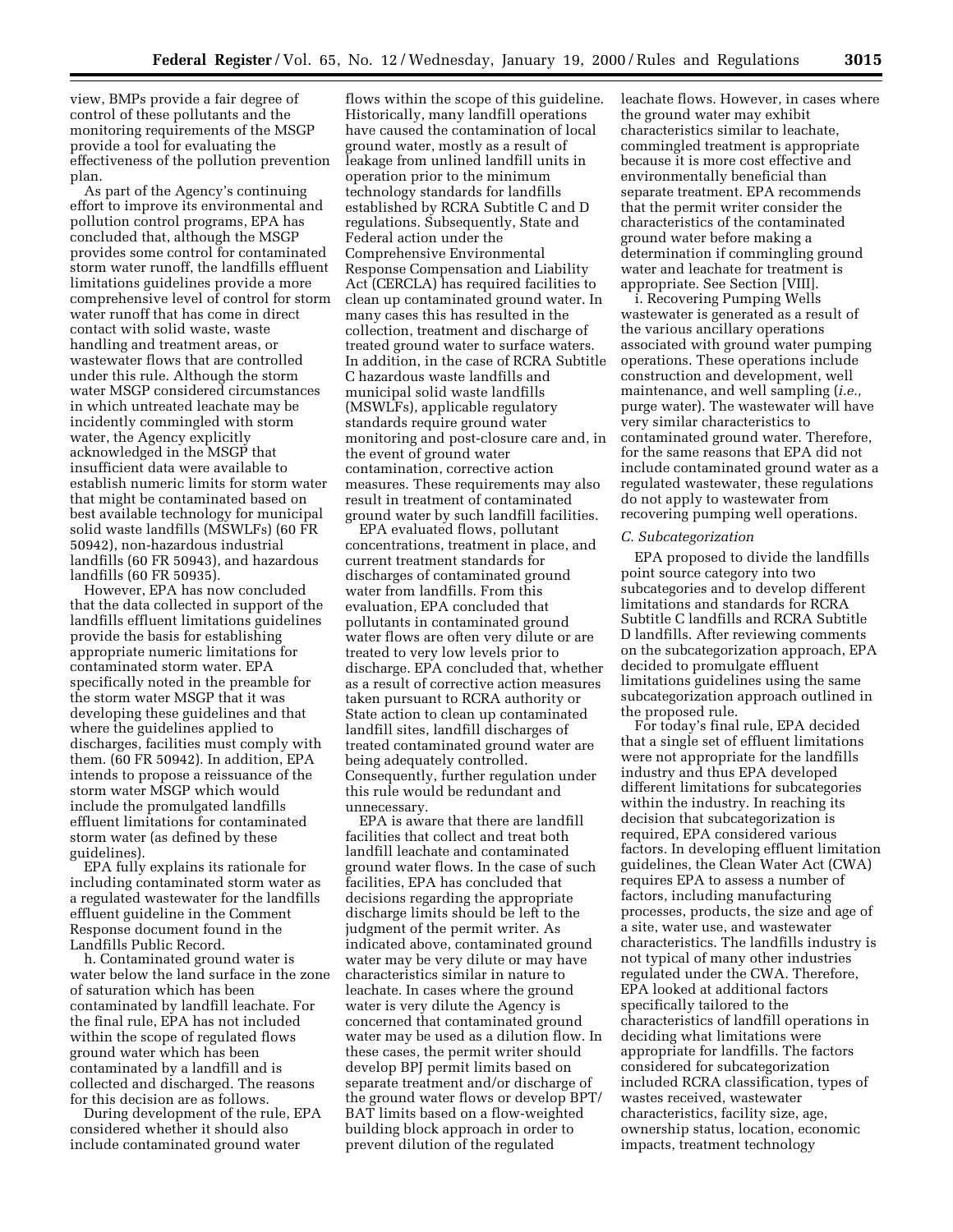employed, energy requirements, and non-water quality environmental impacts. Based on an evaluation of these factors, EPA determined that there was a notable distinction between wastewater associated with Subtitle C landfills and that from Subtitle D landfills. A wider range of toxic organic pollutants and higher concentration of metals were found at the Subtitle C landfills. Thus, the most significant differences observed in wastewater characteristics at landfills are directly related to the wastes received at the landfill, which, in turn, is most obviously linked to the landfill's RCRA status. Therefore, EPA concluded that the most appropriate basis for subcategorization is by landfill classification under RCRA.

Additionally, the Agency believes that this subcategorization approach has the virtue of being easiest to implement because it follows the same classification previously established under RCRA and currently in use (and widely understood) by permit writers and regulated entities. The Agency believes that any subcategorization at odds with existing RCRA classification approaches would potentially create unnecessary confusion to the regulated community.

Subpart A of 40 CFR Part 445, ''RCRA Subtitle C Hazardous Waste Landfill Subcategory,'' applies to wastewater discharges from a solid waste disposal facility subject to the criteria in 40 CFR Part 264 Subpart N—Standards for Owners and Operators of Hazardous Waste Treatment, Storage, and Disposal Facilities and 40 CFR Part 265 Subpart N—Interim Standards for Owners and Operators of Hazardous Waste Treatment, Storage, and Disposal Facilities. Hazardous waste landfills are subject to requirements outlined in 40 CFR Parts 264 and 265 that include the requirement to maintain a leachate collection and removal systems during the active life and post-closure period of the landfill. For a discussion of these criteria, see the preamble to the proposed landfill guideline at 63 FR 6426, 6430–31. (February 6, 1998).

Subpart B of 40 CFR Part 445, ''RCRA Subtitle D Non-Hazardous Waste Landfill Subcategory,'' applies to wastewater discharges from all landfills classified as RCRA Subtitle D nonhazardous landfills subject to either of the criteria established in 40 CFR Parts 257 (Criteria for Classification of Solid Waste Disposal Facilities and Practices) or 258 (Criteria for Municipal Solid Waste Landfills). For a discussion of these criteria, see the preamble to the proposed landfill guideline at 63 FR 6426, 6431–32. (February 6, 1998).

EPA received a number of comments requesting that EPA further subdivide Subtitle D landfill facilities according to the specific type of waste received. These commenters claimed that the differences in wastewater characteristics between municipal solid waste landfills and monofills warranted further subcategorization. In addition, a group representing utility ash monofills suggested EPA develop separate limitations for such landfills. The group asserted that the organic content in ash monofill wastewater was so low that it would not sustain biological treatment, which EPA used as the basis for BPT, BCT, BAT and NSPS limitations. EPA did consider subcategorizing the Non-Hazardous subcategory further but chose not to based on several factors explained in detail in Section [X]. EPA decided to include monofills in the Non-Hazardous subcategory and concluded that, based on the available raw wastewater data, such facilities can meet the BPT/BAT limitations using technologies that are available at costs no greater than those technologies EPA evaluated (and determined to be economically achievable) for the universe of Subtitle D facilities.

#### *D. Profile of the Landfills Industry*

At proposal, EPA stated that there were approximately 11,000 landfill facilities located throughout the country in 1992. EPA has determined that the vast majority of these facilities either closed prior to the enactment of Subtitle C or Subtitle D regulations or do not generate wastewater covered by this regulation. Based on survey responses, EPA believes that the final guidelines will affect 143 facilities.

In the case of landfills subject to regulation under Subtitle D, EPA projects that there are 143 stand-alone landfill facilities that discharge in-scope wastewater directly to receiving streams. EPA estimates that there are 756 stand-alone Subtitle D landfill facilities that collect in-scope wastewater but discharge indirectly to a POTW. These facilities will not be affected by this final rule because EPA is not establishing pretreatment standards for non-hazardous, Subtitle D landfills. EPA determined that these discharges did not generally pass through or interfere with POTW operations so as to require national pretreatment standards. There are an additional 338 Subtitle D facilities that collect in-scope wastewater but do not discharge to surface waters or to POTWs and are also not affected by today's rule. These facilities dispose of their wastewater by hauling off-site to a centralized waste treatment facility,

evaporation, recirculation back to the landfill, or land application.

With respect to landfills subject to regulation under Subtitle C, EPA estimates that there are no hazardous stand-alone landfill facilities discharging directly to surface waters. It is possible, however, that EPA's data collection efforts did not identify an existing, stand-alone direct discharging hazardous landfill facility or that an indirect (or zero discharging), standalone hazardous landfill facility may become a direct discharger. Consequently, EPA is establishing effluent limitations for direct discharging hazardous landfills. EPA estimates that there are six stand-alone hazardous landfill facilities that discharge indirectly to POTWs. In response to comments on the proposal, EPA decided not to establish pretreatment standards for hazardous Subtitle C landfills again because it decided national standards were not required. EPA estimates that there are 139 hazardous landfills which collect in-scope wastewater but do not discharge wastewater to surface waters or to a POTW. Methods of wastewater disposal include hauling wastewater offsite to a centralized waste treatment facility, underground injection, and solidification. Additionally, EPA estimates that there are more than 150 industrial facilities which contain landfills but would be excluded from this regulation as a result of the factors discussed at Section [III.B].

#### *E. Technology Basis for Final Rule*

This section explains how EPA selected the technologies that form the basis for effluent limitations and standards being promulgated today for the Hazardous Landfill and Non-Hazardous Landfill subcategories. For both the proposed and final rule, EPA developed information to evaluate the performance of various systems for treating landfill wastewater. EPA's database consisted of daily effluent data collected from the Detailed Monitoring Questionnaire and EPA's Wastewater Sampling Program. (EPA's data gathering efforts are explained in detail in the preamble to the proposal at 63 FR 6433–35.)

EPA has revised the database since the proposal for a number of reasons. First, the regulatory status for some landfills in the database has changed. EPA excluded from the analysis landfills that were no longer considered in the scope of the rule (for example, some captive landfills). Second, some landfills in the database have changed discharge status. EPA had inadvertently included two landfill facilities as direct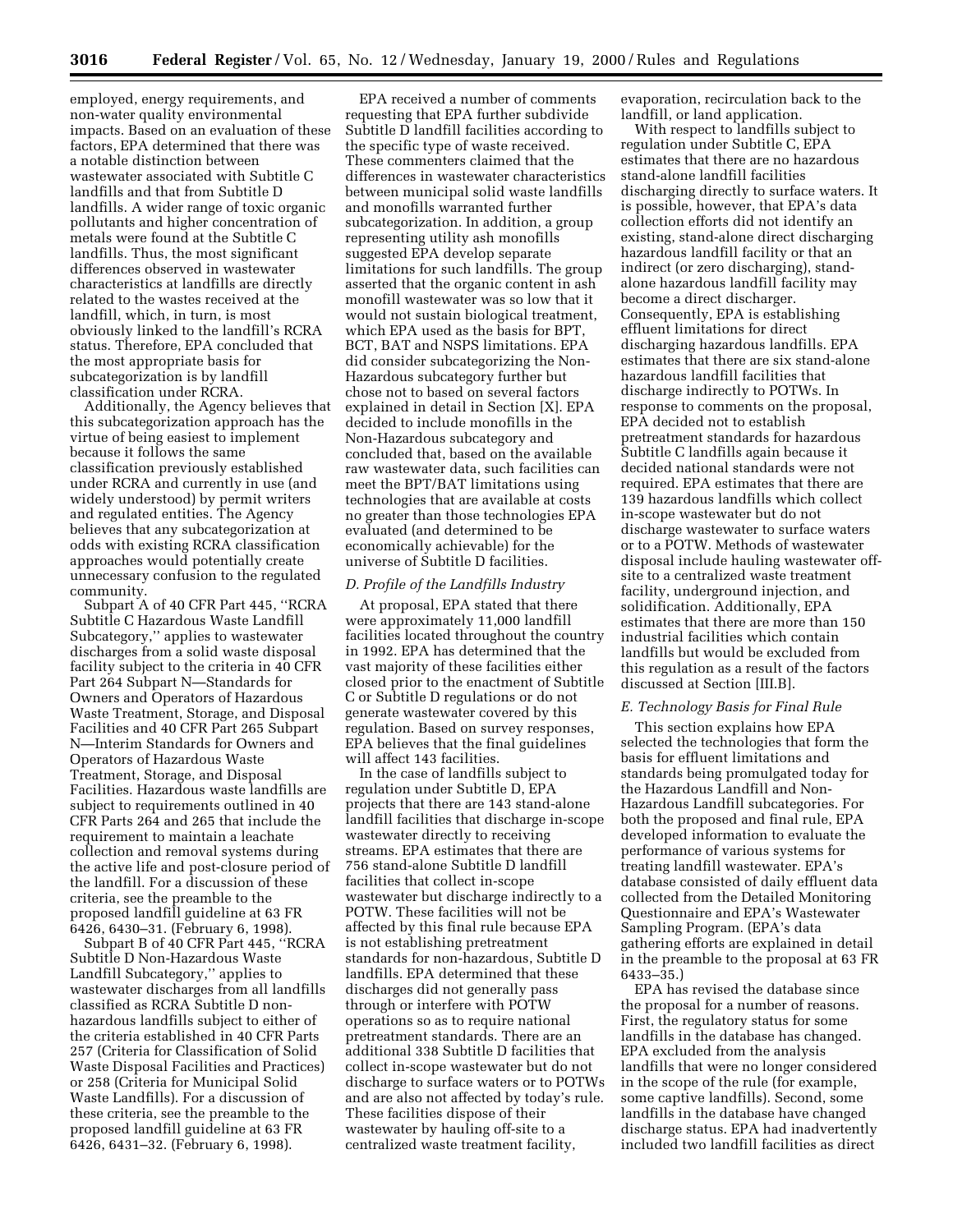dischargers in the analyses for the proposal when the facilities were actually indirect dischargers. Third, in the loadings reduction analysis for the proposed rule, EPA included removals of volatile organic compounds associated with biological treatment. However, for the final rule, EPA determined that removals of volatile organic compounds should not be included because the biological and chemical treatment options being considered did not provide treatment for the volatile compounds. Fourth, for the final rule, EPA also revised the longterm averages for several pollutants to reflect more accurately the pollutant removals achieved by the technology options. The Agency based these revisions on re-analysis of the dataset used for proposal.

The effluent limitations EPA is establishing today are based on welldesigned, well-operated systems. EPA based the final limitations on treatment achieved by landfill facilities employing the selected technologies. A landfill operator may, however, use any wastewater treatment technology and/or waste management practices to meet the numerical wastewater discharge limitations.

1. Best Practicable Control Technology Currently Available (BPT)

In today's rulemaking, EPA is establishing BPT effluent limitations for the two discharge subcategories for the Landfills Point Source Category. The BPT effluent limitations promulgated today will control identified conventional, priority, and nonconventional pollutants when discharged from landfill facilities. For further discussion of the basis for the limitations, technologies selected, and the factors EPA considered in its decision, see the Technical Development Document and the preamble to the proposed rule at 63 FR 6441.

*a. BPT Options Considered and Selected for the RCRA Subtitle D Landfills Subcategory.* The BPT options analyzed for today's final rule are identical to those evaluated for the proposal. In the Agency's engineering assessment, EPA first considered three technologies commonly in use by landfills and other industries as options for BPT. These technology options were chemical precipitation, biological treatment, and multimedia filtration.

For its evaluation of chemical precipitation, EPA collected raw wastewater and treated effluent data from several non-hazardous landfills employing this treatment. Based on this data, EPA removed chemical

precipitation from further consideration as a BPT treatment option. While chemical precipitation is an effective treatment technology for the removal of metals, non-hazardous landfills typically have low concentrations of metals in treatment system influent wastewater. Observed metals concentrations were typically not found at levels that would inhibit biological treatment or that would be effectively removed by a chemical precipitation unit. Therefore, EPA considered only the following two options for BPT.

• Option I—Biological Treatment. EPA first assessed the pollutant removal performance of biological treatment. EPA selected this as Option I due to its effectiveness in removing the large organic loads commonly associated with leachate. BPT Option I consists of aerated equalization followed by biological treatment. EPA included various types of biological treatment such as activated sludge, aerated lagoons, and anaerobic and aerobic biological towers or fixed film reactors in calculating limits for this option. The Agency based the costs for Option I on the cost of aerated equalization followed by an extended aeration activated sludge system and clarification, including sludge dewatering. Approximately 30 percent of the direct discharging municipal solid waste landfills employed some form of biological treatment, and 13 percent had a combination of equalization and biological treatment.

• Option II—Biological Treatment and Multimedia Filtration. The second technology option considered for BPT treatment of non-hazardous landfill wastewater was aerated equalization and biological treatment as described in Option I, followed by multimedia filtration. Approximately 10 percent of the direct discharging municipal solid waste facilities used the technology described in Option II.

EPA is promulgating BPT effluent limitations for the Non-Hazardous Landfills subcategory based on Option II because of the demonstrated ability of biological treatment systems in controlling organic pollutants and the effectiveness of multimedia filtration in removing TSS. EPA is maintaining its decision at proposal to base BPT on Option II level of control. EPA's decision to base BPT limitations on Option II treatment reflects primarily two factors: (1) The degree of effluent reductions attainable and (2) the total cost of the treatment technologies in relation to the effluent reductions achieved.

No basis could be found for developing different BPT limitations based on age, size, process or other engineering factors. EPA responds to comments regarding the development of separate BPT limitations for monofills and BPT limitations based on the age of the landfill at Section [X].

EPA has selected Option II based on the comparison of the two options in terms of total costs of achieving the effluent reductions, pounds of pollutant removals, economic impacts, and general environmental effects of the reduced pollutant discharges. BPT Option II removed 142,000 more pounds of conventional pollutants than Option I. EPA estimated that Option I would have cost approximately \$7.30 million per year (1998\$, after-tax) while EPA estimated that Option II will cost only slightly more—\$7.64 million per year (1998\$, after-tax).

Finally, EPA also looked at the costs of all options to determine the economic impact that today's rule would have on the landfill industry. EPA's assessment showed that under either option there were significant economic impacts on only two facilities. Further discussion on the economic impact analysis can be found in Section [V] of today's notice.

EPA is today promulgating effluent limitations for the following pollutants under BPT for direct discharging nonhazardous landfills: BOD<sub>5</sub>, TSS, pH, ammonia, alpha terpineol, benzoic acid, p-cresol, phenol, and zinc (total).

*b. BPT Technology Options Considered and Selected for the RCRA Subtitle C Landfill Subcategory.* EPA's survey of the hazardous landfills industry identified no in-scope landfill facilities that discharge directly to surface water. All of the hazardous landfills within the scope of today's rule are either indirect or zero/alternative dischargers. EPA consequently could not evaluate any treatment systems in place at direct discharging hazardous landfills for establishing BPT effluent limitations. Therefore, EPA relied on information and data from widely available treatment technologies in use at hazardous landfill facilities discharging indirectly and at nonhazardous landfills discharging directly—so-called ''technology transfer.'' EPA concluded that the technology in place at some indirect hazardous landfills is appropriate to use as the basis for regulation of direct dischargers because the pollutant profile of the leachate generated at hazardous waste landfills discharging directly would be similar in character to that from indirect discharge hazardous waste landfills.

For the final rule, EPA considered the following three potential technology options for establishing BPT effluent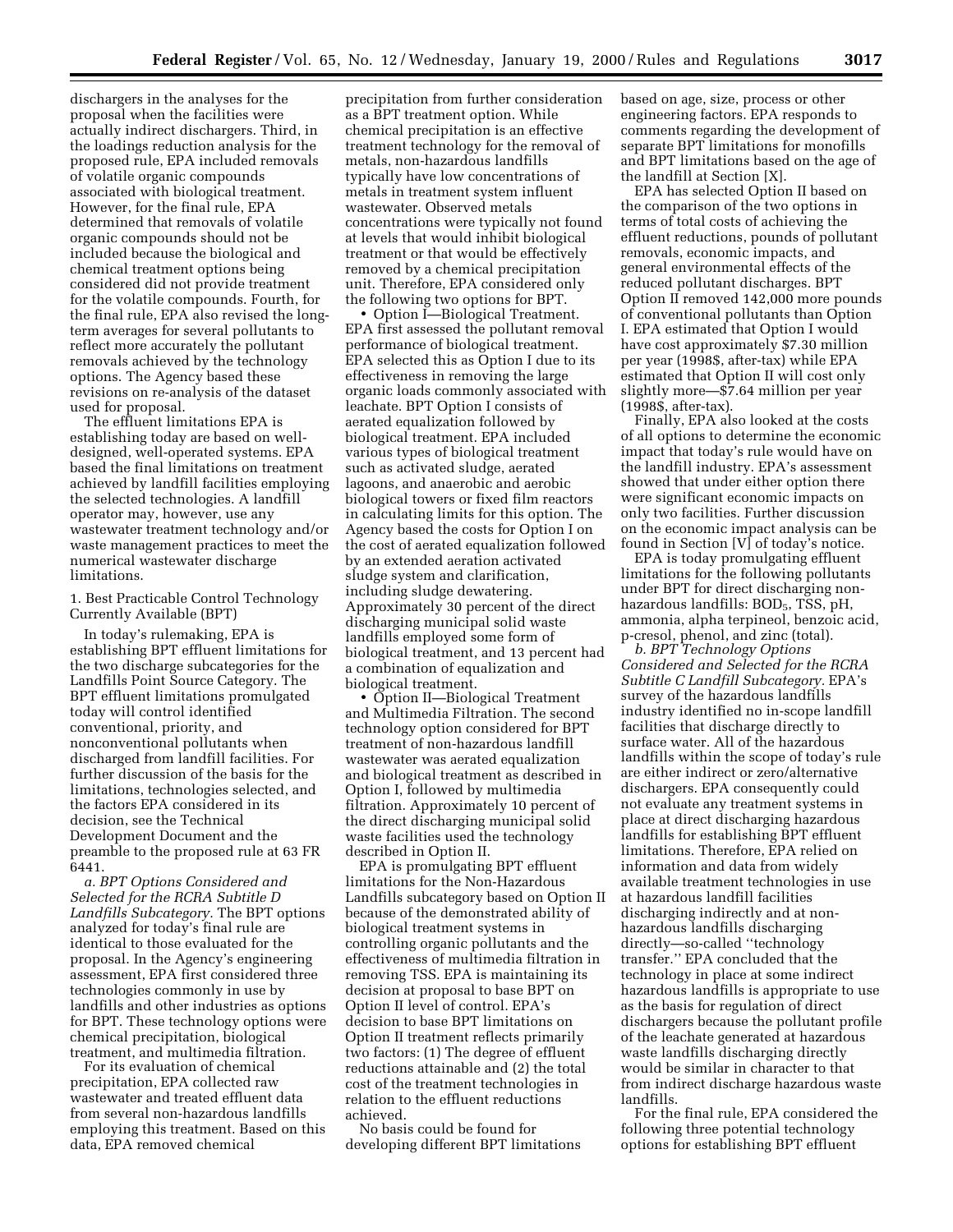limitations for the Hazardous Landfill subcategory:

• Option I—Aerated equalization followed by chemical precipitation with primary clarification and multimedia filtration.

• Option II—Aerated equalization followed by chemical precipitation with primary clarification, biological treatment with secondary clarification and multimedia filtration.

• Option III—Zero or alternative discharge.

EPA evaluated the same treatment options for establishing limitations that it had evaluated at proposal. As previously noted, in developing the proposed limitations, EPA relied, in part, on data from non-hazardous direct dischargers employing well-operated treatment systems. In the case of the proposed TSS limitations, EPA relied on data from two facilities that followed chemical precipitation and biological treatment with multimedia filtration. While the proposal did not specifically discuss filtration as a final treatment step, the Development Document for the proposal fully explained the treatment system, including multimedia filtration, in place at the two facilities used to develop the proposed TSS limitation.

EPA evaluated chemical precipitation as a treatment technology because of metals concentrations typically found in hazardous landfill leachate and the efficient metals removals achieved through chemical precipitation. EPA also evaluated biological treatment as an appropriate technology because of its ability to remove organic loads present in the leachate. The Agency also considered multimedia filtration to be an appropriate technology for consideration. In the first two options listed above, multimedia filters are effective in removing TSS that might remain after primary or secondary clarification. Finally, EPA considered a zero or alternative discharge option as a potential BPT requirement because a significant segment of the industry is currently not discharging wastewater to surface waters or to POTWs. The zero or alternative disposal option would require facilities to dispose of their wastewater in a manner that would not result in wastewater discharge to a surface water or a POTW.

EPA eliminated Option I from consideration because it did not control organic pollutants effectively. As was the case in the proposal, EPA also decided to eliminate Option III because, for the industry as a whole, zero or alternative discharge options are either not viable or the cost is wholly disproportionate to the pollutant reduction benefits and thus it is not

''practicable.'' Methods of achieving zero or alternative discharge currently in use by hazardous landfills are deep well injection, solidification, and contract hauling of wastewater to a Centralized Waste Treatment (CWT) facility or to a landfill wastewater treatment facility. Thirty seven facilities are estimated to inject landfill wastewater underground on-site; 103 facilities send their wastewater to a CWT or landfill treatment system; and one facility solidifies wastewater.

The commenters' submissions support EPA's decision to reject zero or alternative discharge as the technology basis for BPT (or BAT) limitations for hazardous landfills. While EPA supports the use of zero or alternative discharges particularly where it does not result in media transfer of pollutants, many of the available zero discharge options have identifiable shortcomings such as transfer of waste residuals to another media or the availability of an alternative disposal option only in certain geographic locations.

For example, one demonstrated alternative disposal option for large wastewater flows is underground injection. However, this is not considered a practically available option on a nationwide basis because it is not allowed in many geographic regions of the country where landfills may be located. These restrictions may preclude underground injection at a given landfill. In such circumstances, landfills would need to resort to contract hauling to a Centralized Waste Treatment (CWT) facility. Unless the CWT itself were a zero discharge facility, the ultimate result would be treatment and discharge to surface waters or a POTW following waste treatment that may be no more effective than that which could have been provided on-site. This might result in substantial transportation costs for the landfill and associated non-water quality, environmental impacts (e.g., truck emissions) resulting in no net reduction in the discharge of pollutants. EPA's survey demonstrated that only landfills with relatively low flows (under 500 gallons per day) currently contract haul their wastewater to a CWT. The costs of contract hauling are directly proportional to the volume of wastewater and distance over which it must be transported, generally making it excessively costly to send large wastewater flows to a CWT, particularly if it is not located nearby.

EPA evaluated the cost of requiring all hazardous landfills to achieve zero or alternative discharge status. For the purposes of costing, EPA assumed that a facility would have to contract haul

wastewater off-site because it may be impossible to pursue other zero or alternative discharge options. EPA concluded that the cost of contract hauling off-site for high flow facilities was unreasonably high and disproportionate to the removals potentially achieved. In addition, EPA concluded that the wastewater shipped to a CWT will typically receive treatment equivalent to that promulgated today, and that zero/ alternative discharge requirements would result in additional costs to discharge without greater removals for hazardous landfill wastewater.

Based on the characteristics of hazardous landfill leachate and on an evaluation of appropriate technology options, the Agency selected Option II (aerated equalization followed by chemical precipitation and biological treatment with secondary clarification followed by multimedia filtration) as BPT technology for the Hazardous subcategory. EPA's decision to base BPT limitations on Option II treatment reflects primarily two factors: (1) the degree of effluent reductions attainable and (2) the total cost of the treatment technologies in relation to the effluent reductions achieved.

Although EPA did not identify any existing hazardous landfill facilities that discharged directly to surface waters, EPA estimated the cost of treatment and pollutant removal for a medium-sized facility. EPA estimates that for a facility with a wastewater flow of 25,000 gallons per day, the selected technology option would result in the removal of over 200,000 pounds of pollutants at an annualized cost of \$192,400. EPA has determined that the selected technology option costs are reasonable in light of the projected pollutant removals. Because EPA did not identify any existing hazardous landfill facilities that discharged directly to surface waters, EPA's compliance costs for BPT for this subcategory are zero.

As previously noted, EPA relied on data from both hazardous and nonhazardous facilities to develop the limitations for this subcategory. Because there are currently no hazardous landfills discharging directly, EPA used data from indirectly discharging facilities to develop the limitations.

EPA identified three Subtitle C landfills that discharge to POTWs. The wastewater flow from one of the three facilities was very small (less than 1,000 g.p.d.) and consisted of only gas collection condensate and required only minimal treatment (neutralization using ammonia) prior to discharge to the POTW. Consequently, EPA did not consider this facility as appropriate for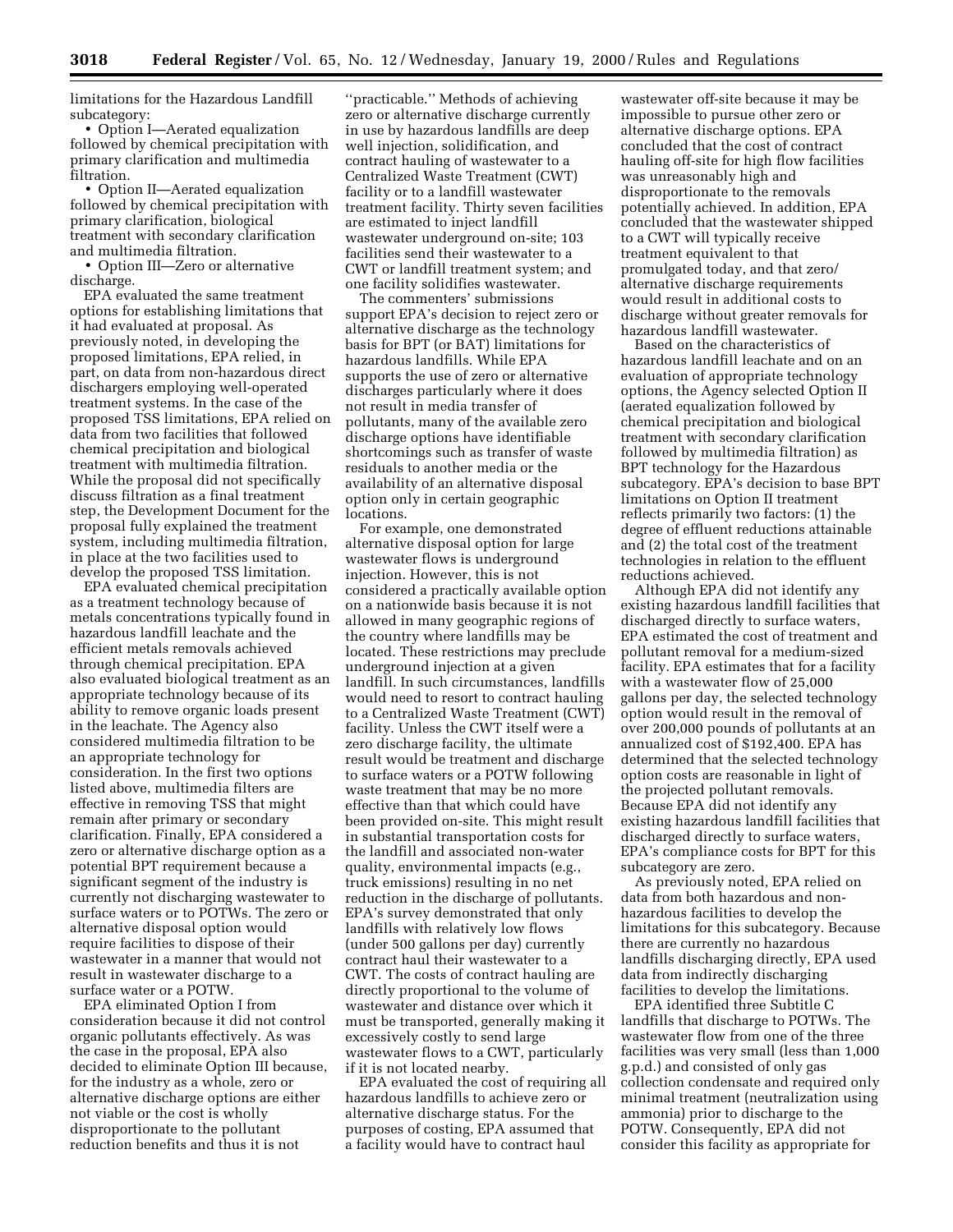establishing BPT limitations. The two remaining facilities both had treatment systems in place that achieved very good pollutant reductions. The treatment at one facility consisted of equalization and chemical precipitation followed by activated sludge biological treatment with secondary clarification. The second facility utilized equalization followed by three ''sequencing batch reactor'' biological treatment units operated in parallel. The treatment systems in place at these indirect hazardous facilities achieved low effluent concentrations with average removals of 88 to 98 percent of organic toxic pollutants, and 55 to 80 percent of metal pollutants. Thus, EPA concluded that it should use both facilities in the development of the Hazardous subcategory BPT limitations for nonconventional and toxic pollutants.

However, for the ammonia, BOD<sub>5</sub>, and TSS limitations, EPA concluded that establishing BPT limits based solely on two indirect discharging treatment systems was not appropriate because indirect dischargers often do not operate their treatment systems to achieve optimal control of these pollutants. In the case of BOD<sub>5</sub> and TSS, POTWs do not often establish local standards because the POTWs install treatment designed specifically to treat these pollutants. In the case of ammonia, some POTWs do not establish standards because they have installed advanced treatment for ammonia control. Other POTWs may establish ammonia standards based on local water quality concerns. EPA supplemented the Hazardous subcategory data for these three pollutants with data from nonhazardous landfill facilities. For BOD<sub>5</sub>, EPA used data from both of the Hazardous subcategory BPT facilities and the Non-Hazardous subcategory BPT facilities to calculate the limitations. Because neither of the Hazardous subcategory BPT facilities used a multimedia filter (which is part of the selected BPT Option), EPA based the TSS limitation on the two Non-Hazardous subcategory BPT facilities that employed multimedia filtration.

In the case of ammonia, EPA concluded that it was not appropriate to establish limits using the performance of only indirect discharging facilities because only one of these facilities in the Hazardous subcategory demonstrated good ammonia control. Many POTWs with advanced or tertiary treatment units for nutrient control may not establish stringent local limits for ammonia. Therefore, basing ammonia limits only on indirect discharging landfills may not appropriately reflect the effluent discharge concentration of

ammonia achieved by well-operated direct discharging landfills. Since EPA considered only one indirectly discharging hazardous facility to be a good performer for the treatment of ammonia, EPA chose to supplement the hazardous data for this facility with data from two non-hazardous BPT facilities, one of which was a direct discharger.

## 2. Best Conventional Pollutant Control Technology (BCT)

In today's rule, EPA is establishing BCT effluent limitations guidelines equivalent to the BPT guidelines for the conventional pollutants for both subcategories. (For an explanation of how EPA determines BCT, see the preamble to the proposed rule at 63 FR 6442.) In developing BCT limits, EPA considered whether there are technologies that achieve greater removals of conventional pollutants than selected for BPT, and whether those technologies are cost-reasonable according to EPA's test. In each subcategory, EPA identified no technologies that can achieve greater removals of conventional pollutants than selected for BPT that are also costreasonable, and accordingly EPA is promulgating BCT effluent limitations equal to the BPT effluent limitations guidelines.

3. Best Available Technology Economically Achievable (BAT)

EPA today is establishing BAT effluent limitations for both subcategories in the Landfills Category based on the same technologies selected for BPT. The BAT effluent limitations promulgated today would control identified priority and nonconventional pollutants discharged from facilities. EPA finds that the selected technology options are economically achievable. EPA has not identified any more stringent treatment technology option which it considered to represent BAT level of control applicable to facilities in this industry.

*a. Rationale for Setting BAT Equivalent to BPT for the Non-Hazardous Landfill Subcategory.* EPA evaluated reverse osmosis technology as a potential option for establishing BAT effluent limits more stringent than BPT for the control of toxic pollutants. The Agency selected reverse osmosis for evaluation because of its effective control of a wide variety of toxic pollutants in addition to controlling conventional and nonconventional parameters.

EPA evaluated BAT treatment options as an increment to the baseline treatment technology used to develop BPT limits. Therefore, the BAT Option

III consisted of BPT Option II (biological treatment followed by multimedia filtration) followed by a single stage reverse osmosis unit.

After an assessment of costs and pollutant reductions associated with reverse osmosis, EPA has concluded that it should not establish BAT limits based on more stringent treatment technology than the BPT technology. EPA concluded that a biological system followed by multimedia filtration would remove the majority of toxic pollutants, leaving the single-stage reverse osmosis to treat the very low levels of pollutants that remained. In the Agency's analysis, BPT removed 170,000 pounds of toxic pollutants per year whereas BAT Option III (BPT followed by single-stage reverse osmosis) removed 172,000 pounds of toxic pollutants per year. As stated in the proposal, EPA's economic assessment showed that BAT Option III had significantly higher annual compliance costs than the other options evaluated and resulted in six additional facilities experiencing moderate economic impacts. (63 FR 6451).

In addition, establishment of BAT Option III would not result in effluent limitations significantly more stringent than those established under BPT, which is currently achieving very low long-term average (LTA) effluent concentrations. Therefore, the Agency questioned whether the small additional removal of pounds of toxic pollutants achieved by BAT Option III justified the large incremental cost for the reverse osmosis treatment system. It should be noted that reverse osmosis was much more effective at removing the often high quantities of dissolved metals such as iron, manganese and aluminum. These pollutants, however, are added to the wastewater in treatment chemicals to promote more effective precipitation and are not regulated. For this reason, EPA does not include them in the calculation of pounds of toxic pollutants and does not take credit for their subsequent removal .

Several commenters on the proposal supported EPA's decision to reject reverse osmosis as the selected technology option. While EPA rejected reverse osmosis as the basis for BAT limitations because it was very expensive and achieved very little additional removal of pollutant, other technical factors also supported this decision. EPA agrees with the commenters that there may be additional site-specific costs associated with the operation of reverse osmosis systems at landfills that it could not directly factor into its cost analysis. EPA found that it was difficult to evaluate potential operating and concentrate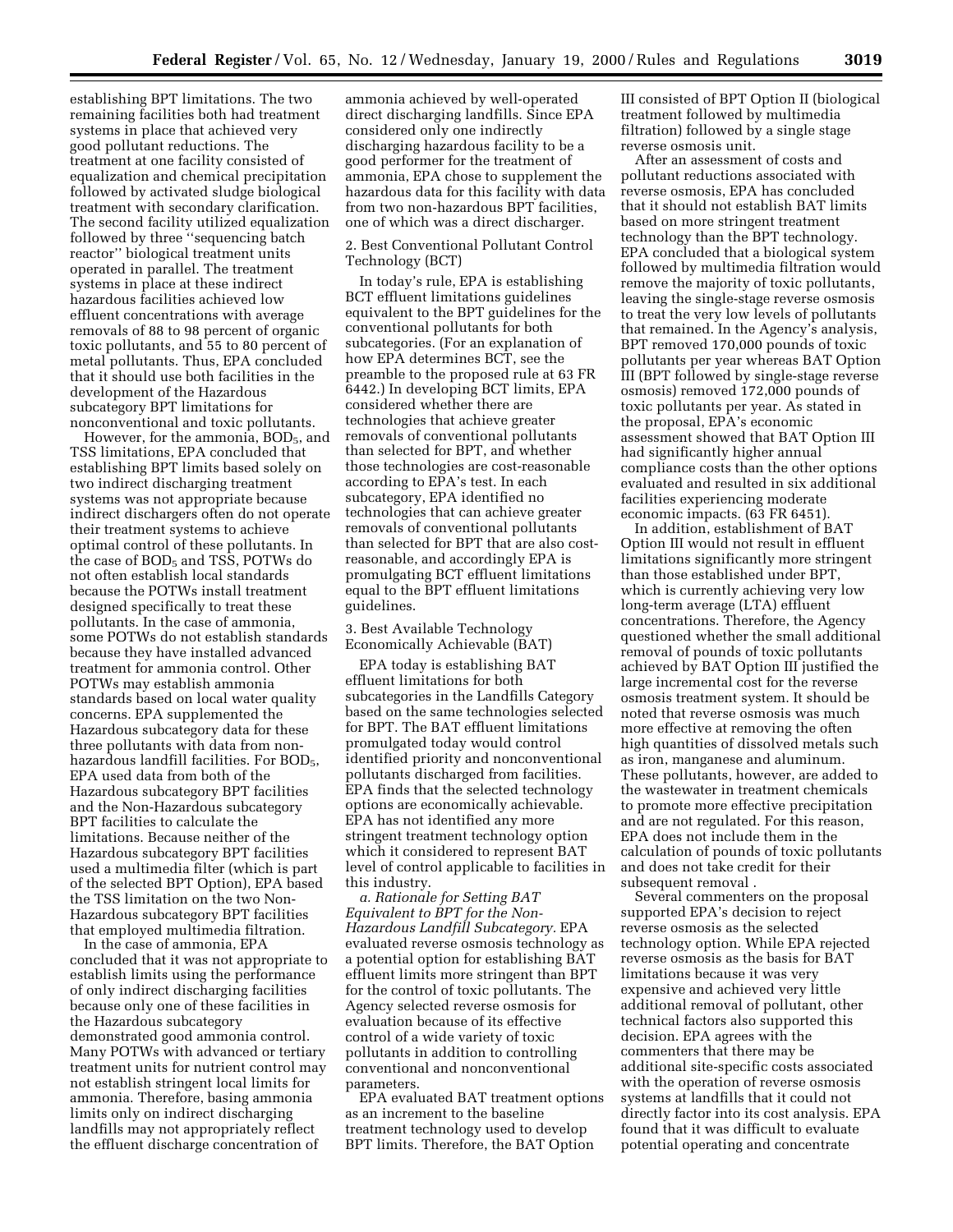disposal problems and the associated potential increase in the cost of operating a reverse osmosis system at a landfill. The fact that reverse osmosis is a technology that concentrates rather than destroys pollutants is an important consideration. These concentrates still need to be treated and disposed, and, as noted by one commenter, some states may not allow them to be recycled back into the landfill. Further, recirculation may inhibit rather than stimulate anaerobic decomposition of the landfilled wastes. While the sludges generated by chemical precipitation and biological treatment require minimal treatment prior to disposal, reverse osmosis concentrates may require additional costly treatment steps prior to final disposal.

*b. Rationale for Setting BAT Equivalent to BPT for the Hazardous Landfill Subcategory.* As stated in the BPT analysis, EPA's survey of the hazardous landfills industry identified no in-scope respondents which were classified as direct dischargers. All of the hazardous landfills in the EPA survey were indirect or zero or alternative dischargers. Therefore, the Agency based BPT limitations on technology transfer and treatment systems in place for indirect dischargers in the Hazardous subcategory and on treatment systems in place for BPT facilities in the Non-Hazardous subcategory. In EPA's engineering assessment of possible BAT technologies for direct discharging hazardous facilities, EPA evaluated the same three potential technology options it had evaluated when it was developing BPT limitations for the Hazardous Landfill subcategory. EPA determined that it should establish BAT limits based on the same technology evaluated for BPT limits. The Agency finds that the selected technology is economically achievable. EPA has identified no other technologies that would represent BAT level of control for this industry.

As explained in the BPT analysis, EPA eliminated Option I (equalization, chemical precipitation, and multimedia filtration) from consideration because it did not control organic pollutants effectively. In addition, EPA concluded that zero or alternative discharge is not an available alternative treatment technology for this industry. As explained above, zero or alternative discharge is not broadly applicable to landfills or may result in the transfer of waste residuals to other media.

4. New Source Performance Standards (NSPS)

*a. Introduction.* As previously noted, under Section 306 of the Act, new

industrial direct dischargers must comply with standards which reflect the greatest degree of effluent reduction achievable through application of the best available demonstrated control technologies. Congress envisioned that new treatment systems could meet tighter controls than existing sources because of the opportunity to incorporate the most efficient processes and treatment systems into plant design. Therefore, Congress directed EPA, in establishing NSPS, to consider the best demonstrated process changes, in-plant controls, operating methods, and end-ofpipe treatment technologies that reduce pollution to the maximum extent feasible.

*b. Rationale for Setting NSPS Equivalent to BPT/BCT/BAT for Both Subcategories.* Today, EPA is establishing New Source Performance Standards (NSPS) that would control the same conventional, priority, and nonconventional pollutants regulated by the BPT/BCT/BAT effluent limitations guidelines. The conventional treatment technologies used to control pollutants at existing facilities are fully applicable to new facilities. Furthermore, EPA has not identified any other technologies or combinations of technologies that are demonstrated for new sources that are different from those used to establish BPT/BCT/BAT for existing sources. In the proposed rule, EPA solicited comments and data on other technologies that may be appropriate for the treatment of landfill leachate from new sources. One commenter urged EPA to consider reverse osmosis as an appropriate technology for the treatment of leachate. While EPA acknowledges that reverse osmosis can treat landfill leachate to levels equivalent to and even lower than the BAT limitations promulgated today, EPA concluded that the reverse osmosis treatment system and the BAT treatment system achieved essentially the same removals because reverse osmosis did not remove significantly more pounds of toxic pollutants than the treatment option selected as BAT. Moreover, as previously explained, there may be potential operating and disposal problems associated with a reverse osmosis system. Therefore, EPA concluded that it should adopt NSPS limitations that are identical to those in each subcategory for BPT/BCT/BAT.

5. Pretreatment Standards For Existing Sources (PSES)

Section 307(b) of the Act requires EPA to promulgate pretreatment standards for pollutants that are not susceptible to treatment by POTWs or which would interfere with the operation of POTWs.

After a thorough analysis of indirect discharging landfills in the EPA database, EPA has decided not to establish PSES for either subcategory in the Landfills Point Source Category. For the proposal, EPA proposed *not* to establish pretreatment standards for indirectly discharging landfills in the Non-Hazardous subcategory. However, for the Hazardous subcategory, EPA proposed effluent limitations and pretreatment standards for six pollutants. In response to its proposal, EPA received a number of comments supporting the decision not to propose pretreatment standards for Subtitle D landfills. In addition, a number of commenters suggested that EPA should also reconsider whether Subtitle C landfills require national categorical pretreatment standards. As a result of these comments, EPA took a second look at its data and determined that pretreatment standards were not necessary for the Landfills Point Source Category.

For both subcategories, EPA looked at a number of factors in deciding whether a pollutant was not susceptible to treatment at a POTW or would interfere with POTW operations—the predicate to establishment of pretreatment standards. First, EPA assessed the pollutant removals achieved at POTWs relative to those achieved by landfills using BAT treatment systems. Second, EPA estimated the quantity of pollutants likely to be discharged to receiving waters after POTW removals. Third, EPA studied whether any of the pollutants introduced to POTWs by landfills interfered with or were otherwise incompatible with POTW operations. EPA, in some cases, also looked at the costs and other economic impacts of pretreatment standards and the effluent reduction benefits in light of treatment systems currently in-place at POTWs. The result of EPA's evaluation showed that POTWs could adequately treat discharges of landfill pollutants. Therefore, EPA is not establishing pretreatment standards for either subcategory in this point source category.

As noted above, among the factors EPA considers before establishing pretreatment standards is whether the pollutants discharged by an industry pass through a POTW or interfere with the POTW operation or sludge disposal practices. One of the tools traditionally used by EPA in evaluating whether pollutants pass through a POTW, is a comparison of the percentage of a pollutant removed by POTWs with the percentage of the pollutant removed by discharging facilities applying BAT. In most cases, EPA has concluded that a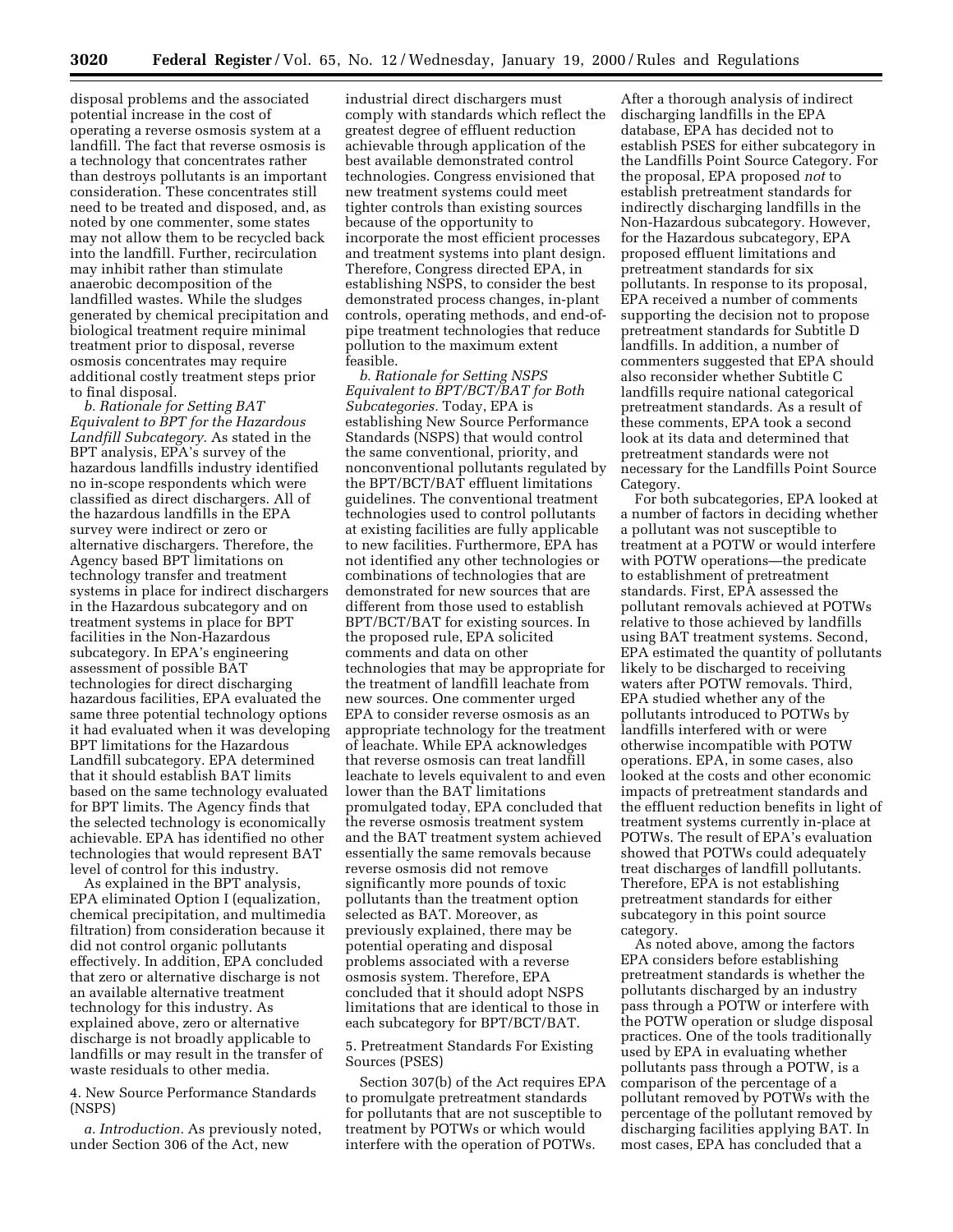pollutant passes through the POTW when the median percentage removed nationwide by representative POTWs (those meeting secondary treatment requirements) is less than the median percentage removed by facilities complying with BAT effluent limitations guidelines for that pollutant. For a full explanation of how EPA performs its removal analysis, see Chapter 7 of the Technical Development Document.

In developing the final guidelines, EPA has made a number of modifications to its calculations of pollutant removal used to compare POTW operations with BAT treatment. These changes are explained in greater detail in this preamble as well as the Technical Development Document and EPA responses to individual comments received on the proposal. For example, the primary source of POTW percent removal data used for removal comparisons is an EPA document, ''Fate of Priority Pollutants in Publicly Owned Treatment Works'' (EPA 440/1–82/303) commonly referred to as the ''50–POTW Study''. The 50–POTW Study presents data on 50 well-operated POTWs with secondary treatment in removing toxic pollutants. For its removal comparison for this guideline, EPA eliminated influent values that were close to the detection limit, thereby minimizing the possibility that low POTW removals might simply reflect low influent concentrations instead of being a true measure of treatment effectiveness.

After revising the database, EPA calculated POTW-specific percent removals for each pollutant based on its average influent and average effluent values. The POTW percent removal used for each pollutant for the comparison is the median value of all the POTW-specific percent removals for that pollutant. EPA then compared the median POTW percent removal to the median percent removal for the BAT option treatment technology in order to determine pass through.

*a. Rationale for Not Promulgating PSES for the Non-Hazardous Landfill Subcategory.* The Agency today is not establishing pretreatment standards for existing sources (PSES) for the Nonhazardous Landfill Subcategory. The Agency decided not to establish PSES for this subcategory after an assessment of the effect of landfill leachate on receiving POTWs and the cost of pretreatment standards.

EPA looked at three measures of effects on POTWs: biological inhibition levels, contamination of POTW biosolids and a comparison of BAT and POTW removals. For the proposed rule, following procedures outlined above,

the removal comparison suggested that one pollutant, ammonia, would pass through in the Non-Hazardous subcategory. However, EPA concluded that ammonia was susceptible to treatment and did not interfere with POTW operations. Therefore, the Agency did not propose to establish national pretreatment standards for ammonia.

Following the proposal, EPA reviewed the data available in the proposed record for both the POTW percent removal calculations and the BAT percent removal calculations and made a number of adjustments. For the proposal, EPA calculated the BAT percent removals using data from welloperated biological treatment facilities in EPA's database. However, some of these facilities did not pass the editing criteria for selection as a BPT/BAT facility. For the revised removal comparison, EPA calculated percent removals using data from only those seven facilities that passed the BPT/ BAT editing criteria. In addition, in the proposal, EPA inadvertently neglected to use selected BAT facilities in the calculation of percent removals for several pollutants even though the data for the facility passed the editing criteria.

The result of this revised comparison of removal for the Non-Hazardous subcategory suggested that BAT removal would be greater than POTW removal for four pollutants: ammonia, benzoic acid, p-cresol, and phenol. However, as explained below, EPA concluded that these pollutants do not pass through or interfere with POTW operations on a national basis and therefore has not established national categorical pretreatment regulations for these pollutants. Moreover, as discussed later in this section, EPA notes that adoption of PSES would result in the removal of only a small quantity of pollutants, approximately 14 toxic pound equivalents per facility per year. Such a reduction is low relative to that seen in other categorical pretreatment standards promulgated by EPA. (See 64 FR 45077).

*(i.) Pretreatment Standards for Ammonia.* EPA has decided not to establish ammonia pretreatment standards for several reasons. First, while EPA's removal comparison suggests that ammonia in landfill leachate is not as amenable to POTW treatment as to pretreatment, in reality, EPA has concluded that ammonia is susceptible to POTW treatment on a national basis. Further, landfill discharges will not result in POTW upsets or interfere with POTW operations. The record indicates that POTWs are not currently experiencing

any difficulty in adequately treating ammonia discharges from Subtitle D landfills. No POTWs commenting on the proposal cited any persistent POTW upsets associated with landfill leachate discharges. Finally, EPA has determined that pretreatment standards for ammonia for landfill indirect dischargers would be extremely costly. In these circumstances, EPA has concluded that ammonia is susceptible to treatment by POTWs and national pretreatment standards are not required.

*Ammonia Removals.* In the case of ammonia, the median BAT percent removal for the landfills industry is 99 percent compared to the median POTW percent removal which is 39 percent. 4 This comparison suggests that ammonia is not susceptible to treatment at a POTW and passes through. However, as discussed below, most subtitle D landfills discharging to POTWs are discharging small quantities of leachate with an ammonia concentration comparable to that observed in raw sewage.

EPA's data show that over 75 percent of indirectly discharging landfills discharge fewer than 10 pounds of ammonia per day at a concentration similar to that observed in raw sewage. Because many POTWs are designed and operated to treat ammonia (and other pollutants) in raw sewage, a POTW will adequately control landfill discharges of ammonia so long as the ammonia loadings to a POTW did not significantly differ from that typically observed. In those circumstances, ammonia will not pass through such POTWs.

Moreover, some POTWs have installed additional treatment to control ammonia. The data on POTW removal used for EPA's comparison does not reflect this fact. POTWs that have installed additional ammonia treatment (or modified existing treatment) typically achieve removals in excess of 95 percent—much higher than the 39 percent removal observed for the POTWs in the comparison analysis. Thus, ammonia does not pass through POTWs with nitrification even in cases where significant loadings of ammonia are discharged to a POTW.

In these circumstances, EPA has concluded ammonia at levels discharged by Subtitle D landfills is generally susceptible to POTW treatment. Therefore, EPA concluded that ammonia limits are best established

<sup>4</sup>For the proposed rule, EPA calculated the POTW percent removal for ammonia to be 60 percent. However, upon applying the revised data editing procedures to the 50–POTW Study, EPA has now determined that ammonia POTW percent removal is 39 percent.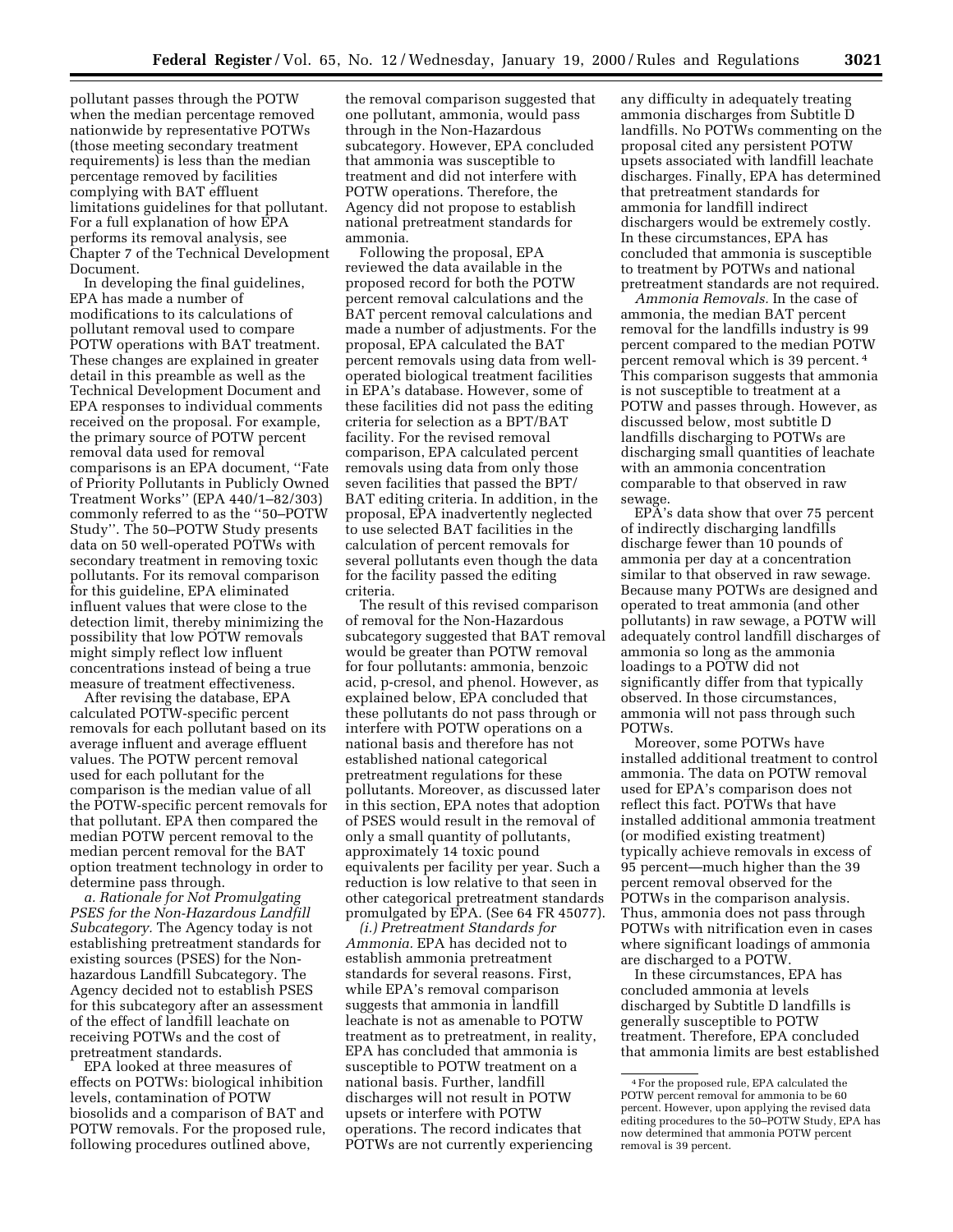by local POTWs based on site specific conditions in accordance with the POTW's design treatment capacity and existing mass loadings.

*Upset and Interference.* EPA also assessed the ammonia concentrations and loads received by POTWs from Subtitle D leachate discharges to evaluate potential upsets or interference with POTW treatment systems. EPA concluded that national pretreatment standards were not required to prevent interference with POTW operations.

In terms of landfill leachate ammonia concentrations discharged to POTWs, only one of the Subtitle D landfill facilities in EPA's database is currently discharging (*i.e.* after treatment, if treatment is in place) wastewater to a POTW which contains more than 105 mg/L of ammonia. The remainder of the indirect discharging Subtitle D landfills discharged an average concentration of 37 mg/L of ammonia to POTWs, with one-half of the facilities discharging less than 32 mg/L. Typical ammonia concentrations in raw domestic sewage range from 12 to 50 mg/L (''Operation of Municipal Wastewater Treatment Plants: Manual of Practice, Volume II,'' Water Pollution Control Federation).

The one facility in EPA's database that was discharging more than 105 mg/ L of ammonia to a POTW was discharging 1,018 mg/L of ammonia to a 114 MGD POTW which currently has ammonia control (nitrification) in place. EPA also received influent ammonia data from several POTWs that commented on the proposed rule. The average ammonia influent concentration to POTWs ranged from 14 mg/L to 35 mg/L with an average concentration of 17 mg/L. Therefore, with the exception of the one outlier, the average concentration of ammonia in leachate discharged to POTWs (37 mg/L) noted in EPA's data closely parallels POTW experience (35 mg/L). However, it should be noted that the upper ranges of leachate concentrations were higher than the upper ranges observed in domestic sewage. Nevertheless, in most instances, observed ammonia discharge levels to POTWs fall within a POTW's treatment capabilities. Thus, EPA determined that the vast majority of Subtitle D landfills are discharging ammonia to POTWs at levels comparable to that which POTWs in the ordinary course of operations receive and treat in raw domestic sewage.

No POTWs commenting on the proposal cited any specific incidents where POTW acceptance of landfill leachate containing high levels of ammonia caused persistent upsets at the POTW. The data are consistent with that supplied by commenters and further

supported EPA's understanding prior to the proposal of no documented persistent problems at POTWs due to ammonia concentrations in landfill leachate.

EPA also analyzed the effects that ammonia concentrations found in landfill leachate can have on the biological treatment systems at POTWs. In this analysis, EPA compared the concentrations of ammonia found in leachate with the activated sludge biological minimum threshold toxicity value (or inhibition value). With respect to ammonia, the inhibition value for activated sludge systems is 480 mg/L (Guidance Manual on the Development and Implementation of Local Discharge Limitations Under the Pretreatment Program, Volume 1. EPA, November 1987). The average raw wastewater concentration of ammonia found in Subtitle D landfills in EPA's database was 199 mg/L for direct, indirect and zero dischargers. In addition, all of the average and median ammonia concentration values observed in the data submitted to EPA in comments were below the activated sludge inhibition value. EPA has consequently determined that ammonia does not represent a threat to biological treatment systems that would require establishment of pretreatment standards.

*Effect on Receiving Streams.* Subsequent to the proposal, EPA evaluated total wastewater flows and loads of ammonia to receiving streams associated with non-hazardous landfill indirect dischargers (an estimated 756 facilities). EPA estimated that the nonhazardous landfill industry discharges 2.7 million pounds per year of ammonia to POTWs, which results in 1.6 million pounds per year being discharged to receiving streams, assuming that the POTWs have secondary treatment achieving 39 percent removal but do not have additional treatment for ammonia control. However, as mentioned above, EPA is aware that many POTWs have installed additional treatment specifically for the control of ammonia and typically achieve removals in excess of 95 percent. A review of EPA's 1996 Clean Water Needs Survey and its Permit Compliance System database indicates that approximately 20 percent of the POTWs in the U.S. employ some sort of ammonia control. Over 75 percent of the Subtitle D landfills in EPA's database discharge less than 10 pounds per day to the POTW (3,500 pounds/year), which results in discharging less than six pounds per day (2,100 pounds/year) to receiving streams, again assuming secondary treatment only and no additional POTW

ammonia controls. In light of existing ammonia control in place at POTWs, actual discharges to receiving streams are likely to be even smaller.

*Cost of Pretreatment Standards.* EPA has evaluated the economic costs of ammonia pretreatment standards. EPA's economic assessment of these options demonstrated very high removal costs with low associated pollutant removals. Given the high cost, EPA concluded that it is not appropriate to establish national pretreatment standards to address the limited circumstances in which POTW removal might not match BAT removal performance.

EPA evaluated the costs of pretreatment standards in terms of the toxic pound equivalents. Poundsequivalent is a term used to describe a pound of pollutant weighted by its toxicity relative to copper. These weights are known as toxic weighting factors. The Agency calculates poundsequivalents by multiplying the pounds of a pollutant discharged from a landfill by the toxic weighting factor for that pollutant. The use of pounds-equivalent reflects the fact that some pollutants are more toxic than others.

The first treatment option that EPA evaluated for pretreatment of ammonia from non-hazardous landfills is biological treatment. EPA evaluated PSES Option I equivalent to BPT/BAT Option I, which was equalization plus biological treatment. (EPA did not evaluate a multimedia filter for PSES because the levels of TSS in landfill leachate will be adequately controlled by a POTW.) This option had a total annualized cost of \$34.6 million (1998 dollars). Biological treatment removed 10,650 pound-equivalents annually, or an average of 14 pound equivalents per facility per year. This represents a cost of removal of \$1,900/lb-equivalents (1981 dollars) and represents the cost of removing all of the pound-equivalents removed, not just ammonia. If EPA took credit only for the pound-equivalents of ammonia removed, the annual removal cost for this option is \$7,100/lbequivalents (1981 dollars). Moreover, these calculations are based on the assumption that POTWs will only remove 39 percent of the ammonia discharged to it. If POTWs remove more ammonia than that assumed, then the cost of each pound of pollutant removed by the industrial user raises. Given the installation of additional ammonia controls at many POTWs, actual ammonia removal by POTWs will be greater than assumed.

The second technology option EPA evaluated for the control of ammonia is ammonia stripping with appropriate air pollution controls. However, according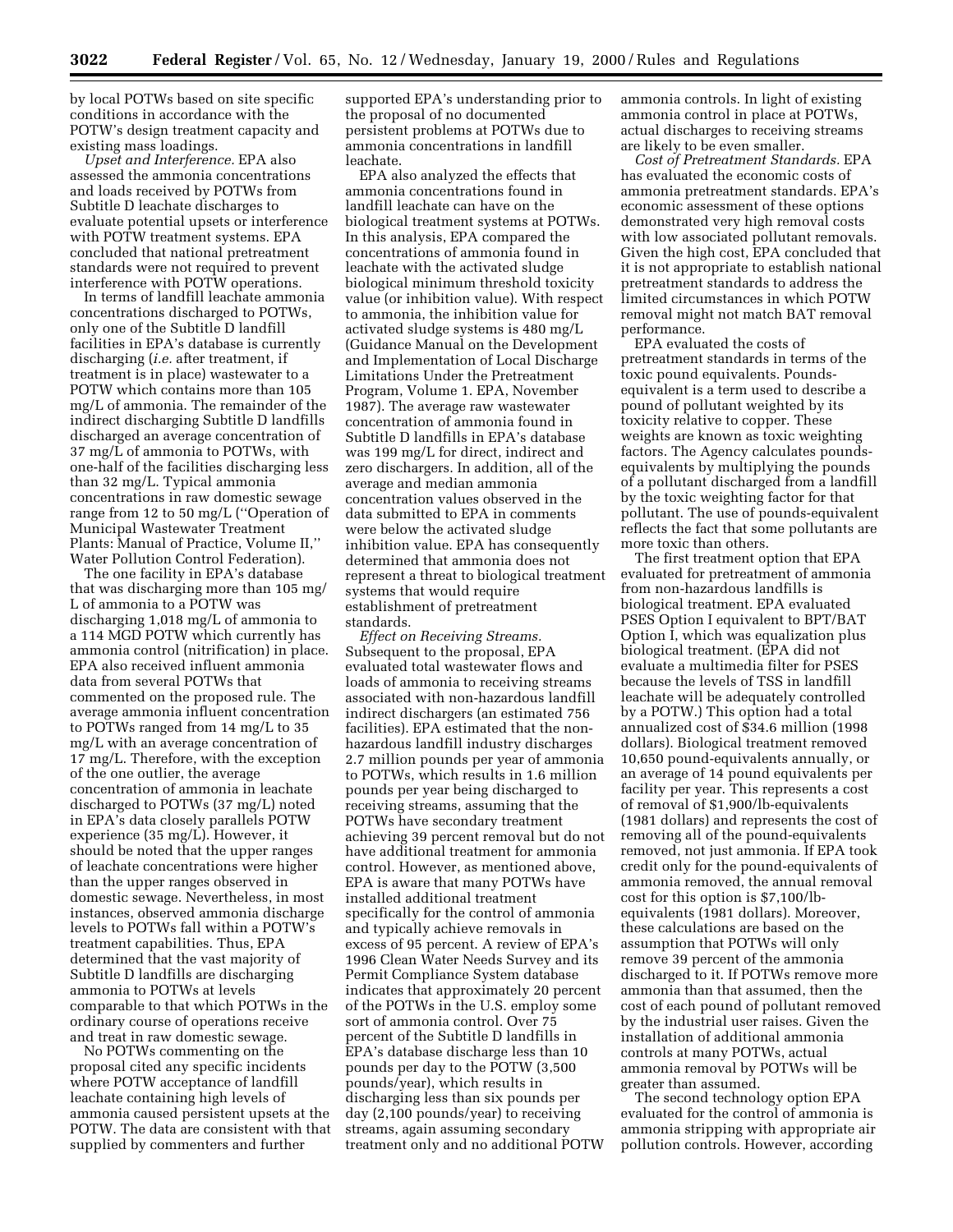to EPA's survey of the landfills industry, only two percent of survey respondents use this technology for the treatment of landfill leachate. In addition, air or steam stripping is more commonly used for treatment of wastewater containing concentrations of ammonia that are several orders of magnitude greater than those typically found in landfill wastewater. Therefore, EPA concluded that biological treatment systems are more appropriate for the treatment of the ammonia concentrations found in landfill leachate. In addition, air stripping for ammonia removal generally requires warm climates, and therefore this may not be a viable treatment option for all landfills located in the United States. In these circumstances, effluent levels associated with air stripping may not be attainable in all cases and thus not broadly available in the landfill industry. In addition, the air stripping option for the treatment of ammonia has an estimated annualized cost of \$15.1 million (1998 dollars, pre-tax costs). The costeffectiveness for this option is also high, \$4,400/lb-equivalents (1981 dollars).

As explained above, EPA concluded that the vast majority of POTWs experience no difficulty in treating the ammonia loads received from landfill indirect dischargers and that as a result there is generally no pass through of ammonia from landfill leachate on a national basis. Moreover, the cost of pretreatment is not warranted by the limited circumstances where pretreatment *would* result in reduced ammonia to surface water. But there are POTWs without additional controls for ammonia that may not be equipped to handle landfill leachate ammonia discharges. Consequently, in the proposal, EPA requested comments on requiring ammonia pretreatment standards for those landfills discharging to POTWs that do not have ammonia controls in place. Several commenters supported no pretreatment standard because of their conclusion that ammonia loads from landfills made up an insignificant amount of the total ammonia loads discharged to POTWs. Others favored pretreatment standards because of smaller POTWs that do not employ nutrient removal systems. EPA, however, is not convinced that national ammonia pretreatment standards are warranted even where landfills are discharging to POTWs without ammonia controls given the high cost of pretreatment and current ammonia concentrations in landfill leachate discharged to POTWs that are generally consistent with values observed in raw sewage. Special ammonia situations are

best addressed by the local POTW based on site specific conditions in accordance with the POTW's design treatment capacity and existing mass loadings.

All of these factors discussed above confirm EPA's decision not to establish national ammonia pretreatment standards. EPA has concluded that landfills typically discharge wastewater to POTWs containing ammonia concentrations that can be adequately treated by POTWs. Further, in cases where ammonia loading rates are at levels which may be of concern or where ammonia discharges are a water quality concern, POTWs retain the ability to establish local limits on ammonia.

*(ii.) Pretreatment Standards for Benzoic Acid— Benzoic Acid Passthrough Analysis.* As stated above, for the proposal, benzoic acid was not one of the pollutants EPA determined would pass through. However, after the proposal, EPA reviewed the BAT facilities and the representative POTW facilities used for the removal comparison and determined that it had not used the appropriate editing rules. As a result of these revisions, the comparison showed that the median percent removal for benzoic acid at the landfills BAT facilities was 99 percent compared to the median POTW percent removal which was determined to be 81 percent. Because the 50–POTW database does not contain information on the percent removal of benzoic acid, EPA used the National Risk Management Research Laboratory database (formerly known as the Risk Reduction Engineering Laboratory (RREL) database) to estimate the percent removal. (For more information on EPA's use of the RREL database, see Chapter 7 of the Technical Development Document.)

Despite the difference in the BAT and POTW percent removals, further analysis of the data showed that both systems were achieving the same level of treatment of benzoic acid. That is, both the RREL database facilities representing POTWs and the landfills BAT facilities were treating benzoic acid down to non-detect levels  $(50 \mu g/L)$ . Therefore, the smaller percent removal achieved by facilities in the RREL database (used to represent the POTW percent removal) is a function of lower influent concentrations at those facilities and is not necessarily indicative of inferior treatment at POTWs. EPA concluded that benzoic acid in these circumstances is susceptible to treatment at the POTW and does not pass through.

*Benzoic acid loads discharged to POTWs.* In addition, EPA also evaluated the total flows and loads of benzoic acid discharged from non-hazardous landfills to POTWs. EPA compared the current discharge loads to the loads that would be anticipated after the implementation of pretreatment standards. As was explained above, EPA evaluated Option I (biological treatment) as the appropriate treatment technology and has analyzed the costs and benefits of pretreatment standards for the Non-Hazardous subcategory for this option. According to EPA's estimates, nonhazardous landfills currently discharge approximately 4,700 pounds of benzoic acid to POTWs per year resulting in an annual discharge of 900 pounds to receiving streams. PSES Option I (biological treatment) would reduce this annual discharge to receiving streams to 400 pounds per year. The average nonhazardous facility discharges only 6.4 pounds of benzoic acid annually (less than 0.02 pounds per day), and the median discharge is only 1.9 pounds per year. Furthermore, benzoic acid has a toxic weighting factor of only 0.0003. Therefore, for the entire indirect discharging non-hazardous landfills population (approximately 756 facilities), Option I would only remove an additional 0.16 pound-equivalents per year.

As a result of the above analysis, EPA determined that national pretreatment standards for benzoic acid are not necessary because benzoic acid is susceptible to treatment by POTWs. POTWs and landfill BAT facilities both treat benzoic acid down to non-detect levels. In addition, EPA determined that the pounds of benzoic acid currently being discharged by landfills are compatible with POTW treatment and that pretreatment standards would result in little further reduction of benzoic acid.

*(iii.) Pretreatment Standards for pcresol—p-Cresol Pass-through Analysis.* Like benzoic acid, p-cresol also did not pass-through POTWs according to EPA's pass-through analysis at proposal. However, the result of its revised removal comparison showed some difference in removal. The landfills median BAT percent removal for pcresol is 99 percent, while the estimated median POTW percent removal is 68 percent. (Again, because the 50–POTW database does not contain percent removal data for p-cresol, EPA used the RREL database to determine POTW removal.)

*p-Cresol concentrations and loads discharged to POTWs.* EPA also analyzed the flows and loads of p-cresol being discharged from non-hazardous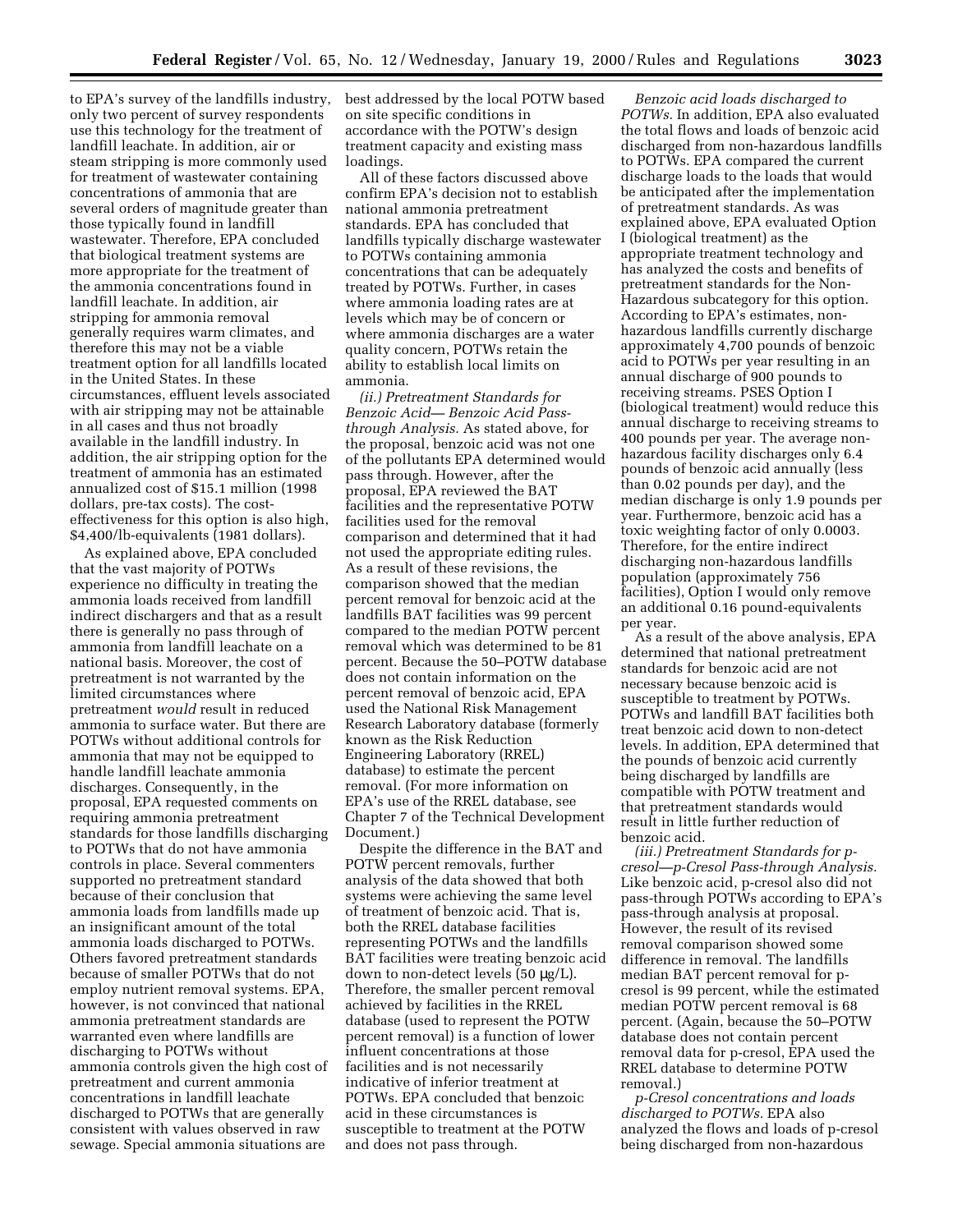landfills to POTWs. According to EPA's estimates, non-hazardous landfills currently discharge approximately 2,730 pounds of p-cresol to POTWs per year resulting in an annual discharge of 870 pounds to receiving streams. PSES Option I (biological treatment) would reduce this discharge to receiving streams to 130 pounds/year. Furthermore, p-cresol has a toxic weighting factor of only 0.0024. Therefore, the implementation of Option I results in an additional reduction of only 3.0 pound-equivalents per year across the entire Subtitle D indirect discharge population. On average, non-hazardous landfill facilities discharge only 3.4 pounds of p-cresol annually (or 0.01 pounds per day), and the median discharge load is only 0.7 pounds per year.

Based on the data shown above, EPA concluded that the implementation of pretreatment standards for p-cresol would result in only minimal reductions in the pounds of p-cresol discharged to surface waters. In addition, p-cresol is found in nonhazardous landfill leachate at concentrations which will not cause upsets at POTWs nor should POTWs have difficulty effectively treating such concentrations. The median raw wastewater concentration for p-cresol at municipal landfills is 75 µg/L. This concentration is well below the Universal Treatment Standard (UTS) of 770 µg/L established for F039 wastes (multi-source leachate) in 40 CFR 268.48.5

*(iv.) Pretreatment Standards for Phenol.* Although phenol appeared to pass through, EPA decided not to establish pretreatment standards for phenol based on the fact that phenol is highly biodegradable and is treated by POTWs to the same degree as the landfill direct dischargers. Furthermore, the Agency concluded that the differences in influent concentrations caused the apparent difference in removal performance between landfill direct dischargers and POTWs. As a result, the performance across the landfills direct dischargers showed higher removals than the performance at the POTWs.

In EPA's landfills database, raw wastewater concentrations of phenol at the BAT facilities in the Non-Hazardous subcategory were much higher than the influent concentrations at the POTWs

used in the determination of the POTW percent removal. The average influent concentrations for phenol for the three non-hazardous BAT facilities used in the pass-through analysis ranged from 350 µg/L to 5,120 µg/L. All three of the facilities treated phenol down to the analytical minimum level (10 µg/L), corresponding to a median percent removal of 97.5 percent. For POTW performance, EPA used a total of eight POTWs in the analysis for POTW percent removal of phenol. The average influent concentration for phenol at these eight POTWs was 387 µg/L, and six of the eight effluent values were below the analytical minimum level and therefore assigned values of 10 µg/L. Thus, the average percent removal for the POTWs was 95.3 percent. In this case, EPA concluded that the differences in removals for POTWs (95.3 percent) and BAT facilities (97.5 percent) is an artifact of the differing influent concentrations and does not necessarily reflect a real difference in treatment performance. Therefore, EPA concluded that phenol is treated to essentially the same level by direct dischargers and POTWs and, therefore, does not pass through.

*c. Technology Options Considered for PSES for Hazardous Landfill Subcategory.* In the proposed rule, EPA proposed pretreatment standards for six pollutants that EPA determined to pass through in the Hazardous subcategory. However, after reviewing the comments received and re-evaluating the pollutant loads in the Hazardous subcategory, EPA has decided not to establish national pretreatment standards for Subtitle C landfills.

As previously explained, EPA establishes pretreatment standards for pollutants that are not susceptible to treatment at a POTW or for pollutants that may interfere with POTW operations. As explained at Part 1.b. of this section, for the Hazardous subcategory, EPA identified only three Subtitle C landfills, all of them indirect dischargers. EPA used data from two of these hazardous landfills to develop the BPT/BAT limitations for toxic pollutants because these landfills were using the treatment systems for their leachate that EPA determined was the BPT/BAT treatment technology.

EPA also performed an analysis for this subcategory in order to compare POTW removals with BAT treatment systems. As was the case for the Non-Hazardous subcategory, EPA revised the pass-through analysis data editing procedures after the proposal and as a result EPA's removal results have changed. The result of the revised comparison show BAT removals greater

than POTW removals for the following eight pollutants: ammonia, alphaterpineol, aniline, benzoic acid, naphthalene, p-cresol, phenol, and pyridine. For its removal comparison for ammonia, EPA compared the nationwide median percentage of ammonia removed by well-operated POTWs to the percentage of ammonia removed by BAT treatment systems from both the Hazardous and Non-Hazardous subcategories. (For the reasons explained at Part 1.b of this section, in the case of ammonia, EPA supplemented the Hazardous subcategory data with data from nonhazardous landfill facilities.) For all other toxic pollutants, in determining whether a pollutant would pass through a POTW, the Agency compared the nation-wide median percentage of a pollutant removed by well-operated POTWs with secondary treatment to the percentage of a pollutant removed by BAT treatment systems from only the Hazardous subcategory. For the proposal, EPA proposed pretreatment standards that were equivalent to the BPT/BAT limitations for the pollutants that passed through. EPA has reconsidered its decision that it should promulgate national pretreatment standards for hazardous landfills. The reasons for this decision are explained in more detail below.

Two of the indirect discharging landfills have treatment technology in place that EPA considers to be BAT, and currently discharge very low concentrations of pollutants to their local POTWs. The third and only other indirectly discharging Subtitle C landfill for which EPA has data discharged less than 1,000 gal/day of landfill gas collection condensate to a POTW. In addition to the low wastewater flow at this landfill, the facility has relatively low raw wastewater pollutant concentrations and employs neutralization with ammonia followed by settling prior to discharge to the POTW.

Several commenters on the proposal questioned EPA's rationale for developing ammonia pretreatment standards for the Hazardous subcategory while not establishing ammonia pretreatment standards for the Non-Hazardous subcategory. EPA's database indicate that the median raw wastewater ammonia concentration for hazardous landfills is 268 mg/L as compared to the raw wastewater ammonia concentration for Subtitle D landfills which is 199 mg/ L.6 EPA has current information on

<sup>5</sup>EPA bases UTS on the Best Demonstrated Available Treatment Technology (BDAT) for each listed hazardous waste. BDAT represents the treatment technology that EPA concludes is the most effective for treating a particular waste that is also readily available to generators and treaters.

*<sup>(</sup>iv.) Pretreatment Standards for Phenol.*

<sup>&</sup>lt;sup>6</sup> In the comments received on the proposal, some commenters referred to the Hazardous subcategory median ammonia raw wastewater concentration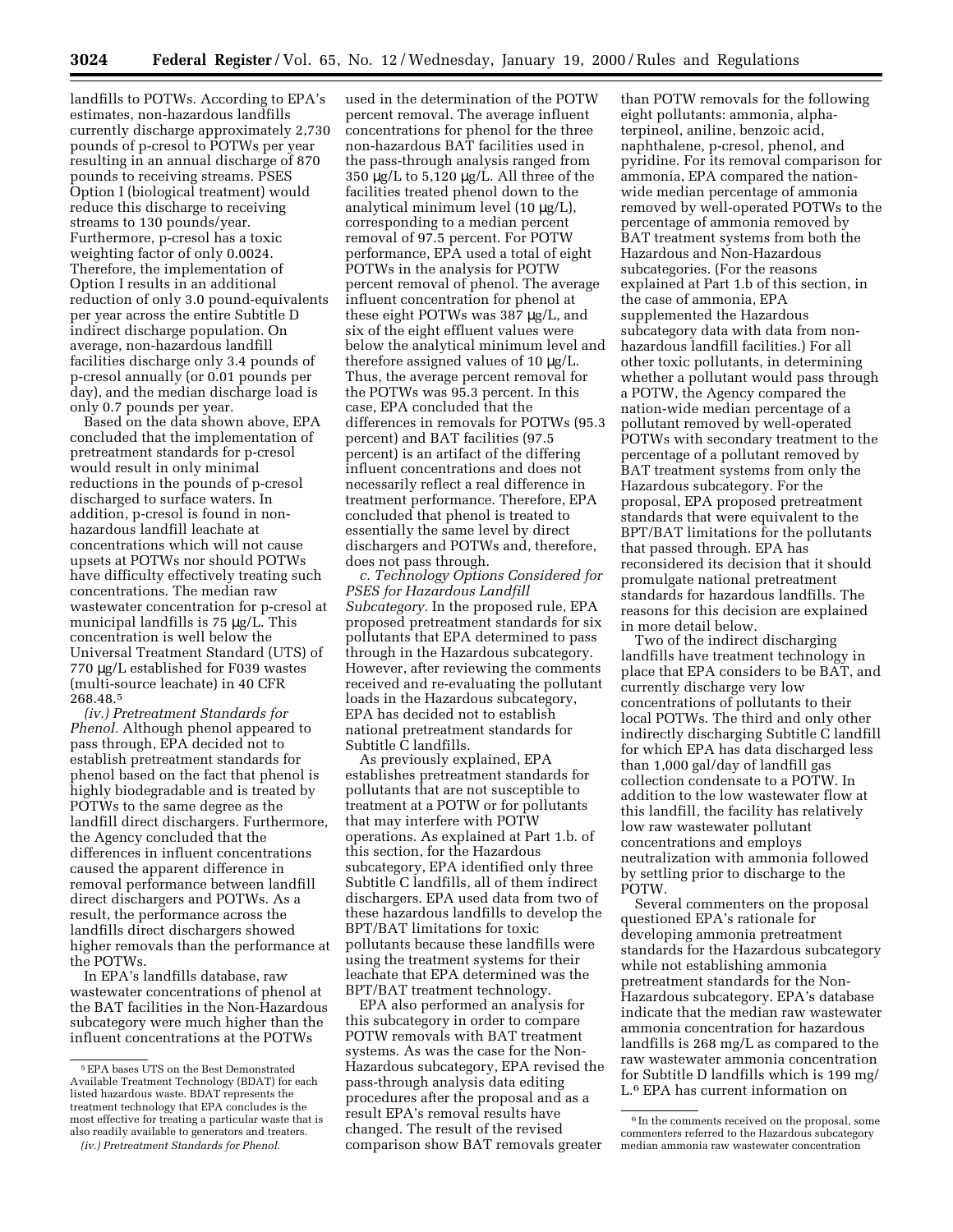ammonia concentration in wastewater discharges for two of the three Subtitle C landfills in EPA's database. One of the landfills employs biological treatment and discharges an average of 4.9 mg/L of ammonia to the POTW. The other landfill employs chemical precipitation prior to biological treatment and discharges ammonia at an average concentration of 156 mg/L. This discharge level presents no apparent problem to the receiving POTW. According to discussions with this facility and the POTW, the POTW has not set local pretreatment standards for ammonia for this landfill, and the POTW does not perform nitrification nor is there an ammonia limit in the POTW's NPDES permit. Since 1995, the POTW has seen the ammonia concentration at its headworks increase from 13 mg/L to 20 mg/L and has experienced some upsets at the POTW. However, the POTW explained that it was unsure whether the upsets are a result of the increased ammonia concentrations or due to some other constituent in the wastewater. In addition, the POTW is not sure if the landfill leachate discharge is contributing at all to the upsets. As was the case in the Non-hazardous subcategory, EPA concluded that national pretreatment standards for ammonia are not warranted by the small quantity of ammonia being discharged to POTWs from landfills in this subcategory and due to the site specific water quality and POTW nitrification issues associated with ammonia.

Although the removal comparison suggests that phenol may pass through, EPA decided not to establish pretreatment standards for it because it is highly biodegradable and is, in fact, treated by POTWs to the same degree as the landfill direct dischargers. The Agency concluded that any apparent difference in removals in the removal comparison is an artifact of differing influent concentrations rather than any difference in performance between landfill direct dischargers and POTWs.

In EPA's landfills database, raw wastewater concentrations of phenol at the two BAT facilities in the Hazardous subcategory were much higher than the

influent concentrations at the POTWs used in the determination of the POTW percent removal. The average influent concentrations for phenol for the two hazardous BAT facilities used in the pass-through analysis ranged from 5,120  $\mu$ g/L to 98,500  $\mu$ g/L, and the average effluent concentrations ranged from 10 µg/L to 814 µg/L corresponding to an average percent removal of 99.8 percent. For POTW performance, EPA used a total of eight POTWs in the analysis for POTW percent removal of phenol. The average influent concentration for phenol at these eight POTWs was 387 µg/L, and six of the eight effluent values were below the analytical minimum level and therefore assigned values of 10 µg/L. Thus, the average percent removal for the POTWs was 95.3 percent, and therefore EPA determined that the pollutant passed through. In this case, EPA concluded that the pass-through determination is an artifact of the differing influent concentrations and does not necessarily reflect a real difference in removals. Therefore, EPA concluded that phenol is treated to essentially the same level by direct dischargers and POTWs and, therefore, does not pass through.

Further review of the comparison for alpha-terpineol, aniline, benzoic acid, naphthalene, and pyridine under the revised analysis showed that all of these pollutants were treated down to nondetect levels in both the landfill's BAT treatment option and in the RREL facilities representing POTWs. That is, both BAT facilities and POTWs achieve the same level of treatment for these pollutants, and the differences in removal once again were simply a function of smaller influent concentrations at facilities representing POTWs. (Alpha-terpineol and benzoic acid are compounds for which a high removal efficiency would be expected at a POTW due to their relatively high biodegradability.) Therefore, the Agency determined that, not only are the current pollutant loads not a problem for POTWs, but also all of these pollutants are present in concentrations that are treated down to non-detect levels in a well-operated POTW. Thus, given the small loadings and low concentrations of these pollutants, EPA concluded that these five pollutants are susceptible to treatment at the POTW and do not pass through.

Furthermore, EPA has concluded that while the removal comparison suggests that two pollutants, naphthalene and aniline, may not be susceptible to POTW treatment, in fact, they will receive equivalent treatment. First, the median untreated wastewater concentration observed in EPA's data

collection effort for these pollutants is less than the Universal Treatment Standards (UTS) EPA has developed for these pollutants in F039 wastes (multisource leachate) in 40 CFR 268.48. The UTS for naphthalene is 0.059 mg/L which is slightly greater than the median concentration found in hazardous landfills (0.049 mg/L). The UTS standard for aniline is 0.81 mg/L while the median concentration in hazardous landfills is 0.237 mg/L. Second, aniline and naphthalene (as well as p-cresol and pyridine) will be removed from wastewater through attachment to the biosolids in the POTW's biological treatment system and then undergo subsequent biodegradation while entrained in the biosolids.

In addition, as noted above, the revised comparison shows a lower POTW removal for p-cresol than that achieved by BAT treatment. However, as was the case in the Non-Hazardous subcategory, EPA has concluded that the concentrations of p-cresol and the associated loadings discharged to POTWs from landfills in the Hazardous subcategory would be insignificant compared to the total loads received at the POTW. The median Subtitle C raw wastewater concentration for p-cresol is 144 µg/L (this includes only Subtitle C landfills and not the CERCLA data included in the median on page 6–44 of the Proposed Landfills Development Document) which is less than the UTS developed for p-cresol in F039 wastes which is 770 µg/L (40 CFR 268.48).

Therefore, based on the small quantity of pollutants involved and low pollutant concentrations discharged from landfills in the Hazardous subcategory, EPA concluded that national pretreatment standards for landfills in the Hazardous subcategory are unnecessary. In addition, EPA concluded that local limits are adequately controlling wastewater discharges from Subtitle C landfills.

## 6. Pretreatment Standards for New Sources (PSNS)

*a. Introduction.* Section 307 of the Act requires EPA to promulgate both pretreatment standards for new sources (PSNS) and new source performance standards (NSPS). New indirect discharging facilities, like new direct discharging facilities, have the opportunity to incorporate the best available demonstrated technologies including: process changes, in-facility controls, and end-of-pipe treatment technologies.

*b. Rationale for Setting PSNS Equivalent to PSES for Both Subcategories.* In today's rule, EPA has

referred to in Table 6–8 on page 6–44 of the Proposed Landfills Development Document (EPA– 821–R–97–022). This table lists the median ammonia raw wastewater concentration of 8.6 mg/ L. However, this median concentration included numerous CERCLA facilities with discharges that consisted primarily of ground water. After proposal, EPA recalculated the median ammonia raw wastewater concentration for the Hazardous subcategory using only data from Subtitle C landfills in EPA's database. This results in a median raw wastewater ammonia concentration of 268 mg/ L.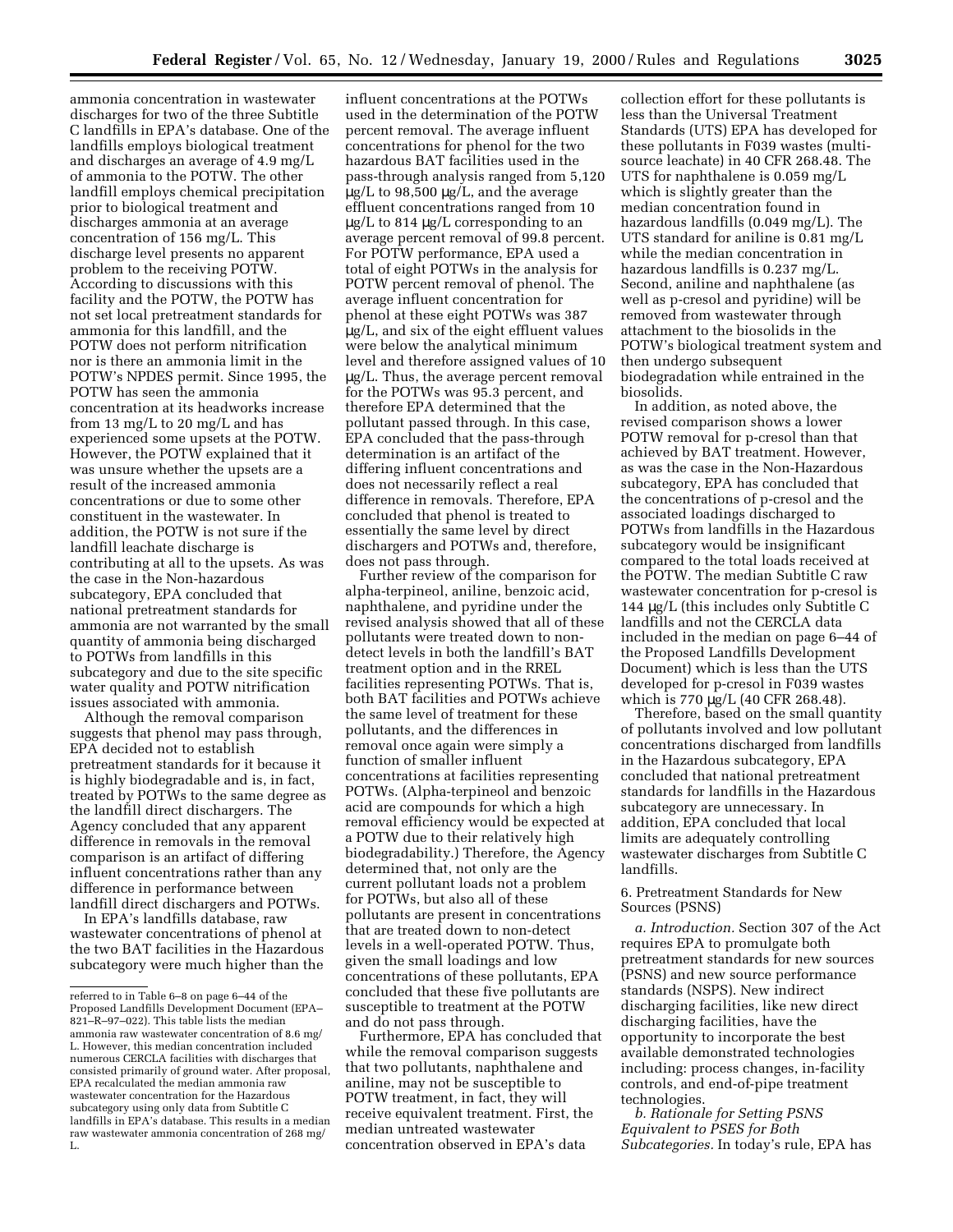decided not to establish pretreatment standards for new sources for both subcategories for many of the same reasons that EPA did not establish PSES limits. As stated in the PSES discussions above, EPA concluded that the typical concentrations of pollutants in landfill leachate are not at levels that will cause problems for POTWs. In addition, EPA determined that the relatively small wastewater flows from landfills coupled with the concentrations of pollutants typically found results in a small pollutant loading rate discharged to POTWs from landfills. Finally, in site-specific cases where a particular pollutant may be found at concentrations that are of concern to the POTW, EPA concluded that local pretreatment standards are the most appropriate means for controlling such discharges.

## *F. Development of Effluent Limitations*

EPA based the final effluent limitations in today's notice on widelyrecognized statistical procedures for calculating long-term averages and variability factors. The following presents a summary of the statistical methodology used in the calculation of effluent limitations.

EPA bases effluent limitations for each subcategory on a combination of long-term average effluent values and variability factors that account for variation in day-to-day treatment performance within a treatment plant. The long-term averages are average effluent concentrations that have been achieved by well-operated treatment systems using the processes described in the following section (Treatment Systems Selected for Basis of Regulation). The variability factors are the results of a calculation of the ratio of a high effluent value that would be expected to occur only rarely relative to long-term average effluent values. The purpose of the variability factor is to allow for normal variation in effluent concentrations. A facility that designs and operates its treatment system to achieve a long-term average on a consistent basis should be able to comply with the daily and monthly limitations in the course of normal operations.

EPA developed the variability factors and long-term averages from a data base composed of individual measurements on treated effluent. The Agency uses a combination of EPA sampling data and industry supplied data. While EPA sampling data reflect the performance of a system over a five day period, industry supplied data (collected through the Detailed Monitoring Questionnaire) reflect up to three years worth of

monitoring data. EPA used a combination of EPA and industry supplied data whenever possible in order to better account for the variability of leachate over time. For further information on the calculation of effluent limitations, see Chapter 11 of the Technical Development Document.

## *G. Treatment Systems Selected for Basis of Regulation*

## 1. Non-Hazardous Subcategory BPT Facility Selection

There were 46 in-scope landfill facilities in the EPA database that employed various forms of biological treatment considered for BPT/BAT for the Non-Hazardous subcategory. EPA evaluated these facilities selected as potential BPT/BAT candidates to determine the performance across the various types of biological treatment systems. In order to determine the best performers for biological treatment EPA established a number of criteria. The first criterion used in the selection of the best facilities was effective treatment of BOD5. Under this criterion, there were several reasons why a facility might be eliminated from the selection of BPT/BAT facilities. First, EPA required that both influent and effluent  $BOD<sub>5</sub>$  data be available so that the Agency could evaluate the effectiveness of the biological treatment system at the facility. In addition, EPA eliminated those facilities whose  $BOD<sub>5</sub>$  influent data were less than 100 mg/L because EPA did not consider the wastewater at these facilities to be representative of the landfills population as a whole. Because EPA based BPT/BAT limitations on the effectiveness of biological treatment, the Agency eliminated facilities that used additional forms of treatment (other than biological treatment) for  $BOD<sub>5</sub>$  removal. The final requirement for BPT/BAT selection in the Non-Hazardous landfill subcategory was that the biological treatment system at the facility had to achieve a BOD<sub>5</sub> effluent concentration less than 50 mg/ L. EPA determined that facilities not able to maintain an effluent concentration below 50 mg/L were not operating their biological systems effectively.

After applying the criteria above, EPA identified seven facilities that met all of the BPT/BAT criteria. These seven facilities employed various types of biological treatment systems including activated sludge, a sequencing batch reactor, aerobic and anaerobic biological towers or fixed film, and aerated ponds or lagoons. Most of the facilities employed equalization tanks in addition to the biological treatment while several

facilities also employed chemical precipitation and neutralization in their treatment systems. Clarification or sedimentation stages followed the biological treatment systems. EPA used data from all seven facilities employing well-operated biological treatment systems to calculate the effluent limitations for BOD5. (For those BPT facilities that employed both chemical precipitation as well as biological treatment, EPA determined that the biological treatment systems, and not the chemical precipitation systems, were removing the  $BOD<sub>5</sub>$  from the landfill wastewater. Therefore, EPA used these facilities for the calculation of  $BOD<sub>5</sub>$  limitations.) The average influent  $BOD<sub>5</sub>$  concentrations to these seven treatment systems ranged from 150 mg/L to 7,600 mg/L, and as mentioned above, all of the average effluent concentrations for these seven facilities were below 50 mg/L.

EPA used the data from the seven facilities identified as having good biological treatment systems to calculate the limits for additional pollutant parameters, including alpha terpineol, ammonia, benzoic acid, p-cresol, phenol, and zinc. Because one facility employed air stripping, EPA did not use its data for determining the limit for ammonia. In addition, EPA did not use facilities that operated chemical precipitation systems in addition to biological treatment for the calculation of the zinc limitation. Many of the facilities selected as BPT/BAT did not provide data for all the pollutants identified for regulation by EPA. In these cases, EPA based the effluent limitations on the BPT/BAT facilities for which data were available.

While the BOD<sub>5</sub> edits discussed above ensure good biological treatment and a basic level of TSS removal, treatment facilities meeting this level may not necessarily be operated for optimal control of TSS. To ensure that the effluent limitation developed for TSS reflects proper control, EPA established additional editing criteria for TSS. The primary factor in addition to achieving the BOD<sub>5</sub> criteria cited above was that the facility had to employ technology sufficient to ensure adequate control of TSS, that is, a sand or multimedia filtration system. The Agency eliminated facilities that used additional forms of treatment (other than a sand or multimedia filter) for TSS removal. The second factor EPA considered was whether the treatment system achieved an effluent TSS concentration less than or equal to 100 mg/L. EPA selected treatment facilities meeting these criteria as the average best existing performers for TSS. Two of the seven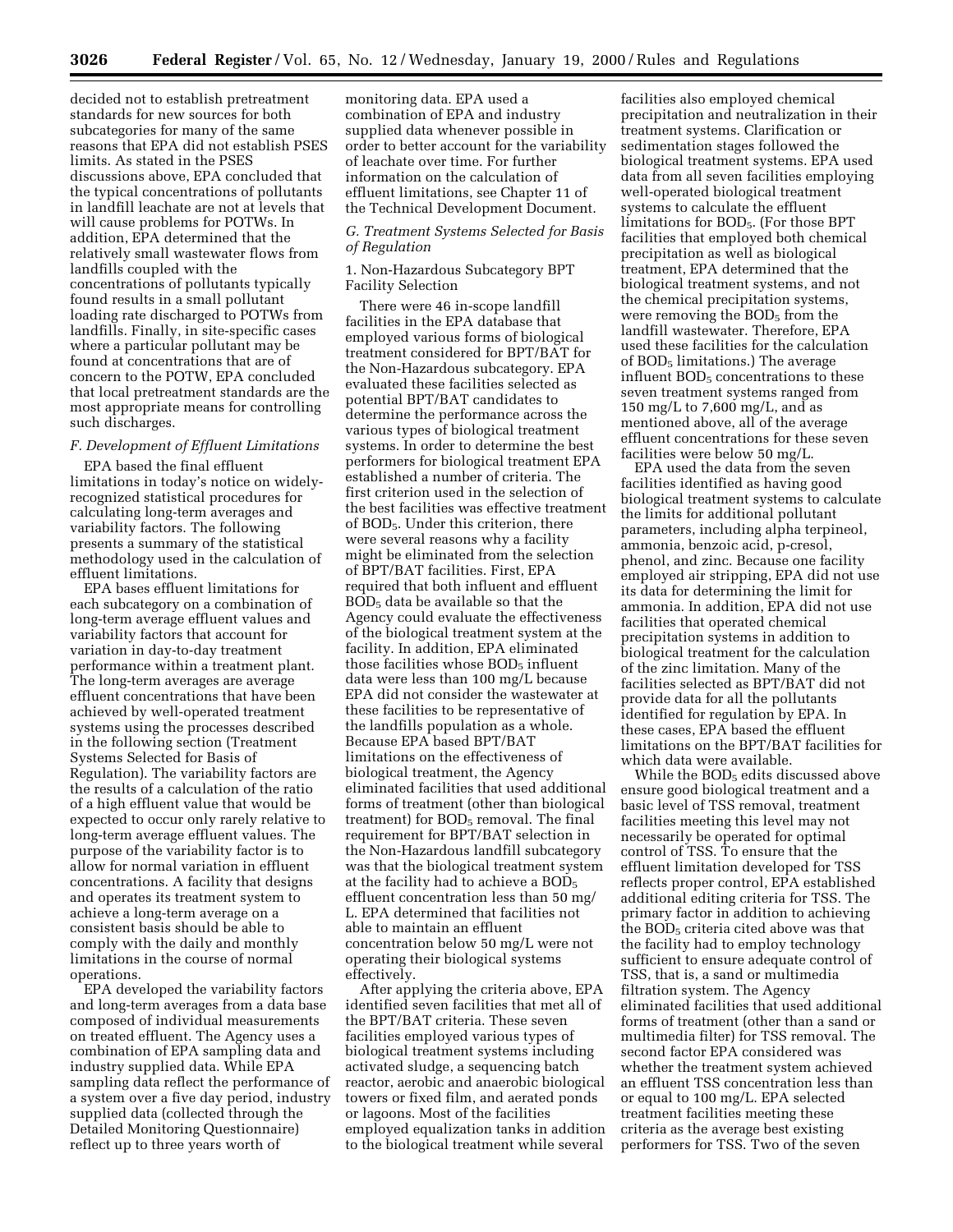BPT/BAT facilities employed a sand or multimedia filtration system and achieved an effluent TSS concentration far less than 100 mg/L. EPA used the TSS effluent data from these two facilities to calculate the TSS limitation for the Non-Hazardous subcategory.

## 2. Hazardous Subcategory BPT/BAT Facility Selection

As previously noted, EPA's statistical analysis of the facility identification and survey data suggests that there are no Subtitle C landfill facilities that discharge directly to navigable water and six that discharge to POTWs. However, EPA has specifically identified only three Subtitle C landfills that discharge to POTWs. EPA is transferring data from these facilities to establish BPT/BAT limitations. The wastewater flow from one of the three facilities was very small (less than 1,000 gallons per day) and consisted of only gas collection condensate and required only minimal treatment (neutralization using ammonia) prior to discharge to the POTW. Consequently, EPA did not consider this facility as appropriate for establishing BPT/BAT limitations. The two remaining facilities both had treatment systems in place that achieved very good pollutant reductions. The treatment at one facility consisted of equalization and chemical precipitation followed by activated sludge biological treatment. The second facility utilized equalization followed by three sequencing batch reactor biological treatment units operated in parallel. The treatment systems in place at these indirect hazardous facilities achieved low effluent concentrations with average removals of 88 to 98 percent of organic toxic pollutants, and 55 to 80 percent of metal pollutants. Thus, EPA concluded that it should use both facilities in the development of the Hazardous subcategory BPT/BAT limitations for nonconventional and toxic pollutants.

However, for the ammonia,  $BOD<sub>5</sub>$ , and TSS limitations, EPA concluded that establishing BPT/BAT limits based solely on two indirect discharging treatment systems was not appropriate because indirect dischargers often do not operate their treatment systems to achieve optimal control of these pollutants. In the case of  $BOD<sub>5</sub>$  and TSS, POTWs do not establish local standards

because the POTWs install treatment designed specifically to treat these pollutants. In the case of ammonia, some POTWs do not establish standards because they have installed advanced treatment for ammonia control. Other POTWs may establish ammonia standards based on local water quality concerns. EPA supplemented the Hazardous subcategory data for these three pollutants with data from nonhazardous landfill facilities. For BOD<sub>5</sub>, EPA used data from both of the Hazardous subcategory BPT/BAT facilities and the Non-Hazardous subcategory BPT/BAT facilities to calculate the limitations. Because neither of the Hazardous subcategory BPT/BAT facilities used a multimedia filter, EPA based the TSS limitation on the two Non-Hazardous subcategory BPT/BAT facilities that employed multimedia filtration.

In the case of ammonia, EPA concluded that it was not appropriate to establish limits using the performance of only indirect discharging facilities because only one of these facilities in the Hazardous subcategory demonstrated good ammonia control. Many POTWs with advanced or tertiary treatment units for nutrient control may not establish stringent local limits for ammonia. Therefore, basing ammonia limits only on indirect discharging landfills may not appropriately reflect the effluent discharge concentration of ammonia achieved by well-operated direct discharging landfills. Since only one indirect discharging hazardous BPT/BAT facility achieved BPT/BAT ammonia removals, EPA chose to supplement the hazardous data with data from two non-hazardous BPT/BAT facilities, one of which was a direct discharger.

## **IV. Assessment of Costs and Impacts**

## *A. Methodology for Estimating Costs and Pollutant Reductions Achieved by Treatment Technologies*

The methodology EPA used for the final rule for estimating costs and pollutant reductions achieved by the various treatment technologies is the same as the methodology used by EPA for the proposal. However, there are differences in the estimated costs and pollutant reductions from the proposed rule. These differences are a result of

several revisions EPA made when reviewing the costs and loads reductions after proposal. These changes are explained in detail in the Technical Development Document at Chapter 9.

The Agency calculated pollutant reductions for each of the questionnaire recipients that would potentially be subject to this rule and then modeled the national population by using statistically calculated survey weights. EPA estimated pollutant reductions by taking the difference in the current performance of the landfill industry and the expected performance after installation of the treatment technology. The Agency estimated pollutant reductions for each pollutant of interest at each questionnaire facility. EPA determined the current performance discharge concentrations from data supplied by the facility, or in cases where the facility did not supply current wastewater discharge data for a particular pollutant, the Agency based the current discharge concentration on data supplied from similar treatment systems at similar landfills. EPA determined the discharge concentrations expected to be achieved for a particular technology option from EPA sampling data or from industry supplied data at facilities selected as the best performers.

## *B. Costs of Compliance*

The Agency has estimated the cost for landfill facilities to achieve the effluent limitations promulgated today. Table IV.B–1 summarizes the estimated costs and the Technical Development Document discusses them in more detail. All of the cost estimates in this section are expressed in terms of 1998 dollars.

The only costs associated with this final rule are for direct discharging landfills in the Non-Hazardous subcategory. EPA did not identify any commercial hazardous landfills in the United States that discharged directly to surface waters, and thus, the Agency did not estimate any costs of compliance for direct dischargers from hazardous landfills. In addition, there are no costs associated with PSES for either subcategory because the Agency is not establishing PSES for the Landfills Point Source Category.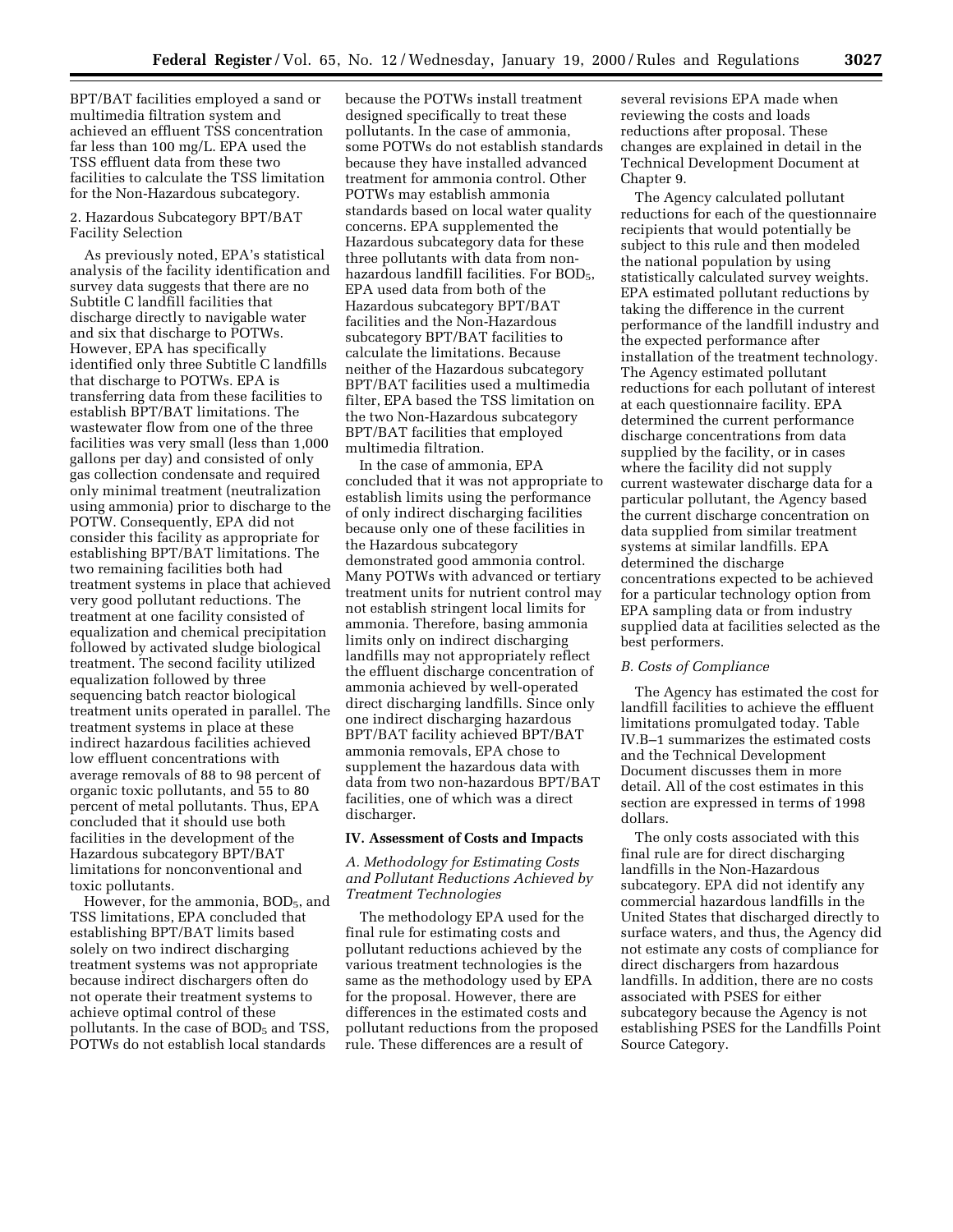TABLE IV. B–1.—CAPITAL AND ANNUAL COSTS OF BPT [In millions of 1998 dollars]

| Subcategory                                                                  | Number of  | Capital | Annual    |
|------------------------------------------------------------------------------|------------|---------|-----------|
|                                                                              | facilities | costs   | O&M costs |
| Non-Hazardous Direct Dischargers (BPT)<br>Hazardous Direct Dischargers (BPT) | 143        | 18.87   | 6.50      |

## *C. Pollutant Reductions*

The Agency estimated pollutant reductions for landfill facilities achieving each of the effluent limitations promulgated today. Table IV.C–1 summarizes the estimated reductions and the document ''Environmental Assessment of Final Effluent Limitations and Standards for the Landfills Category'' discusses them in more detail.

All of the pollutant reductions realized by this regulation are a result of the effluent limitations promulgated for direct dischargers in the Non-Hazardous subcategory. EPA did not identify any commercial hazardous landfills in the United States that discharged directly to surface waters, and thus, the Agency did not evaluate pollutant reductions for direct dischargers from hazardous landfills.

Furthermore, there are no pollutant reductions associated with PSES for either subcategory because the Agency is not establishing PSES limitations for the Landfills Point Source Category.

| Subbcategory                                                                 | Number of<br>facilities | Conventional<br>pollutant<br>removals<br>(pounds) | Toxic pollutant<br>removals<br>(pounds) |
|------------------------------------------------------------------------------|-------------------------|---------------------------------------------------|-----------------------------------------|
| Non-Hazardous Direct Dischargers (BPT)<br>Hazardous Direct Dischargers (BPT) | 143                     | 600.000                                           | 323,150                                 |

## **V. Economic Analysis**

## *A. Introduction and Overview*

This section summarizes EPA's analysis of the economic impacts of the final regulation. EPA describes the economic impact assessment in detail in the ''Economic Analysis for the Final Effluent Limitations Guidelines and Standards for the Landfills Category'' (hereafter ''EA''). The EA estimates the economic effect on the industry of compliance with the regulation in terms of facility closures (severe impacts) and

financial impacts short of closure (moderate impacts) for privately-owned landfill facilities. For publicly-owned landfill facilities, the report estimates financial impacts short of closure. The report also includes an analysis of the effects of the regulation on new landfill facilities and an assessment of the impacts on small businesses and other small entities.

EPA estimated the economic impacts of final regulatory options in each subcategory for BPT and NSPS. The

technical evaluation and description of each option and the rationale for selecting the final option is discussed in Section [III] of today's notice. EPA has based its BPT/BCT/BAT limitations for the Non-Hazardous subcategory on technology Option II, which EPA estimates will have a total annualized cost of \$ 7.64 million (1998\$). (For privately-owned facilities, EPA evaluated costs in terms of after-tax costs.) Table V. A–1 summarizes the costs associated with the Option II.

|  |  |  |  |  | Table V. A–1.—Total Costs of Selected Regulatory Option |  |
|--|--|--|--|--|---------------------------------------------------------|--|
|--|--|--|--|--|---------------------------------------------------------|--|

[In millions of 1998 dollars]

| Selected option for the non-hazardous landfill subcategory |       | Total<br>O & M costs<br>capital costs | Post-tax<br>total<br>annualized<br>costs |
|------------------------------------------------------------|-------|---------------------------------------|------------------------------------------|
| Option II                                                  | 18.87 | 6.50                                  | 7.64                                     |

## *B. Summary of Economic Impacts*

1. Cost Reasonableness and Economic Impacts of BPT

As discussed above in Section [II.A], in establishing BPT limitations, EPA considers the cost of the limitations in relation to the effluent reduction

benefits achieved. EPA compares these costs and benefits by first calculating pre-tax total annualized costs and total removals of TSS and  $BOD<sub>5</sub>$  in pounds. EPA then compares the ratio of the costs to the removals for an option to the range of ratios in previous regulations to gauge the option's relative cost. Table

V.B–1 presents the results of the cost and removal comparison. In the Non-Hazardous subcategory, Option II has a ratio of \$ 14 per pound. Option II is within the historical bounds of BPT cost comparisons.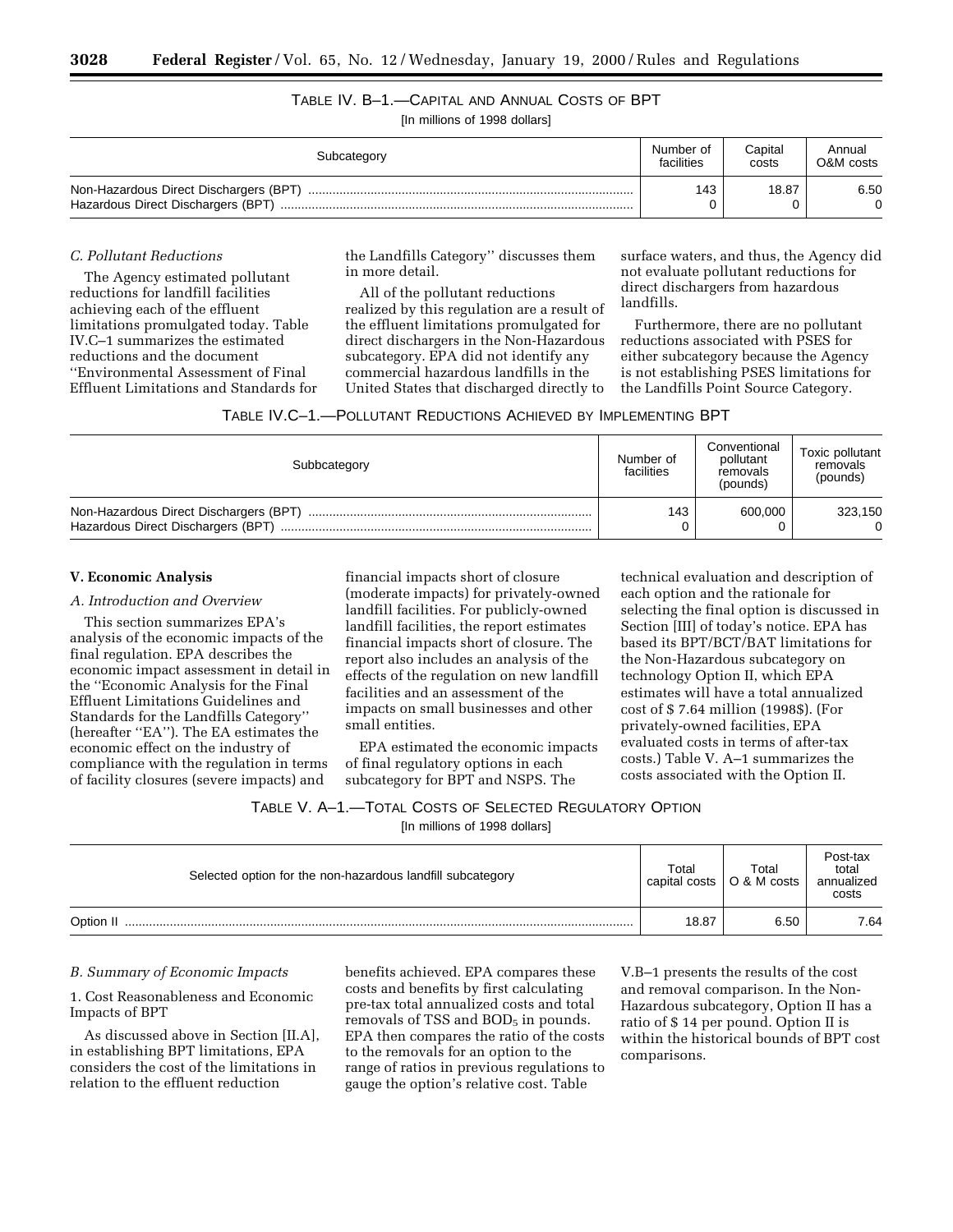## TABLE V. B–1.—BPT COST REASONABLENESS ANALYSIS

| Selected option for the non-hazardous landfill subcategory | Pre-tax total<br>annualized costs<br>(million 1998\$) | Removals<br>(lbs) | Average cost<br>reasonableness<br>(1998 \$/lb) |
|------------------------------------------------------------|-------------------------------------------------------|-------------------|------------------------------------------------|
| П                                                          | 8.57                                                  | 598.579           | 14                                             |

EPA is promulgating BPT limitations based on Option II for both privatelyand publicly-owned facilities. The impact analysis for Option II projects two facility closures as a result of

compliance. The EA projects no additional economic impacts beyond these two severe impacts. The direct job losses associated with the projected closures are 20 Full Time Equivalent

(FTE) positions. Table V.B–2 summarizes the economic impacts for BPT.

| TABLE V. B-2.-ECONOMIC IMPACTS OF BPT |  |  |
|---------------------------------------|--|--|
|---------------------------------------|--|--|

| Selected option for the non-hazardous landfill subcategory | Post-tax total<br>annualized<br>costs<br>(mil 1998\$) | Severe<br>impacts | Moderate<br>impacts | Direct employ-<br>ment losses<br>(FTEs) |
|------------------------------------------------------------|-------------------------------------------------------|-------------------|---------------------|-----------------------------------------|
| Option II                                                  | 7.64                                                  |                   |                     | 20                                      |

## 2. Economic Analysis of Final NSPS limitations

EPA is establishing NSPS limitations equivalent to the limitations that are established for BPT/BCT/BAT for the Non-Hazardous and Hazardous subcategories. In general, EPA believes that new sources will be able to comply at costs that are similar to or less than the costs for existing sources, because new sources can apply control technologies more efficiently than sources that need to retrofit for those technologies. EPA has determined that BPT/BCT/BAT limitations are economically achievable and, therefore, NSPS limitations will not present a barrier to entry for new facilities.

## 3. Firm Level Impacts

Firms differ from facilities in that firms are business entities or companies, which may operate at several physical locations. Facilities are individual establishments defined by their physical location, whether or not they constitute an independent business entity on their own. Some of the surveyed facilities are single-facility firms. In these cases, the firm-level impact depends only on the facility-level impact. In other cases, though, facilities are owned by multifacility firms, so that the impact on the parent firm depends not only on that facility, but also on the impacts on and characteristics of other facilities owned by the same firm.

In this analysis, the test for significant adverse impacts on firms is whether firm-level compliance costs exceed five percent of firm revenues. Using this criterion, EPA finds no significant adverse impacts on affected firms and therefore determines that the effluent

guideline will not impose unreasonable economic burdens on firms that own inscope landfills.

## 4. Community Impacts

EPA assesses community impacts by estimating the expected change in employment in communities with landfills that are affected by the final regulation. Possible community employment effects include the employment losses in the facilities that are expected to close because of the regulation and the related employment losses in other businesses in the affected community. In addition to these estimated employment losses, employment may increase as a result of facilities' operation of treatment systems for regulatory compliance. It should be noted that job gains will mitigate community employment losses only if they occur in the same communities in which facility closures occur.

EPA projects that the final regulation will result in two post-compliance closures, with the direct loss of 20 Full-Time Equivalent (FTE) positions. EPA estimates secondary employment impacts based on multipliers that relate the change in employment in a directly affected industry to aggregate employment effects in linked industries and consumer businesses whose employment is affected by changes in the earnings and expenditures of the employees in the directly and indirectly affected industries.

The EA projects an estimated community impact of between 49 and 89 FTE losses as the result of the final rule. The direct and secondary job losses are not expected to be significant in terms of employment impacts to affected counties. EPA estimates that the

regulation will result in employment gains of an additional 79 FTEs as a result of the operation of control equipment associated with treatment systems at landfill facilities.

5. Foreign Trade Impacts

EPA does not project any foreign trade impacts as a result of the effluent limitations guidelines. International trade in landfill services for the disposal of hazardous and nonhazardous wastes is virtually nonexistent.

## **VI. Water Quality Analysis and Environmental Benefits**

## *A. Introduction*

EPA evaluated the environmental benefits of controlling priority and nonconventional pollutant discharges to surface waters and publicly-owned treatment works (POTWs). Pollutant discharges into freshwater and estuarine ecosystems may alter aquatic habitats, adversely affect aquatic biota, and may adversely impact human health through the consumption of contaminated fish and water. Furthermore, pollutant discharges to a POTW may interfere with POTW operations by inhibiting biological treatment or by contaminating POTW biosolids.

Many pollutants commonly found in landfill wastewater have one or more toxic effects (*e.g.,* the pollutant may be a human health carcinogen or toxic to either some human system or to aquatic life). In addition, several of these pollutants bioaccumulate in aquatic organisms and persist in the environment.

The Agency's analysis focused on the effects of toxic pollutants but did not evaluate the effects of two conventional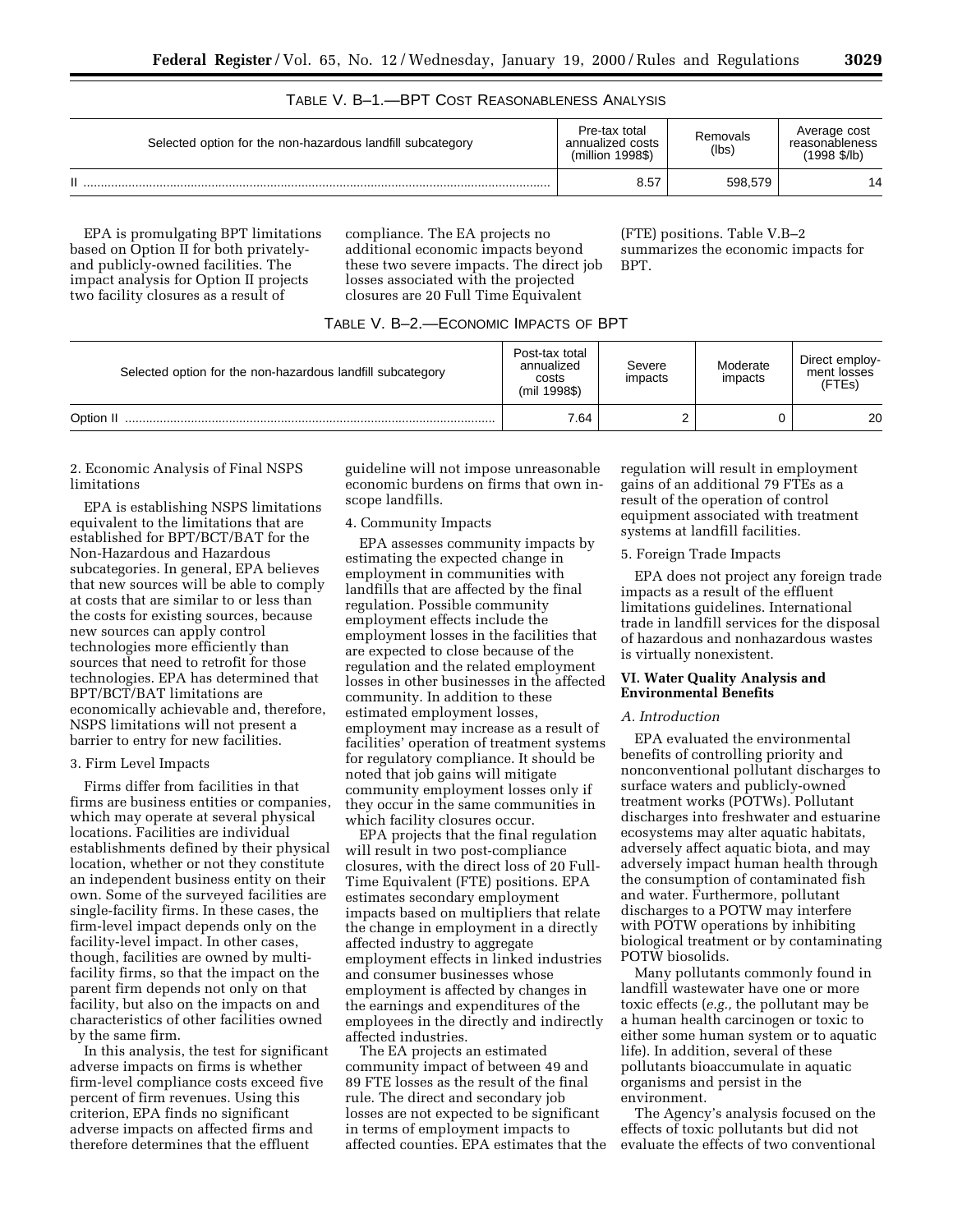pollutants and five nonconventional pollutants. The pollutants not assessed included total suspended solids (TSS), five-day biochemical oxygen demand (BOD5), chemical oxygen demand (COD), total dissolved solids (TDS), total organic carbon (TOC), hexane extractable material, and total phenolic compounds. Although the Agency is not able to monetize the benefits associated with reductions of non-toxic parameters, discharges of these parameters may have adverse effects on human health and the environment. For example, suspended particulate matter may degrade habitat by reducing light penetration and thus primary productivity and can alter benthic spawning grounds and feeding habitats by accumulation in streambeds. High COD and BOD5 discharges may deplete oxygen levels, which can result in mortality or other adverse effects on fish.

## *B. Methodology Used for Estimating Water Quality Impacts and Benefits*

A report prepared for this rule, ''Environmental Assessment of the Final Effluent Guidelines for the Landfill Category,'' presents the Agency's analyses of these environmental and human health risk concerns and of the water quality-related benefits resulting from the final effluent guidelines. This assessment both qualitatively and quantitatively evaluates the potential: (1) Ecological benefits; (2) human health benefits; and (3) economic productivity benefits of controlling discharges from direct discharging non-hazardous landfills based on site-specific analyses of current conditions and the conditions that would be achieved by compliance with the limitations being established today. EPA estimates in-stream pollutant concentrations from direct discharges using stream dilution modeling, and from these models, EPA estimates the potential impacts and benefits of the final rule.

EPA projects ecological benefits by comparing the steady-state in-stream pollutant concentrations, predicted after complete immediate mixing with no loss from the system, to EPA published water quality criteria guidance. Or, for those chemicals for which EPA has not published water quality criteria, EPA compares the steady-state in-stream pollutant concentrations to documented toxic effect levels (*i.e.,* lowest reported or estimated toxic concentration). In performing these analyses, EPA used guidance documents published by EPA that recommend numeric human health and aquatic life water quality criteria for numerous pollutants. States often consult these guidance documents when

adopting water quality criteria as part of their water quality standards. However, because those State-adopted criteria may vary, EPA used the nationwide criteria guidance as the most representative value. EPA used the findings from the analysis of reduced occurrence of pollutant concentrations in excess of both aquatic life and human health criteria or toxic effect levels to assess improvements in recreational fishing habitats and, in turn, to estimate, if applicable, a monetary value for enhanced recreational fishing opportunities. EPA expects such benefits to manifest as increases in the value of the fishing experience per day fished or the number of days anglers subsequently choose to fish the cleaner waterways. These benefits, however, do not include all of the benefits that are associated with improvements in aquatic life, such as increased assimilation capacity of the receiving stream, improvements in taste and odor, or improvements to other recreational activities such as swimming and wildlife observation.

EPA projects human health benefits by: (1) comparing estimated in-stream concentrations to health-based water quality toxic effect levels or EPA published water quality criteria; and (2) estimating the potential reduction of carcinogenic risk and non-carcinogenic hazard from consuming contaminated fish or drinking water. EPA estimates upper-bound individual cancer risks, population risks, and non-cancer hazards (systemic) using modeled instream pollutant concentrations and standard EPA assumptions regarding ingestion of fish and drinking water. The Agency then used the modeled pollutant concentrations in fish and drinking water to estimate cancer risk and non-cancer hazards (systemic) among the general population, sport anglers and their families, and subsistence anglers and their families.

Due to the hydrophobic nature of one chlorinated dibenzo-p-dioxin (CDD) congener and one chlorinated dibenzofuran (CDF) congener being evaluated, EPA projected human health benefits for these pollutants by using the Office of Research and Development's Dioxin Reassessment Evaluation (DRE) model to estimate the potential reduction of carcinogenic risk and noncarcinogenic hazard from consuming contaminated fish. The DRE model estimates fish tissue concentrations of the CDD/CDF congeners by calculating the equilibrium between the pollutants in fish tissue and those adsorbed to the organic fraction of sediments suspended in the water column. EPA did not establish effluent limitations for the

dioxins and furans that it detected at hazardous and non-hazardous landfills. EPA discusses the reasons for not establishing limitations for these congeners in the preamble to the proposed rule (63 FR 6438–6439) and in Chapter 6 of the Final Technical Development Document.

Of these health benefit measures, the Agency is able to monetize only the reduction in carcinogenic risk using estimated willingness-to-pay values for avoiding premature mortality. The values used in this analysis are based on a range of values from a review of studies quantifying individuals' willingness to pay to avoid increased risks to life. In 1998 dollars, these values range from \$2.5 to \$13.1 million per statistical life saved.

EPA evaluated the potential aquatic life and human health impacts of direct wastewater discharges on receiving stream water quality at current levels of treatment and at final BAT treatment levels. EPA performed this analysis for a representative sample set of 37 direct non-hazardous landfills discharging 26 pollutants to 35 receiving streams. EPA extrapolated the results to 143 nonhazardous landfills discharging 26 pollutants to 139 receiving streams. EPA based this extrapolation on the same statistical methodology used for estimated costs, loads, and economic impacts.

## *C. Estimated National Water Quality Impacts and Results*

The Agency estimates that the final regulation will reduce loadings of priority and nonconventional pollutants into receiving streams by 39 percent. The model also indicates that excursions of acute aquatic life criteria or toxic effect levels due to one pollutant in two receiving streams will be eliminated at BAT discharge levels. EPA estimates that the final regulation will reduce excursions of chronic aquatic life criteria or toxic effect levels due to the discharge of ammonia in two receiving streams. EPA projects that a total of 36 excursions in 34 receiving streams at current conditions would be reduced to 34 excursions in 34 streams. Since the final rule would not reduce the estimated number of stream reaches with excursions, EPA estimates there would be no increase in value of recreational fishing to anglers based on the baseline value of the fishery and the estimated incremental benefit values associated with freeing the fishery from contaminants.

EPA modeled cancer cases and systemic health effects resulting from the ingestion of fish and drinking water contaminated by non-hazardous landfill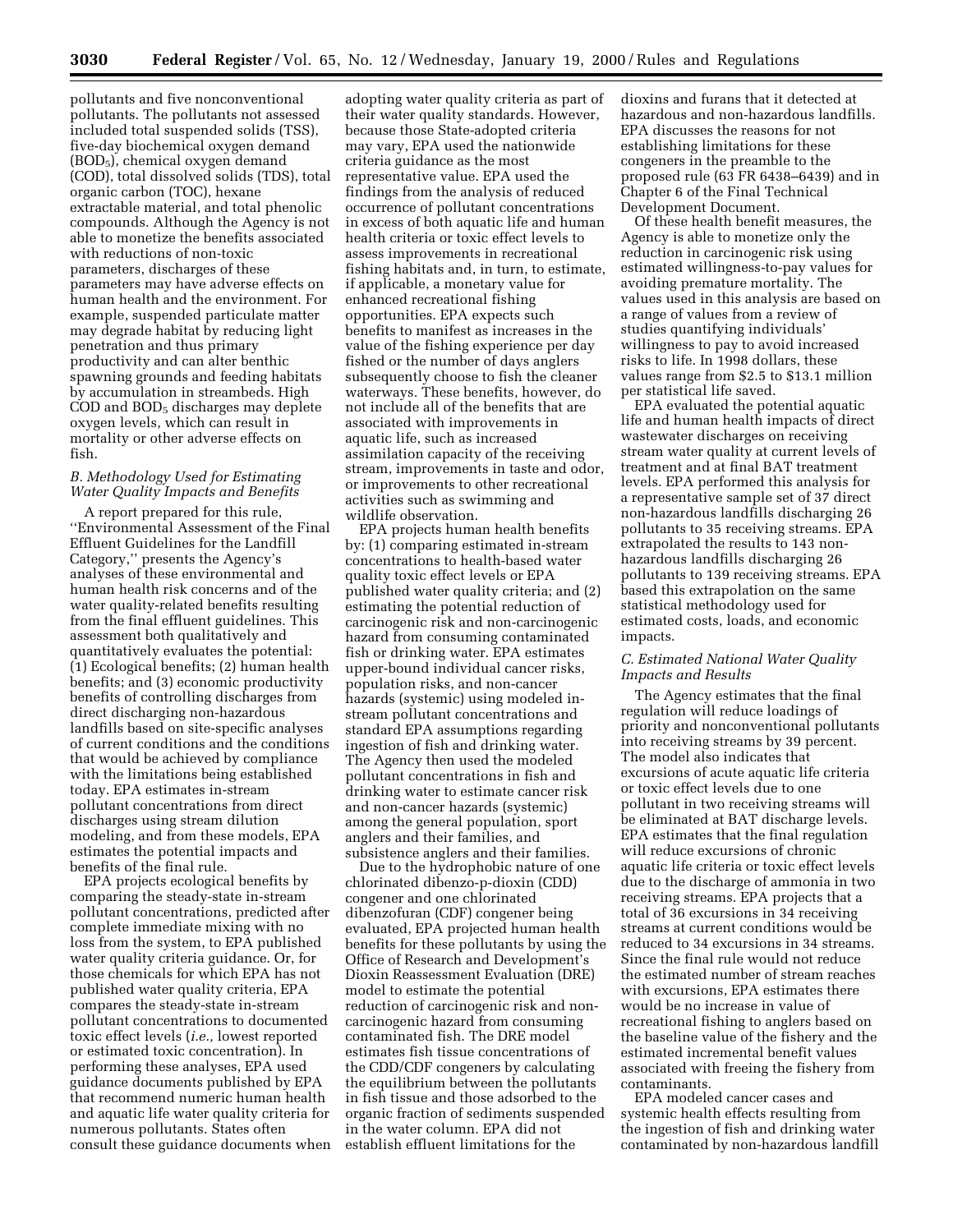wastewater. EPA estimates that current wastewater discharges from landfills result in far less than one (0.003) annual cancer case per year for all populations evaluated. Final treatment options would reduce this value to 0.002 annual cancer cases per year, which would result in negligible monetized benefits (\$2,100 to \$11,000 per year). EPA projects systemic health effects from one pollutant (disulfoton) in two receiving streams at both current and final BAT discharge levels affecting a total population of 643 subsistence anglers

and their families. EPA's survey of hazardous landfills in the United States indicated that there were no in-scope respondents which were classified as direct dischargers. Therefore, the Agency did not evaluate potential aquatic life and human health impacts of direct wastewater discharges from hazardous landfills.

## **VII. Non-Water Quality Environmental Impacts**

The elimination or reduction of one form of pollution may create or aggravate other environmental problems. Therefore, Sections 304(b) and 306 of the Act require EPA to consider non-water quality environmental impacts of effluent limitations guidelines and standards. Accordingly, EPA has considered the effect of these regulations on air pollution, solid waste generation, and energy consumption. While it is difficult to balance environmental impacts across all media and energy use, the Agency has determined that the impacts identified below are justified by the benefits associated with compliance with the limitations and standards.

#### *A. Air Pollution*

The primary source of air pollution from landfills is due to the microbial breakdown of organic wastes from within the landfill. Landfills are known to be major sources of greenhouse gas emissions such as methane and carbon dioxide. These emissions are now regulated under the Clean Air Act as a result of the ''Standards of Performance for New Stationary Sources and Guidelines for Control of Existing Sources: Municipal Solid Waste Landfills,'' promulgated by EPA on March 12, 1996. (61 FR 9905). Many municipal solid waste landfills are required to collect and combust the gases generated in the landfill. Wastewater collected from within the landfill contains organic compounds which include volatile organic compounds (VOC) and hazardous air pollutants (HAP). This wastewater must be collected, treated and stored in units

which are often open to the atmosphere and may result in the volatilization of certain compounds. The regulations promulgated today are based on the performance of an aerated biological system. Wastewater aeration may increase the volatilization of certain organic compounds, a potential environmental concern. However, indications are that the potential increase in air emissions due to this regulation will be minimal. VOCs in hazardous waste landfill leachate are being steadily minimized due to the RCRA land disposal restriction rules, which typically require aggressive destructive treatment of organics in hazardous wastes before the waste can be landfilled (see 40 CFR 268.40 and 268.48).7 VOC levels in historic landfill leachate (from both hazardous and nonhazardous waste landfills dating from the 1930s to the mid-1990s) are also at levels which are low enough as not to call into question EPA's determination to base these rules on the performance of aerated biological systems. Tables 6– 9, 6–10, and 6–13 in Technical Development Document show the concentrations of VOCs found in landfill wastewater.

Furthermore, EPA's Office of Air and Radiation is currently evaluating the air emissions from wastewater generated at municipal solid waste landfills, and intends to take today's rule into account in determining whether further controls under section 112 of the Clean Air Act (which requires technology-based standards for hazardous air pollutants emitted by major sources of emissions of those pollutants) are justified. (Preliminary indications are that hazardous air pollutant emissions from aeration would be a minor fraction of those from other landfill emission sources such as landfill gas emissions.)

In addition, EPA is addressing emissions of VOCs from industrial wastewater through a Control Techniques Guideline (CTG) under Section 110 of the Clean Air Act. In September, 1992, EPA published a draft document entitled ''Control of Volatile Organic Compound Emissions from Industrial Wastewater'' (EPA–453/0–93– 056). This document addresses various industries, including the hazardous waste treatment, storage, and disposal industry, and outlines emissions expected from their wastewater

treatment systems and methods for controlling them.

#### *B. Solid Waste Generation*

Solid waste will be generated due to a number of the treatment technologies selected as BPT/BAT for this regulation. These wastes include sludge from biological treatment systems and chemical precipitation systems. Solids from treatment processes are typically dewatered and disposed in the on-site landfill. Therefore, the increased amount of sludge created due to this regulation will be negligible in comparison with the daily volumes of waste processed and disposed of in a typical landfill.

## *C. Energy Requirements*

EPA estimates that the attainment of these standards will increase energy consumption by a very small increment over present industry use. The selected treatment technologies are not energyintensive, and the projected increase in energy consumption is primarily due to the incorporation of components such as power pumps, mixers, blowers, power lighting and controls. The costs associated with these energy costs are included in EPA's estimated operating costs for compliance with the final rule.

## **VIII. Regulatory Implementation**

The purpose of this section is to provide assistance and direction to permit writers to aid in their implementation of this regulation. This section also discusses the relationship of upset and bypass provisions, variances and modifications, and analytical methods to the final limitations.

## *A. Implementation of Limitations and Standards*

Upon the promulgation of these regulations, all new and reissued Federal and State NPDES permits issued to direct dischargers in the landfills industry must include the effluent limitations for the appropriate subcategory. Permit writers should be aware that EPA has proposed revisions to 40 CFR Part 122 and is currently addressing public comments on its proposal. One of several aspects of the proposal which could be particularly relevant to the development of NPDES permits for the Landfills Point Source Category is the proposed revisions of Section 122.44(a). In EPA's current thinking, the revisions would require that permits have limitations for all applicable guideline-listed pollutants but allows for the waiver of sampling requirements for guideline-listed pollutants on a case-by-case basis if the

<sup>7</sup>There are certain exceptions to these treatment requirements for hazardous wastewater which is disposed in surface impoundments. RCRA section 3005 (j) (11). However, if this wastewater contains VOCs above a designated concentration level, then the impoundments are subject to rules requiring control of the resulting air emissions. 40 CFR 264.1085 and 263.1086.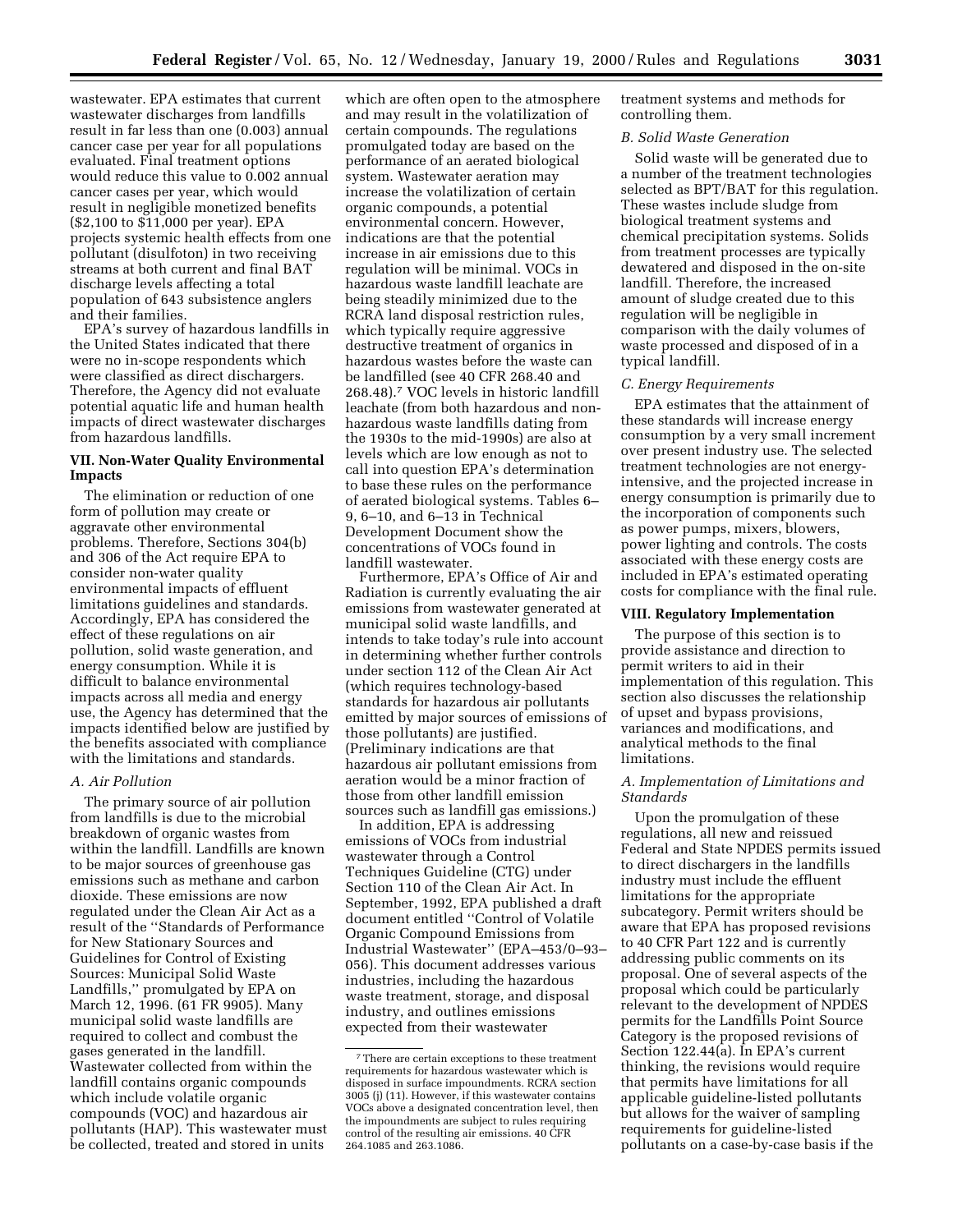discharger can certify that the pollutant is not present in the discharge or present in only background levels from intake water with no increase due to the activities of the discharger. EPA anticipates that new sources and new dischargers will not be eligible for this waiver on their first permit term, and monitoring can be re-established through a minor modification if the discharger expands or changes its process. Further, the permittee will not need to reapply for the waiver each permit term, but only needs to notify the permit writer of any modifications that have taken place over the course of the permit term and, if necessary, monitoring can be reestablished through a minor modification.

#### *B. Upset and Bypass Provisions*

A ''bypass'' is an intentional diversion of waste streams from any portion of a treatment facility. An ''upset'' is an exceptional incident in which there is unintentional and temporary noncompliance with technology-based permit effluent limitations because of factors beyond the reasonable control of the permittee. EPA's regulations concerning bypasses and upsets are set forth at 40 CFR 122.41 (m) and (n).

## *C. Variances and Modifications*

The CWA requires application of the effluent limitations established pursuant to Section 301 or the pretreatment standards of Section 307 to all direct and indirect dischargers. However, the statute provides for the modification of these national requirements in a limited number of circumstances. Moreover, the Agency has established administrative mechanisms to provide an opportunity for relief from the application of national effluent limitations guidelines and pretreatment standards for categories of existing sources for priority, conventional and nonconventional pollutants.

## 1. Fundamentally Different Factors Variances

EPA will develop effluent limitations or standards different from the otherwise applicable requirements if an individual existing discharging facility is fundamentally different with respect to factors considered in establishing the limitation or standards applicable to the individual facility. Such a modification is known as a ''fundamentally different factors'' (FDF) variance.

Early on, EPA, by regulation, provided for FDF modifications from BPT effluent limitations, BAT limitations for priority and nonconventional pollutants and BCT limitation for conventional pollutants

for direct dischargers. For indirect dischargers, EPA provided for FDF modifications from pretreatment standards for existing facilities. FDF variances for priority pollutants were challenged judicially and ultimately sustained by the Supreme Court. (*Chemical Manufacturers Ass'n* v. *NRDC,* 479 U.S. 116 (1985)).

Subsequently, in the Water Quality Act of 1987, Congress added new Section 301(n) of the Act explicitly to authorize modification of the otherwise applicable BAT effluent limitations or categorical pretreatment standards for existing sources if a facility is fundamentally different with respect to the factors specified in Section 304 (other than costs) from those considered by EPA in establishing the effluent limitations or pretreatment standard. Section 301(n) also defined the conditions under which EPA may establish alternative requirements. Under Section 301(n), an application for approval of an FDF variance must be based solely on (1) information submitted during the rulemaking raising the factors that are fundamentally different or (2) information the applicant did not have an opportunity to submit. The alternate limitation or standard must be no less stringent than justified by the difference and not result in markedly more adverse non-water quality environmental impacts than the national limitation or standard.

EPA regulations at 40 CFR 125 Subpart D, authorizing the Regional Administrators to establish alternative limitations and standards, further detail the substantive criteria used to evaluate FDF variance requests for existing direct dischargers. Thus, 40 CFR 125.31(d) identifies six factors (e.g., volume of process wastewater, age and size of a discharger's facility) that may be considered in determining if a facility is fundamentally different. The Agency must determine whether, on the basis of one or more of these factors, the facility in question is fundamentally different from the facilities and factors considered by EPA in developing the nationally applicable effluent guidelines. The regulation also lists four other factors (e.g., infeasibility of installation within the time allowed or a discharger's ability to pay) that may not provide a basis for an FDF variance. In addition, under 40 CFR 125.31(b)(3), a request for limitations less stringent than the national limitation may be approved only if compliance with the national limitations would result in either (a) a removal cost wholly out of proportion to the removal cost considered during development of the national limitations, or (b) a non-water

quality environmental impact (including energy requirements) fundamentally more adverse than the impact considered during development of the national limits. EPA regulations provide for an FDF variance for existing indirect dischargers at 40 CFR 403.13. The conditions for approval of a request to modify applicable pretreatment standards and factors considered are the same as those for direct dischargers.

The legislative history of Section 301(n) underscores the necessity for the FDF variance applicant to establish eligibility for the variance. EPA's regulations at 40 CFR 125.32(b)(1) are explicit in imposing this burden upon the applicant. The applicant must show that the factors relating to the discharge controlled by the applicant's permit which are claimed to be fundamentally different are, in fact, fundamentally different from those factors considered by EPA in establishing the applicable guidelines. The pretreatment regulation incorporates a similar requirement at 40 CFR 403.13(h)(9).

An FDF variance is not available to a new source subject to NSPS or PSNS.

#### 2. Permit Modifications

Even after EPA (or an authorized State) has issued a final permit to a direct discharger, the permit may still be modified under certain conditions. (When a permit modification is under consideration, however, all other permit conditions remain in effect.) A permit modification may be triggered in several circumstances. These could include a regulatory inspection or information submitted by the permittee that reveals the need for modification. Any interested person may request modification of a permit be made. There are two classifications of modifications: major and minor. From a procedural standpoint, they differ primarily with respect to the public notice requirements. Major modifications require public notice while minor modifications do not. Virtually any modification that results in less stringent conditions is treated as a major modification, with provisions for public notice and comment. Conditions that would necessitate a major modification of a permit are described in 40 CFR 122.62. Minor modifications are generally non-substantive changes. The conditions for minor modifications are described in 40 CFR 122.63.

## *D. Relationship of Effluent Limitations to NPDES Permits and Monitoring Requirements*

Effluent limitations act as a primary mechanism to control the discharges of pollutants to waters of the United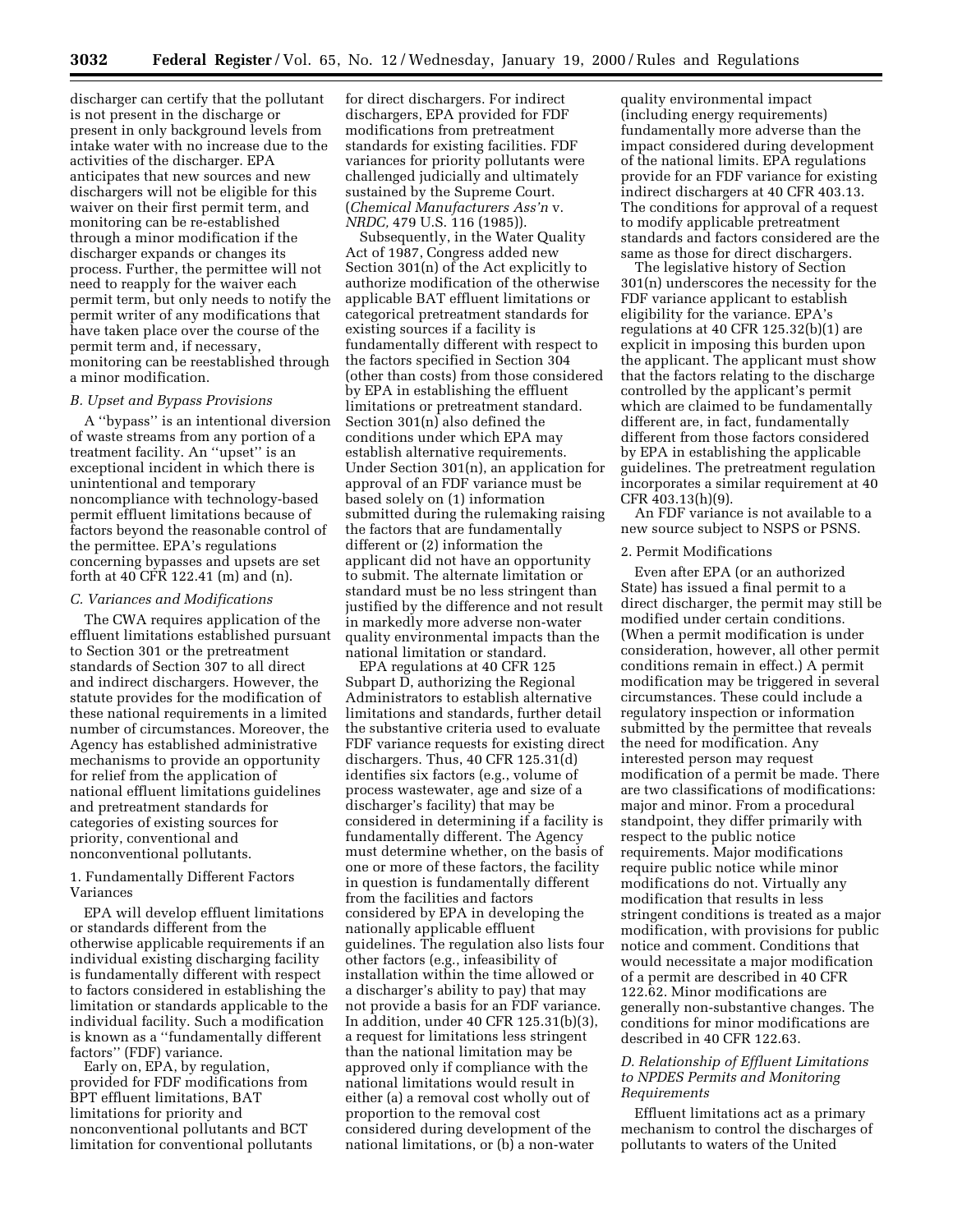States. These limitations are applied to individual facilities through NPDES permits issued by EPA or authorized States under Section 402 of the Act.

The Agency has developed the limitations for this regulation to cover the discharge of pollutants for this industrial category. In specific cases, the NPDES permitting authority may elect to establish technology-based permit limits for pollutants not covered by this regulation. In addition, if State water quality standards or other provisions of State or Federal Law require limits on pollutants not covered by this regulation (or require more stringent limits on covered pollutants) the permitting authority must apply those limitations.

Working in conjunction with the effluent limitations are the monitoring conditions set out in a NPDES permit. An integral part of the monitoring conditions is the point at which a facility must monitor to demonstrate compliance. The point at which a sample is collected can have a dramatic effect on the monitoring results for that facility. Therefore, it may be necessary to require internal monitoring points in order to ensure compliance. Authority to address internal waste streams is provided in 40 CFR 122.44(i)(1)(iii) and 122.45(h). Permit writers may establish additional internal monitoring points to the extent consistent with EPA's regulations.

## *E. Implementation for Facilities With Landfills in Multiple Subcategories*

According to the ''1992 Waste Treatment Industry: Landfills Questionnaire,'' there are several facilities which operate both Subtitle C hazardous landfills and Subtitle D nonhazardous landfills on-site. Generally, for determination of effluent limits where there are multiple categories and subcategories, the effluent guidelines are applied using a flow-weighted combination of the appropriate guideline for each category or subcategory. Thus, the normal practice would be to develop flow-weighted limitations for the combined Subtitle C and Subtitle D wastestreams, a flowweighted combination of the BAT limits for the Landfills Category. However, EPA's RCRA regulations require management of mixtures of hazardous and non-hazardous waste under RCRA hazardous waste regulations. Consequently, a commingled flow of hazardous and nonhazardous waste is a hazardous waste. Therefore, if a facility commingles wastewater from a Subtitle C hazardous landfill and a Subtitle D non-hazardous landfill for treatment, then the effluent from that facility is

subject to the limitations promulgated today for the Hazardous subcategory.

## *F. Implementation for Contaminated Ground Water Flows and Wastewater From Recovering Pumping Wells*

As discussed in Section [III], ground water flows and wastewater flows from recovering pumping wells (which have very similar characteristics to contaminated ground water) are not subject to the effluent limits established in today's rule. These terms are defined in Section [III] of this preamble. According to the ''1992 Waste Treatment Industry: Landfills Questionnaire,'' there are a number of facilities which collect contaminated ground water in addition to flows regulated under this rule, and many facilities commingle these flows for treatment. In the Agency's analysis of contaminated ground water at landfills, EPA found that contaminated ground water may be very dilute or may have characteristics similar in nature to leachate. Due to this site-to-site variability, the Agency is not able to determine how the guidelines should be implemented for commingled flows of ground water and regulated wastewater.

In the case of such facilities, EPA believes that decisions regarding the appropriate discharge limits should be left to the judgment of the permit writer. As indicated by data collected through the questionnaires and EPA sampling, ground water characteristics are often site-specific and may contain very few contaminants or may, conversely, exhibit characteristics similar in nature to leachate.

In cases where the ground water is very dilute the Agency is concerned that contaminated ground water may be used as a dilution flow. In these cases, the permit writer should develop BPJ permit limits based on separate treatment of the flows, or develop BPJ limits based on a flow-weighted building block approach, in order to prevent dilution of the regulated leachate flows. However, in cases where the ground water may exhibit characteristics similar to leachate, commingled treatment may be appropriate, cost effective and environmentally beneficial. EPA recommends that the permit writer consider the characteristics of the contaminated ground water before making a determination if commingling ground water and leachate for treatment is appropriate. EPA recommends that the permit writer refer to the leachate characteristics data in Chapter 6 of the Technical Development Document in order to determine whether

contaminated ground water at a landfill has characteristics similar to leachate.

## *G. Implementation for Subtitle D Landfills Which Received Newly Listed Hazardous Wastes in the Past*

There are situations where a Subtitle D landfill received wastes that, at the time, were not classified as hazardous, but since disposal of the waste, EPA now classifies that type of waste as hazardous. In these situations, leachate that is derived from the treatment, storage, or disposal of listed hazardous wastes is classified as a hazardous waste by virtue of the ''derived-from'' rule in 40 CFR 261.3(c)(2). The Agency has been very clear in the past on the applicability of hazardous waste listings to wastes disposed of prior to the effective date of a listing, even if the landfill ceases disposal of the waste when the waste becomes hazardous. 53 FR 31147 (August 17, 1988). EPA also has a well-established interpretation that listings likewise apply to leachate derived from the disposal of listed hazardous wastes, including leachate derived from wastes (which meet the listing description) disposed before a listing effective date. *Id.* EPA's interpretations were upheld by the Court of Appeals for the District of Columbia Circuit in *Chemical Waste Management, Inc.* v. *EPA,* 869 F.2d 1526, 1536–37 (D.C. Cir. 1989). (These points are restated here to provide context. EPA is not reconsidering or in any other way reopening these principles for comment or review.)

This does not mean that landfills holding wastes which are now listed as hazardous become subject to Subtitle C regulation. However, previously disposed wastes now meeting the listing description, including residues such as leachate and gas collection condensate which are derived from such wastes and are actively managed (*i.e.,* collected for discharge), do become subject to Subtitle C regulation. 53 FR 31149. Thus, in these types of situations, a nonhazardous Subtitle D landfill will produce a leachate that is subject to Subtitle C regulation. In many cases, however, as discussed at 64 FR 6807, no significant regulatory consequences under RCRA result from leachate management.

As discussed at Section [III] above, EPA established two different sets of effluent limitations for the landfills point source category based on the RCRA classification of the landfill, and not the RCRA classification of the leachate. Therefore, according to the subcategorization scheme adopted by EPA in today's rule, a hazardous, Subtitle C leachate generated from a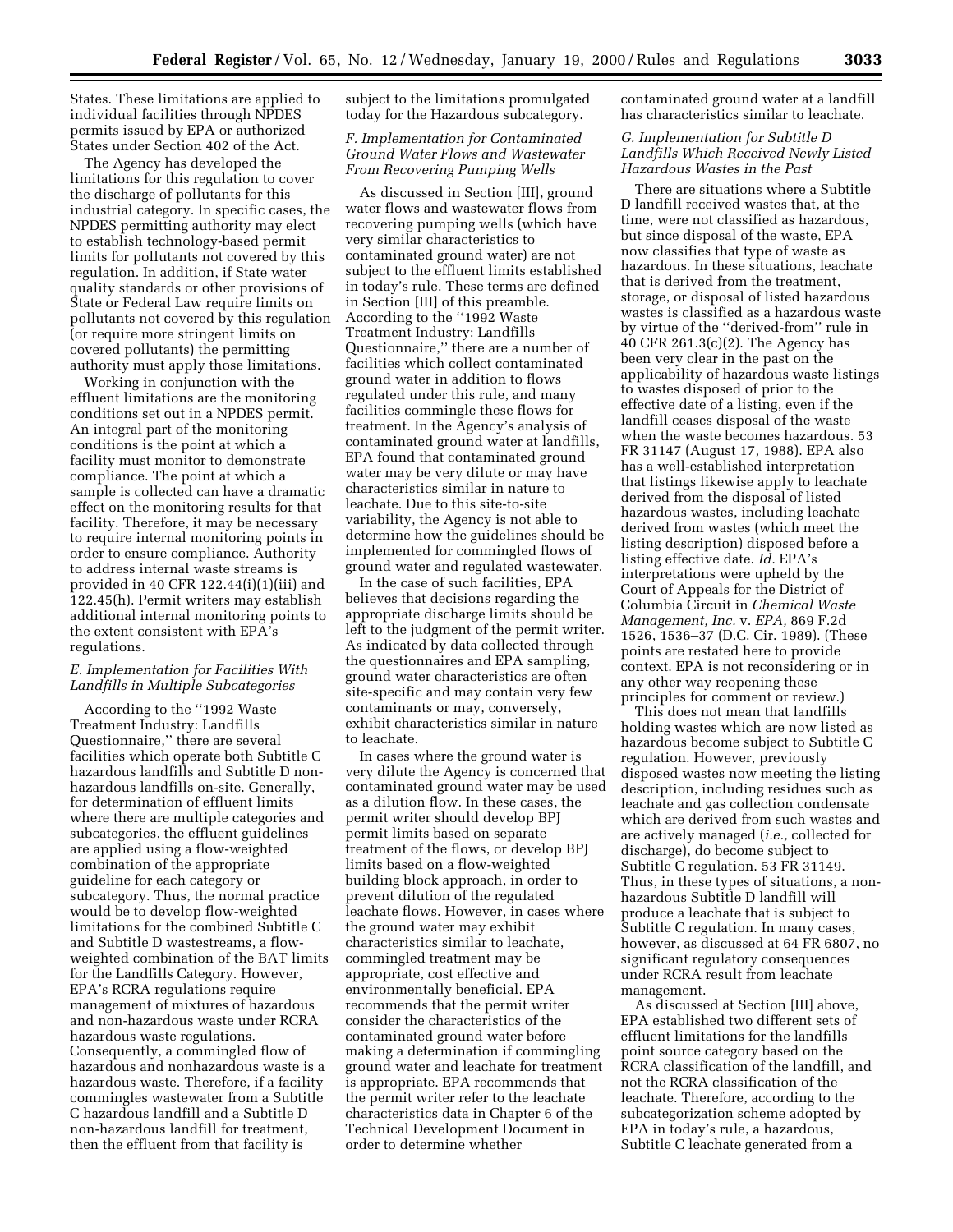non-hazardous, Subtitle D landfill is subject to the effluent limitations for the Non-Hazardous subcategory. EPA concluded that such an approach was appropriate because EPA's Non-Hazardous subcategory landfill database reflects those facilities that may, as a result of future RCRA hazardous waste listings, generate a hazardous leachate in the future. However, due to both pollutant-specific and site-specific factors in these types of situations, EPA determined that the local permit writer may need to require monitoring of pollutants in addition to those required by this rule for the Non-Hazardous subcategory in order to ensure appropriate treatment of the hazardous, Subtitle C leachate.

EPA does not believe that these types of situations are very common, and therefore EPA concluded that the determination of effluent limitations for additional pollutant parameters will have only a minimal impact on the permit writer. Since the majority of Subtitle D landfills discharge indirectly to POTWs, and since EPA did not establish pretreatment standards for either non-hazardous or hazardous landfills, the local control authority will not need to make the determination in these cases.

EPA recommends that the permit writer refer to the leachate characteristics data in Chapter 6 of the Technical Development Document in order to determine whether the leachate resembles Subtitle C or Subtitle D leachate and whether monitoring requirements in addition to those for the Non-Hazardous subcategory are necessary.

## *H. Implementation for Superfund Response Actions at Landfills*

This section addresses compliance with the landfills effluent limitations promulgated today when CERCLA response action is taken at a landfill. In cases where a Subtitle C or Subtitle D landfill is also subject to response action under the Comprehensive Environmental Response, Compensation, and Liability Act (CERCLA) of 1980, also known as Superfund, it is possible that the landfills effluent guideline may be an applicable or relevant and appropriate requirement (ARAR) for the Superfund site.

CERCLA directed EPA to identify abandoned or uncontrolled hazardous waste sites and to clean up the worst of these sites. The Agency carries out these responsibilities through the Superfund response process, according to procedures outlined in the National Oil and Hazardous Substances Pollution

Contingency Plan (NCP). Section 121(d)(1) of CERCLA as amended by the 1986 Superfund Amendments and Reauthorization Act (SARA) requires that on-site remedial actions must attain (or waive), at completion of the action, federal or more stringent state applicable or relevant and appropriate (ARARs) environmental law. The 1990 National Contingency Plan (NCP) requires compliance with ARARs during remedial actions as well as at completion and compels attainment of ARARs during removal actions whenever practicable. See 40 CFR 300.415(j) and 300.435(b)(2). Therefore, CWA limitations, such as those promulgated today, may be applicable or relevant and appropriate to hazardous substances discharged on-site into surface water from a Superfund site.

CWA requirements are intimately connected to CERCLA as all 126 CWA priority toxic pollutants are CERCLA hazardous substances (CERCLA Section 101(14)). EPA thus has the authority under Superfund to respond to releases of priority toxic pollutants. EPA also must adhere to or waive ''applicable'' or ''relevant and appropriate'' CWA standards during on-site response actions.

''Applicable'' requirements are those cleanup standards, standards of control, and other substantive environmental protection requirements, criteria, or limitations promulgated under federal or timely identified state law that specifically address a hazardous substance, pollutant, or contaminant, remedial action, location, or other circumstance at a Superfund site (40 CFR 300.5). Basically, to be applicable, a requirement must directly and fully address a CERCLA activity. For example, the Hazardous subcategory landfill effluent limitations could be considered applicable for a CERCLA landfill that collects and discharges landfill leachate (or other wastewater regulated by the landfills guideline) onsite to a surface water. Because the landfill effluent guidelines did not establish pretreatment standards, today's rule would not be ''applicable'' for a CERCLA landfill discharging indirectly to a POTW. Determining which standards will be applicable to a Superfund response is similar to determining the applicability of any law or regulation to any chemical, action, or location. The lead or support agency must examine federal and state statutes and regulations to identify those which directly govern response activities.

CERCLA, in addition to incorporating ''applicable'' environmental laws and regulations into the response process,

requires compliance with (or waiver of) other ''relevant and appropriate'' standards. A requirement which is not applicable may be relevant and appropriate if it addresses problems or pertains to circumstances similar to those encountered at a Superfund site. ''Relevant and Appropriate'' requirements are those cleanup standards, standards of control, or other substantive environmental provisions that while not applicable address sufficiently similar situations or problems to those encountered at a Superfund site such that their use is well-suited to the particular site. 40 CFR 300.5 and  $300.400(g)(2)$ . A requirement may be ''relevant'' in that it covers situations similar to that at the site, but may not be ''appropriate'' to apply for various reasons and, therefore, not wellsuited to the site.

The types of legal requirements applying to Superfund responses will differ to some extent depending upon whether the activity in question takes place on site or off site. In the case of CERCLA actions, a direct discharge of Superfund wastewater would be considered on site if the receiving water body is in the area of contamination or is in very close proximity to the site and necessary for implementation of the response action (even if the water body flows off site). ''CERCLA Compliance with Other Laws Manual'' Chapter 3, ''Guidance for Compliance with Clean Water Act Requirements,'' (EPA, August 8, 1988).

For response actions that are on-site, the site must comply with or waive both ''applicable'' as well as ''relevant and appropriate requirements.'' However, EPA does not need to comply with procedural environmental requirements on site. In addition, CERCLA Section 121(e)(2) states that no Federal, State or local permit (*e.g.,* a permit for a direct discharge to surface waters) is required for the portion of any removal or remedial action conducted entirely onsite. Therefore, Superfund sites are not required to obtain permits for on-site actions. For off site actions, a CERCLA response generally must comply only with all applicable law.

Therefore, administrative NPDES standards, such as the permit and certification requirements required by today's rule, are applicable to CERCLA discharges to off-site surface water. Because only surface water that is within or in very close proximity to an area of contamination is considered on site, most CERCLA response actions will trigger administrative NPDES standards.

Also see ''CERCLA Compliance with Other Laws Manual'' at p. 1–65 (EPA,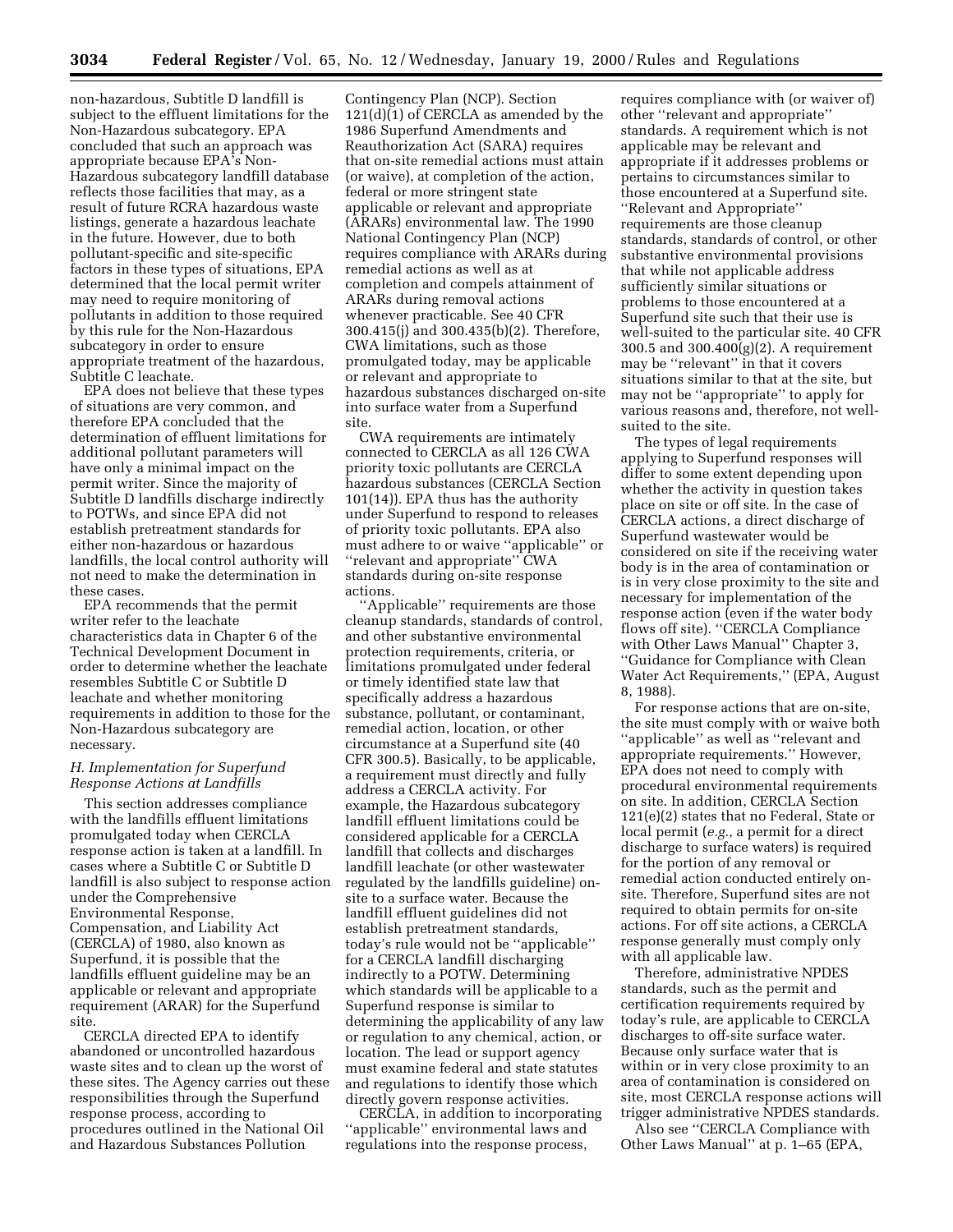August 8, 1988); Final NCP, 59 FR 47416 (Sept. 15, 1994).

#### *I. Implementation for TSCA Landfills*

Concern over the toxicity and persistence in the environment of Polychlorinated Biphenyls (PCBs) led Congress in 1976 to enact § 6(e) of the Toxic Substances Control Act (TSCA) that included among other things, prohibitions on the manufacture, processing, and distribution in commerce of PCBs. Thus, TSCA legislated true ''cradle to grave'' (*i.e.,* from manufacture to disposal) management of PCBs in the United States. Today's guidelines do not apply to landfills that are only permitted under TSCA as Chemical Waste Landfills. Rather, it applies only to those landfills subject to the requirements under Subtitle C or Subtitle D of RCRA. However, landfills that are subject to Subtitle C or D of RCRA and are also permitted under TSCA will be subject to the landfills effluent limitations guidelines promulgated today. In fact, at least one of the landfills sampled by EPA (and selected as BAT) for the Hazardous subcategory, is a Chemical Waste Landfill permitted under TSCA and is also a Subtitle C landfill under RCRA.

## *J. Implementation for Landfills Located at Centralized Waste Treatment Facilities*

EPA is in the process of developing guidelines for Centralized Waste Treatment (CWT) facilities which will be promulgated next year. As previously explained at Section [III], this part does not apply to landfills operated in conjunction with CWT facilities that will be subject to 40 CFR Part 437 (when issued) so long as the CWT facility commingles the landfill wastewater with other non-landfill wastewater for discharge. A landfill directly associated with a CWT facility is subject to this part if the CWT facility discharges landfill wastewater separately from other CWT wastewater or commingles the wastewater from its landfill only with wastewater from other landfills.

For example, under current thinking, following promulgation of the CWT guidelines, a landfill treatment system that accepts wastewater from a nonlandfill source for treatment would be a CWT and subject to the CWT guidelines and standards to be codified at 40 CFR Part 437. However, a landfill treatment system that only accepted wastewater for treatment generated off-site from offsite landfills would be subject to the landfill guidelines.

## *K. Determination of Similar Wastes for Captive Landfill Facilities*

As discussed at Section [III] above, the Agency concluded that discharges from captive landfills should not be subject to the guidelines if the captive landfills only accepted waste for disposal from another facility that was similar to the waste generated by the industrial or commercial operation directly associated with the landfill. This section offers guidance to permit writers for determining whether a solid waste received for disposal in a captive landfill is similar to those wastes generated by the facility directly associated with the landfill.

According to EPA's database, many of the industrial or commercial facilities that operate captive landfills are subject to effluent limitations guidelines in 40 CFR Subchapter N. For the most part, facilities subject to a particular industrial category effluent guideline produce similar types of wastes. Therefore, EPA decided that this rule does not apply to landfills operated in conjunction with other industrial or commercial operations when the landfill receives wastes generated by the industrial or commercial operation directly associated with the landfill and also receives other wastes generated by a facility that is subject to the same provisions in 40 CFR Subchapter N as the waste-receiving facility.

However, there are cases where a captive landfill is directly associated with an industrial or commercial operation that is not subject to an effluent guideline. Or, a facility, subject to an effluent guideline, may operate a landfill in conjunction with industrial or commercial operations, but may also accept other wastes from facilities that are not subject to the same effluent guideline or not subject to an effluent guideline at all. In these cases, the permit writer must determine whether the other wastes received for disposal are of similar nature to the wastes generated by the industrial or commercial operation directly associated with the landfill. In cases where the permit writer determines that the other waste accepted by the captive landfill is not similar to the waste generated by the industrial or commercial activity directly associated with the landfill, then the landfill wastewater will be subject to the landfills effluent limitations. However, if the permit writer determines that the wastes are similar, then the wastewater from the captive landfill should be subject to the same categorical effluent guideline (or BPJ limitations) as the industrial or commercial facility.

A permit writer should consider the following factors in deciding whether other wastes received by a captive landfill are similar to those wastes generated by the industrial or commercial operation directly associated with the landfill:

1. Are the other wastes received from facilities that are subject to the same provisions in 40 CFR Subchapter N as the facility directly associated with the captive landfill?

If so, then the landfills effluent guidelines do not apply to this captive landfill. If not, then the permit writer should consider the other factors listed below.

2. Are the other wastes received from facilities that are part of the same effluent guidelines ''grouping'' as described in Chapter 2 of the Landfills Technical Development Document?

If so, it is likely that the wastes are similar and the landfills effluent guidelines do not apply. In the Landfills Technical Development Document, EPA grouped the industrial categories under Subchapter N into six groups: Organics, Metals, Inorganics and Non-metals, Pesticides, Explosives, and Asbestos. It is likely that industries within the same industrial effluent guideline ''grouping'' will generate similar types of constituents in the solid wastes, and the leachate resulting from the disposal of these wastes will be controlled adequately by the effluent limitation for the industrial or commercial facility directly associated with the captive landfill. However, this may not always be the case, and therefore EPA left to the local control authority the determination of whether the landfills effluent guideline should apply to a captive landfill that accepts wastes from other facilities that are not subject to the same provisions in 40 CFR Subchapter N. The local permitting authority will determine whether a captive landfill which accepts wastes from other industrial activities apart from those directly associated with the landfill is subject to today's guidelines based on the similarity of the other wastes and the likelihood that these wastes will result in leachate that is compatible with the wastewater treatment technology used to treat the landfill leachate.

3. In the case of hazardous captive landfills, do the other wastes being received have the same hazardous waste codes as those generated at the facility directly associated with the landfill?

If so, it is possible that the wastes are similar. However, this may not always be the case, and therefore EPA left to the local control authority the determination of whether the landfills effluent guideline should apply to a captive landfill that accepts wastes from other facilities that are not subject to the same provisions in 40 CFR Subchapter N.

4. Is a significant portion of the waste deposited in the landfill from the industrial or commercial operation that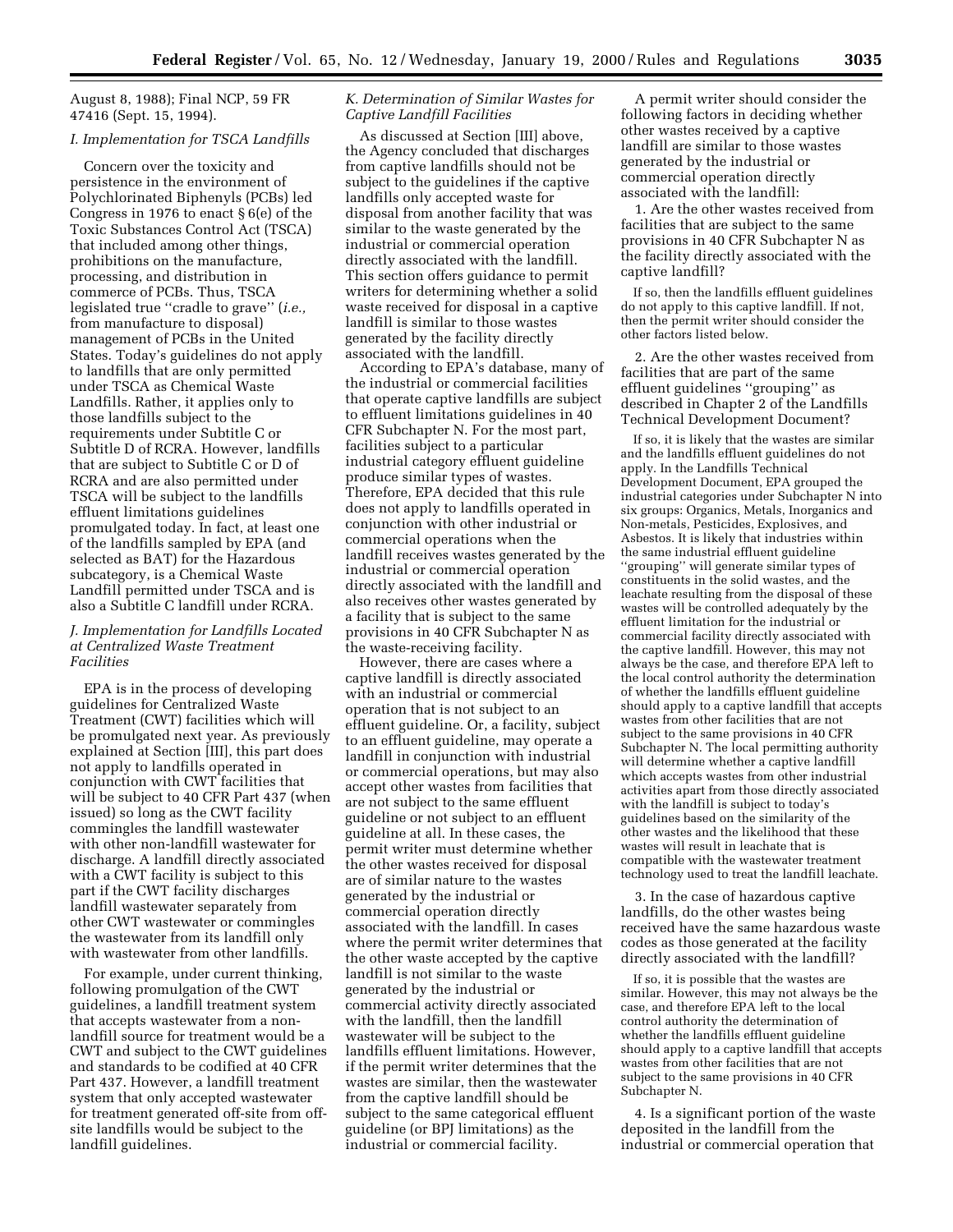is directly associated with the captive landfill?

The control authority should analyze the number of customers and the amount of the off-site or inter-company waste deposited relative to the quantity of on-site or intracompany waste placed in the captive landfill. Again, the main reason for the exclusion for captive landfills is that their leachate should resemble the industrial wastewater of the operation directly associated with the landfill, and therefore, the landfill leachate will be adequately controlled by the applicable industrial effluent guidelines. However, this logic is only applicable when the bulk of the waste placed in the landfill is of similar content to that being produced by the industrial facility directly associated with the landfill. Therefore, when applying the captive exclusion, the control authority should analyze the volume and characteristics of waste received from inter-company waste transfers in determining whether the leachate generated by the captive landfill will have similar characteristics to the industrial wastewater generated by the company owning the landfill.

5. Is the facility that is directly associated with the captive landfill deriving revenues from waste disposal at the landfill?

In developing the exclusion for captive landfills, EPA's intent was to exclude those non-commercial landfills that are directly associated with an industrial or commercial operation and whose leachate is currently being adequately addressed by the facility's categorical or BPJ limitations. EPA believes that where revenues are being derived from the collection of fees for solid waste disposal at a captive landfill, the facility is accepting wastes on a commercial basis—wastes that may well be dissimilar to that being disposed of at the landfill. The captive exception is premised on the fact that in most cases leachate from a landfill associated with an industrial operation will resemble the industrial process wastewater generated by the industrial operation, and therefore, the landfill leachate will be adequately controlled by the applicable industrial effluent guidelines or BPJ limitations. However, this is a reasonable assumption only in circumstances where the waste placed in the landfill is of similar content to that being produced by the industrial operation directly associated with the landfill. It is likely that a commercial landfill may accept significant volumes of waste that are not similar to the wastes generated by the industrial operation directly associated with the landfill.

6. Is the industrial or commercial facility directly associated with the captive landfill accepting wastes for disposal as part of public service activities?

If so, and the facility does not receive a fee or other remuneration for the disposal service, the captive landfill is not subject to this rule. EPA defines public service activities in Appendix A of this preamble.

## *L. Analytical Methods*

Section 304(h) of the Clean Water Act directs EPA to promulgate guidelines establishing test methods for the analysis of pollutants. These methods are used to determine the presence and concentration of pollutants in wastewater, and are used for compliance monitoring and for filing applications for the NPDES program under 40 CFR 122.21, 122.41, 122.44 and 123.25, and for the implementation of the pretreatment standards under 40 CFR 403.10 and 403.12. To date, EPA has promulgated methods for conventional pollutants, toxic pollutants, and for some nonconventional pollutants. The five conventional pollutants are defined at 40 CFR 401.16. Table I–B at 40 CFR 136 lists the analytical methods approved for these pollutants. The 65 toxic metals and organic pollutants and classes of pollutants are defined at 40 CFR 401.15. From the list of 65 classes of toxic pollutants EPA identified a list of 126 ''Priority Pollutants.'' This list of Priority Pollutants is shown, for example, at 40 CFR Part 423, Appendix A. The list includes non-pesticide organic pollutants, metal pollutants, cyanide, asbestos, and pesticide pollutants. Currently approved methods for metals and cyanide are included in the table of approved inorganic test procedures at 40 CFR 136.3, Table I–B. Table I–C at 40 CFR 136.3 lists approved methods for measurement of nonpesticide organic pollutants, and Table I–D lists approved methods for the toxic pesticide pollutants and for other pesticide pollutants. Dischargers must use the test methods promulgated at 40 CFR 136.3 or incorporated by reference in the tables, when available, to monitor pollutant discharges from Landfills, unless specified otherwise by the permitting authority.

The final rule establishes limitations for BOD5, TSS, pH, ammonia, arsenic (total), chromium (total), zinc (total), alpha terpineol, aniline, benzoic acid, pcresol, phenol, naphthalene, and pyridine. Except for aniline, benzoic acid, p-cresol, and pyridine, there are methods specified for these pollutants at 40 CFR 136.3. Although these four pollutants are not directly covered in the list of approved methods, EPA has successfully used Methods 625 and 1625 to measure these semivolatile pollutants. EPA has collected analytical data for these four pollutants and for other pollutants of interest in the wastewater program using Methods 625 and 1625. One of the pollutants, alpha terpineol, is currently an analyte in Method 1625 but not in Method 625.

EPA has also collected data for alpha terpineol using Method 625 to provide greater flexibility in the selection of an analytical method for monitoring discharges. As part of today's final rule, EPA is amending 40 CFR Part 136.3, Appendix A, to add attachments to EPA Methods 625 and 1625 with method performance criteria for additional pollutants, including the pollutants of concern for Landfills. The modified versions of Methods 625 and 1625 will allow the analysis of all semivolatile organic pollutants in today's final rule.

EPA proposed to amend Methods 625 and 1625 to include additional pollutants as part of the Centralized Waste Treatment proposal last year (64 FR 2345). Since then, EPA has gathered data on additional analytes. The attachments to Methods 625 and 1625 consist of text, performance data, and quality control (QC) acceptance criteria for the additional analytes. This information will allow a laboratory to practice the methods with the additional analytes as an integral part. The QC acceptance criteria for the additional analytes were determined in single-laboratory studies. The collected data are summarized in a report in the docket for today's rulemaking.

## **IX. Regulatory Requirements**

## *A. Executive Order 12866*

Under Executive Order 12866 [58 FR 51735 (October 4, 1993)], the Agency must determine whether the regulatory action is ''significant'' and therefore subject to OMB review and the requirements of the Executive Order. The Order defines ''significant regulatory action'' as one that is likely to result in a rule that may:

(1) have an annual effect on the economy of \$100 million or more or adversely affect in a material way the economy, a sector of the economy, productivity, competition, jobs, the environment, public health or safety, or State, local, or tribal governments or communities;

(2) create a serious inconsistency or otherwise interfere with an action taken or planned by another agency;

(3) materially alter the budgetary impact of entitlements, grants, user fees, or loan programs or the rights and obligations of recipients thereof; or

(4) raise novel legal or policy issues arising out of legal mandates, the President's priorities, or the principles set forth in the Executive Order.

It has been determined that this rule is a not a ''significant regulatory action'' under the terms of Executive Order 12866 and is therefore not subject to OMB review.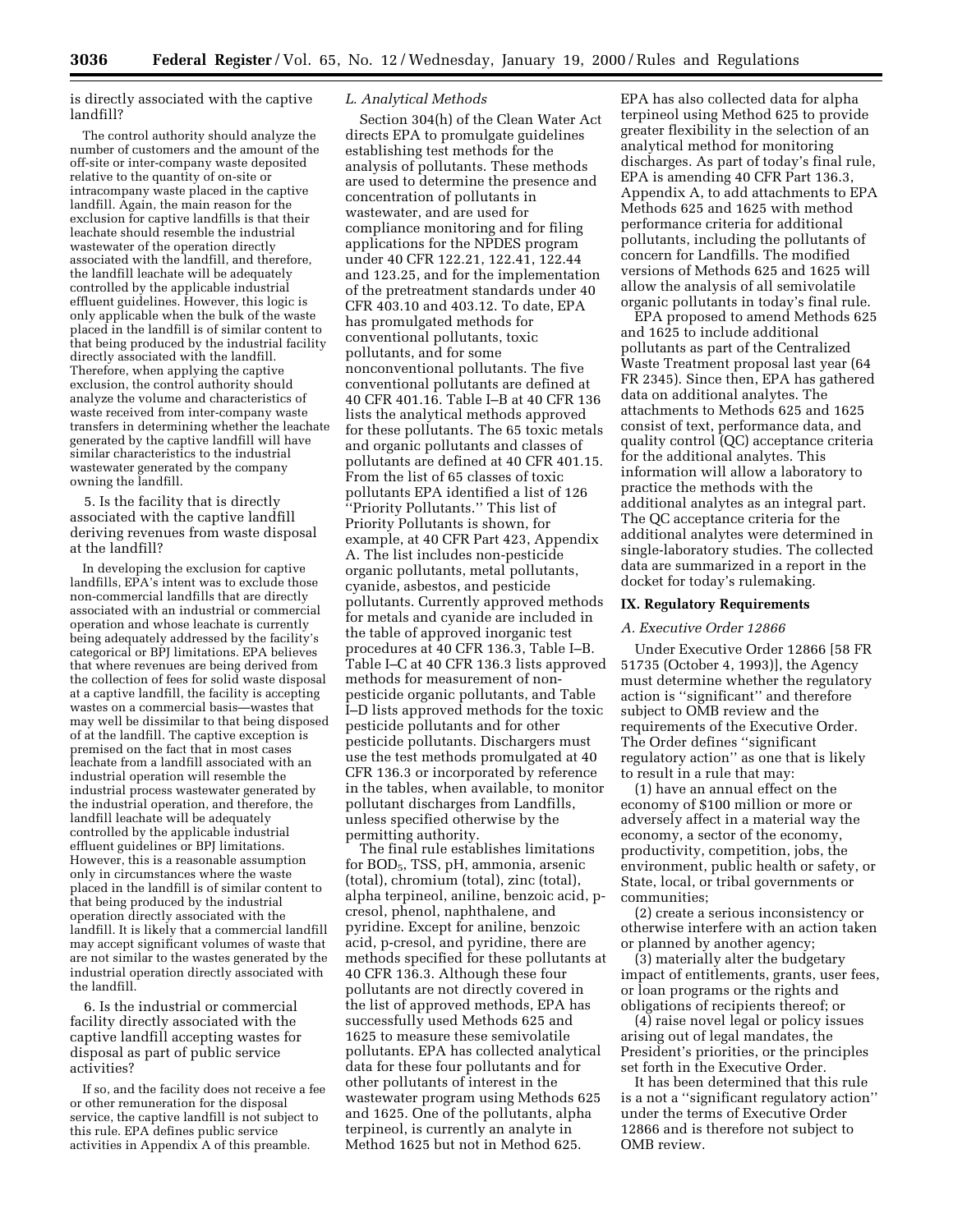## *B. Regulatory Flexibility Act (RFA), as Amended by the Small Business Regulatory Enforcement Fairness Act of 1996 (SBREFA), 5 U.S.C. 601 et seq.*

The RFA generally requires an agency to prepare a regulatory flexibility analysis of any rule subject to notice and comment rulemaking requirements under the Administrative Procedure Act or any other statute unless the agency certifies that the rule will not have a significant economic impact on a substantial number of small entities.

For purposes of assessing the impacts of today's rule on small entities, small entity is defined as: (1) a small business that has annual revenues less than \$6 million (*i.e.,* the definition for SIC 4953, Refuse Systems); (2) a small governmental jurisdiction that is a government of a city, county, town, school district or special district with a population of less than 50,000; and (3) a small organization that is any not-forprofit enterprise which is independently owned and operated and is not dominant in its field.

After considering the economic impacts of today's final rule on small entities, I certify that this action will not have a significant economic impact on a substantial number of small entities. EPA prepared a detailed assessment of the impacts of today's rule on small entities. This assessment is included in the ''Economic Analysis of Effluent Limitations Guidelines and Standards for the Landfill Category,'' which is summarized in Section [V], above, and is part of the Record for today's rule. Today's rule establishes requirements applicable to landfill facilities owned by both small businesses and small governmental jurisdictions. We determined that, of the 138 facilities expected to incur costs, only 39 facilities are small entities. Of these two are privately owned and 37 are government owned. The projected costs for these entities are low—in all cases less than one percent of revenues. Further, EPA projects that only two facilities owned by small entities will incur economic impacts such as facility closure. Further, EPA's assessment project no economic impacts, such as plant closure, for these small entities, Although this final rule will not have a significant economic impact on a substantial number of small entities, EPA nonetheless has tried to reduce the impact of this rule on small entities. The Agency considered various technology options in establishing a basis for today's effluent limitations. The Agency's analysis specifically included economic impacts to the regulated community. While complying with the

statute, EPA also reduced regulatory impacts by selecting economically achievable and cost-reasonable options.

## *C. Submission to Congress and the General Accounting Office*

The Congressional Review Act, 5 U.S.C. 801 et seq., as added by the Small Business Regulatory Enforcement Fairness Act of 1996, generally provides that before a rule may take effect, the agency promulgating the rule must submit a rule report, which includes a copy of the rule, to each House of the Congress and to the Comptroller General of the United States. EPA will submit a report containing this rule and other required information to the U.S. Senate, the U.S. House of Representatives, and the Comptroller General of the United States prior to publication of the rule in the **Federal Register**. A major rule cannot take effect until 60 days after it is published in the **Federal Register**. This action is not a ''major rule'' as defined by 5 U.S.C. 804(2). This rule will be effective February 18, 2000.

## *D. Paperwork Reduction Act*

This rule contains no information collection requirements. Therefore, this rule is not subject to the Paperwork Reduction Act.

## *E. Unfunded Mandates Reform Act*

Title II of the Unfunded Mandates Reform Act of 1995 (UMRA), Public Law 104–4, establishes requirements for Federal agencies to assess the effects of their regulatory actions on State, local, and tribal governments and the private sector. Under section 202 of the UMRA, EPA generally must prepare a written statement, including a cost-benefit analysis, for proposed and final rules with ''Federal mandates'' that may result in expenditures to State, local, and tribal governments, in the aggregate, or to the private sector, of \$100 million or more in any one year. Before promulgating an EPA rule for which a written statement is needed, section 205 of the UMRA generally requires EPA to identify and consider a reasonable number of regulatory alternatives and adopt the least costly, most costeffective or least burdensome alternative that achieves the objectives of the rule. The provisions of section 205 do not apply when they are inconsistent with applicable law. Moreover, section 205 allows EPA to adopt an alternative other than the least costly, most cost-effective or least burdensome alternative if the Administrator publishes with the final rule an explanation why that alternative was not adopted. Before EPA establishes any regulatory requirements that may significantly or uniquely affect small

governments, including tribal governments, it must have developed under section 203 of the UMRA a small government agency plan. The plan must provide for notifying potentially affected small governments, enabling officials of affected small governments to have meaningful and timely input in the development of EPA regulatory proposals with significant Federal intergovernmental mandates, and informing, educating, and advising small governments on compliance with the regulatory requirements.

EPA has determined that this rule does not contain a Federal mandate that may result in expenditures of \$100 million or more for State, local, and tribal governments, in the aggregate, or the private sector in any one year. EPA has estimated total annualized costs of the rule as \$ 7.64 million (1998\$, posttax). Thus, today's rule is not subject to the requirements of Sections 202 and 205 of the UMRA.

EPA has determined that this rule contains no regulatory requirements that might significantly or uniquely affect small governments. EPA determined that no small governments are significantly affected by this rule as discussed in Part B. of this section. Thus, today's rule is not subject to the requirements of Section 203 of the UMRA.

## *F. Executive Order 13084: Consultation and Coordination With Indian Tribal Governments*

Under Executive Order 13084, EPA may not issue a regulation that is not required by statute, that significantly or uniquely affects the communities of Indian Tribal governments, and that imposes substantial direct compliance costs on those communities, unless the Federal government provides the funds necessary to pay the direct compliance costs incurred by the tribal governments, or EPA consults with those governments. If EPA complies by consulting, Executive Order 13084 requires EPA to provide to the Office of Management and Budget, in a separately identified section of the preamble to the rule, a description of the extent of EPA's prior consultation with representatives of affected tribal governments, a summary of the nature of their concerns, and a statement supporting the need to issue the regulation. In addition, Executive Order 13084 requires EPA to develop an effective process permitting elected officials and other representatives of Indian tribal governments ''to provide meaningful and timely input in the development of regulatory policies on matters that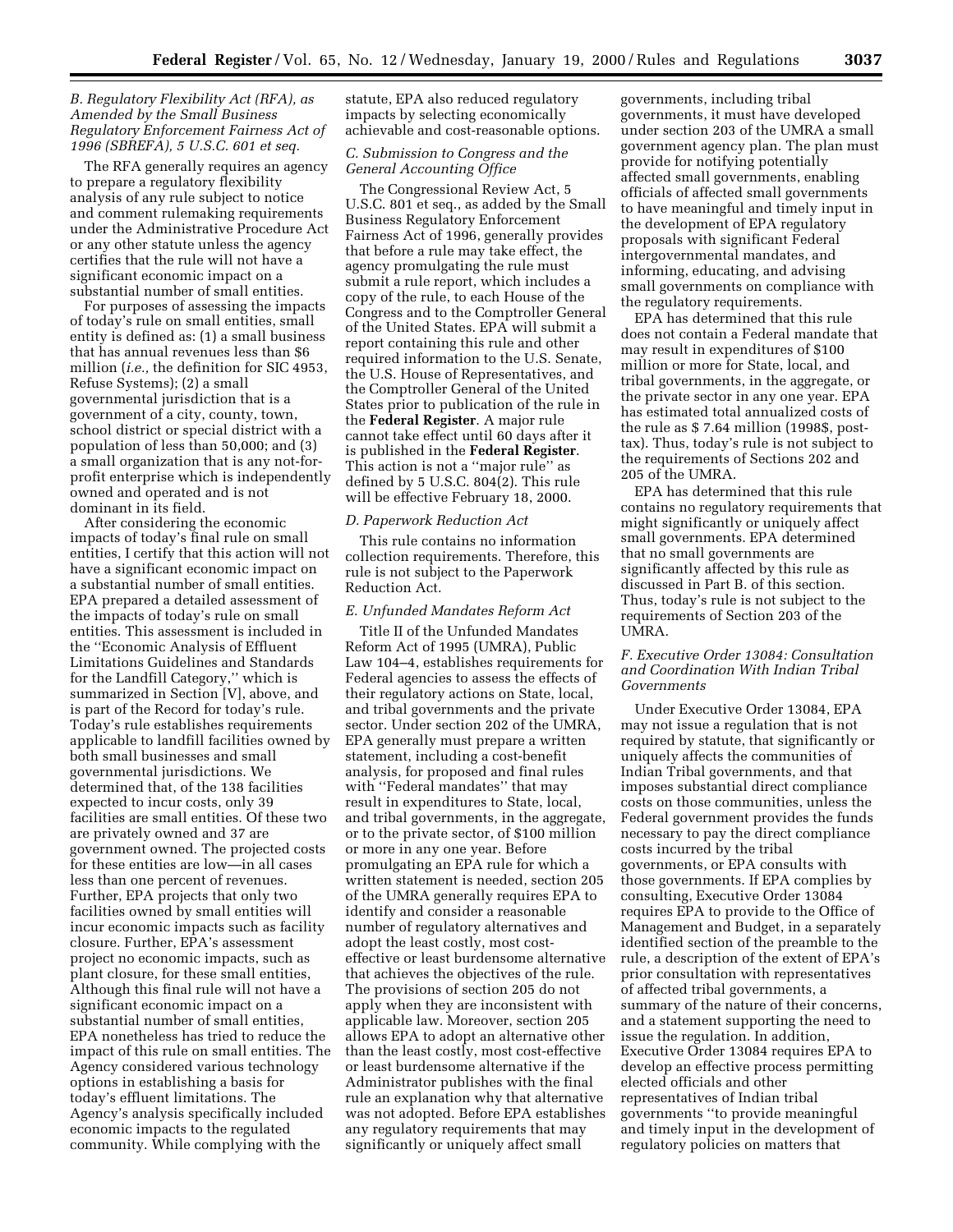significantly or uniquely affect their communities.''

Today's Rule does not significantly or uniquely affect the communities of Indian tribal governments because EPA determined that no communities of Indian tribal governments are affected by this rule. Accordingly, the requirements of section 3(b) of Executive Order 13084 do not apply to this rule.

## *G. Executive Order 13132 (Federalism)*

Executive Order 13132, entitled ''Federalism'' (64 FR 43255, August 10, 1999), requires EPA to develop an accountable process to ensure ''meaningful and timely input by State and local officials in the development of regulatory policies that have federalism implications.'' ''Policies that have federalism implications'' is defined in the Executive Order to include regulations that have ''substantial direct effects on the States, on the relationship between the national government and the States, or on the distribution of power and responsibilities among the various levels of government.''

Under Executive Order 13132, EPA may not issue a regulation that has federalism implications, that imposes substantial direct compliance costs, and that is not required by statute, unless the Federal government provides the funds necessary to pay the direct compliance costs incurred by State and local governments, or EPA consults with State and local officials early in the process of developing the proposed regulation. EPA also may not issue a regulation that has federalism implications and that preempts State law unless the Agency consults with State and local officials early in the process of developing the proposed regulation.

This final rule does not have federalism implications. It will not have substantial direct effects on the States, on the relationship between the national government and the States, or on the distribution of power and responsibilities among the various levels of government, as specified in Executive Order 13132. The rule will not impose substantial costs on States and localities. The rule establishes effluent limitations imposing requirements that apply to landfills when they discharge wastewater. The rule does not apply directly to States and applies to localities only when they operate a municipal landfill that discharges wastewater. The rule will only affect States when they are administering CWA permitting programs. The final rule, at most, imposes minimal administrative costs

on States if the States have an authorized NPDES programs. (These States must incorporate the new limitations in new and reissued NPDES permits). Similarly, local governments operating directly discharging landfills will not experience substantial cost. The cost of complying with this guideline will not be significantly greater than current costs of meeting existing NPDES permit limits. Thus, the requirements of section 6 of the Executive Order do not apply to this rule.

## *H. National Technology Transfer and Advancement Act*

As noted in the proposed rule, under Section 12(d) of the National Technology Transfer and Advancement Act (NTTAA) of 1995, (Pub L. No. 104– 113 Sec. 12(d) 15 U.S.C. 272 note) directs EPA to use voluntary consensus standards in its regulatory activities unless to do so would be inconsistent with applicable law or otherwise impractical. Voluntary consensus standards are technical standards (e.g., materials specifications, test methods, sampling procedures, business practices, etc.) that are developed or adopted by voluntary consensus standard bodies. The NTTAA directs EPA to provide Congress, through the Office of Management and Budget (OMB), explanations when the Agency decided not to use available and applicable voluntary consensus standards.

Today's final rule requires dischargers to monitor for 3 metals, 7 organic pollutants, BOD<sub>5</sub>, TSS, ammonia and pH. EPA performed a search of the technical literature to identify any applicable analytical test methods from industry, academia, voluntary consensus standard bodies and other parties that could be used to measure the analytes in today's final guideline. EPA's search revealed that there are consensus standards for many of the analytes already specified in 40 CFR Part 136.3. Pollutants in today's rule with consensus methods already specified in 40 CFR Part 136.3 include the metals, BOD<sub>5</sub>, TSS, ammonia, pH, phenol, and naphthalene. Pollutants without consensus methods include alpha terpineol, aniline, pyridine, pcresol, and benzoic acid. EPA did not identify applicable consensus methods for these five pollutants. EPA may promulgate consensus methods for these pollutants in a future rulemaking if such methods become available.

## *I. Executive Order 13045 and Protecting Children's Health*

The Executive Order ''Protection of Children from Environmental Health

Risks and Safety Risks'' (62 FR 19885, April 23, 1997) applies to any rule that is determined to be (1) ''economically significant'' as defined under Executive Order 12866, and (2) concerns an environmental health or safety risk that EPA has reason to believe may have a disproportionate effect on children. If the regulatory action meets both criteria, the Agency must evaluate the environmental health or safety effects of the planned rule on children; and explain why the planned regulation is preferable to other potentially effective and reasonably feasible alternatives considered by the Agency. This rule is not subject to E.O. 13045 because it is not ''economically significant'' as defined under Executive Order 12866.

## **X. Summary of Proposal Comments and Responses**

The following section describes the major comments on the proposed rule, and EPA's responses. The public record includes a full comment summary and response document for this rulemaking.

Forty-eight commenters provided detailed comments on the February 6, 1998 proposal. In all, the comments dealt with 32 separate aspects of the proposal. The following responds to the most significant of the comments.

*Comment:* EPA's selection of biological treatment as BPT/BAT for all non-hazardous landfills is inappropriate because the technology is not effective at utility ash monofills whose leachate does not contain sufficient biologically degradable organic material to sustain a biological treatment system.

*Response:* EPA agrees that there are certain landfill facilities in the Non-Hazardous subcategory, such as utility ash monofills, that would have difficulty operating biological treatment systems due to the low organic content of the wastewater. In these circumstances, such facilities may need to install different treatment systems to ensure compliance with the promulgated limits. However, one of the several ash monofill facilities sampled by EPA currently meets these limitations and therefore will not need to install any additional treatment technologies in order to comply with the landfills rule.

For the final rule, EPA re-evaluated available technology for reducing pollutant discharges from landfills with low organic content wastewater. EPA's data on ash monofills showed that two regulated pollutants (ammonia and phenol) could be found at concentrations which do not meet the BPT/BAT limitations. In addition, because various metals may be expected to be present in ash monofill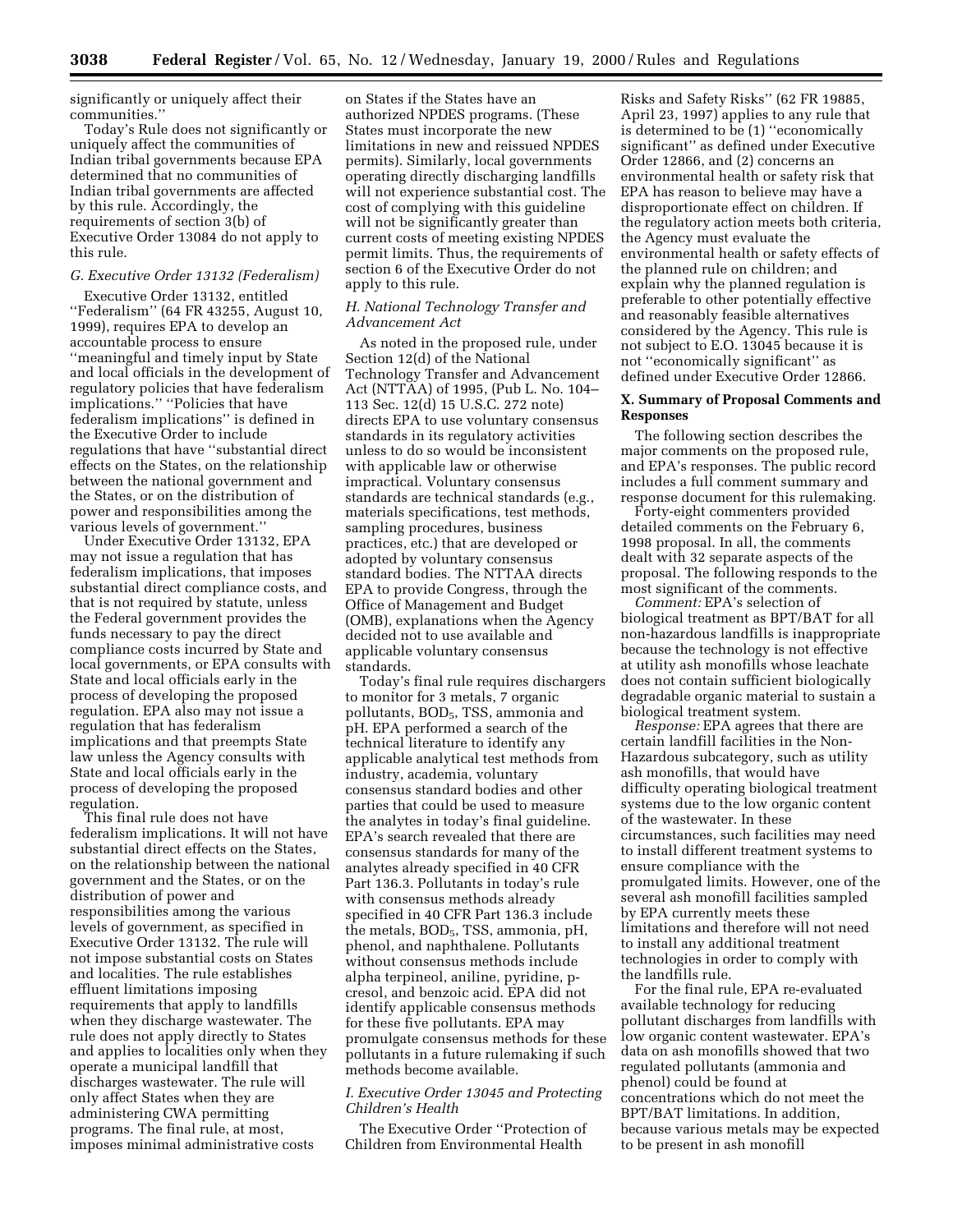wastewater, EPA also considered the treatment of zinc (the only metal for which EPA promulgated a limitation for the Non-Hazardous subcategory) in evaluating the treatment technologies for monofills with low organic content.

EPA concluded that breakpoint chlorination would likely be the most practicable and economic alternative technology for the removal of ammonia at non-hazardous facilities that cannot sustain or chose not to install biological treatment. For landfill facilities that require removal of both phenol and zinc, EPA evaluated granular activated carbon as a non-biological alternative treatment technology. EPA also looked at the cost of these alternate treatment technologies to meet the final limits. For the final rule, EPA costed two ash monofill facilities for treatment of ammonia, phenol, and zinc using a combination of breakpoint chlorination and granular activated carbon. Based on this assessment, EPA has concluded that there are viable alternative technologies available to facilities with low  $BOD<sub>5</sub>$ , such as ash monofills, to treat ammonia, phenol, and zinc that are comparable to those biological treatment systems found to be economically achievable for the landfill industry generally. These treatment systems may be installed at costs comparable to those for biological treatment. In these circumstances, EPA has concluded that it should not develop separate limitations for utility ash monofills.

*Comment:* Several commenters suggested that EPA further develop its database to assess adequately the influence of age-related changes on the concentrations and quality of pollutants in Subtitle D landfill leachate.

*Response:* EPA considered whether age-related changes in leachate concentrations of pollutants necessitate different discharge limits for different age classes of landfills. Several considerations lead to the conclusion that age-related limits are not appropriate.

First, a facility's wastewater treatment system typically receives and commingles leachate from several landfills or cells of different ages. The Agency has not observed any facility which has found it advantageous or necessary to treat age-related leachates separately. The Agency did, however, sample two landfill facilities that had only one cell. One of the facilities had been receiving wastes for nine years in its landfill cell, while the other facility had only been receiving waste for one year. EPA compared the raw wastewater concentrations of the constituents in these two cells and found the concentrations to be very similar. In

addition, most of the constituents in both cells were close to the median raw wastewater concentration for the Non-Hazardous subcategory. Second, based on responses to the questionnaire, discussions with landfill operators and historical data, EPA understands that leachate pollutant concentrations appear to change substantially over the first two to five years of operation but then change only slowly thereafter.

These two observations imply that treatment systems must be designed to accommodate the full range of concentrations expected in influent wastewater. EPA concluded that the BPT/BAT/NSPS treatment technologies are able to treat the variations in landfill wastewater likely to occur due to agerelated changes. EPA has taken into account the ability of treatment systems to accommodate age-related changes in leachate concentrations, as well as short-term fluctuations by promulgating effluent limitations which reflect the variability observed in monitoring data spanning up to three years.

Additionally, EPA addressed agerelated effects on treatment technologies, costs, and pollutant loads by utilizing data collected from a variety of landfills in various stages of age and operation (e.g., closed, inactive, active). EPA sampled landfills of various ages and stages of operation (active, inactive, closed), lined and unlined, and concluded that the landfill database used to develop the effluent limitations represents leachate typically found at Subtitle D landfills. In addition, EPA received comments from several commenters stating that the leachate characterization data presented in the proposal was consistent with their own monitoring data.

In response to comments, EPA evaluated the data from non-hazardous landfill facilities of different ages to compare general raw leachate characteristics. When EPA compared landfills of various ages from EPA's landfill effluent guidelines database, it was difficult to pinpoint any particular trends (i.e. organic pollutant concentrations decrease significantly with age). The absence of any particular trend associated with pollutant concentrations across landfill facilities of various ages may be due to the fact that most of the older landfill facilities in EPA's database have newer landfill cells whose leachate is commingled for treatment with the leachate from the older landfill cells. For example, a landfill facility that may have opened prior to 1980 may have landfill cells that opened since 1991 which contribute a large portion of the leachate flow. EPA acknowledges that age-related

changes in landfill leachate characteristics would be expected from individual landfill cells. Most of the older landfill cells have lower concentrations of BOD<sub>5</sub>, COD, and most organic pollutants indicating a smaller amount of degradable compounds from the aged waste. 8 In addition, aged leachates contain high levels of chemically reduced compounds, such as ammonia, and high chlorides because of the anaerobic environment of the landfill. These trends tend to be true for individual landfill cells. However, when looking at a landfill facility as a whole (where a facility commingles leachates from several cells of various ages for treatment), the landfills effluent guidelines database does not fully support such a trend. In EPA's data collection efforts, EPA did not identify any landfill facilities that treated leachate from different aged cells separately. Based on the fact that landfill facilities commingle leachate from cells of various ages for treatment, EPA concluded that its leachate effluent database appropriately represents the landfills industry covered by this guideline, and that the pollutant concentrations found at landfill facilities of various ages did not vary significantly as to warrant different treatment technologies for landfills of different ages. As mentioned above, the Agency sampled raw wastewater at two landfill cells of different ages and found the concentrations of constituents to be very similar. EPA concluded that neither the age nor the size of the landfill facility will directly affect the treatability of the landfill wastewater. For the non-hazardous landfills, the most pertinent factors for establishing the limitations are costs of treatment and the level of effluent reductions obtainable.

*Comment:* EPA's sampling data may not be a true reflection of Subtitle D leachates as a result of the time at which EPA collected its sampling data. Between the years of 1992 and 1995, when most of EPA's data collection activities were underway, most of the lined Subtitle D landfills had only recently begun accepting waste. As a result, EPA's data reflect relatively new landfills that tend to have less concentrated leachate since it usually takes 9–15 months after opening a new cell before the leachate begins to strengthen. In addition, EPA's sampling included leachate being collected from unlined landfills that could be diluted by the influence of ground water and, therefore, was not representative of

<sup>8</sup>Eckenfelder, Welsey. *Industrial Pollution Control,* New York: McGraw-Hill, 1989.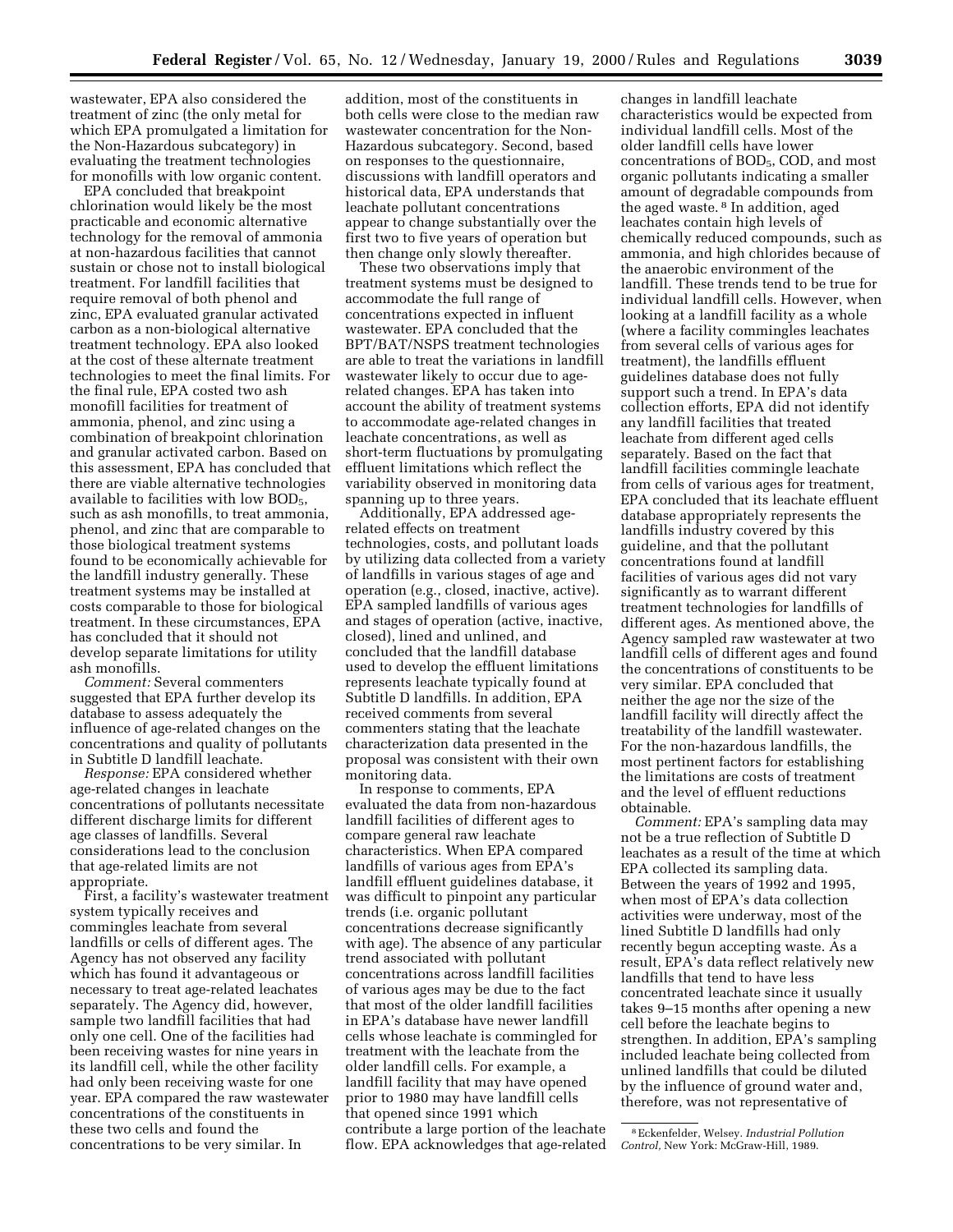more concentrated leachates found in lined Subtitle D landfills.

*Response:* EPA disagrees with the commenters' conclusions. EPA sampled landfills of various ages and stages of operation (active, inactive, closed), lined and unlined, and is confident that the landfill database represents leachate typically found at Subtitle D landfills. A number of commenters also share this view. These commenters stated that the leachate characterization data presented in the proposal was consistent with the results of their own monitoring.

EPA characterized wastewater from non-hazardous landfills based on data from several different sources including industry responses to EPA's detailed questionnaires, monitoring reports, industry supplied data, and data from landfills sampled by EPA. Several nonhazardous landfill facilities responding to the ''Waste Treatment Industry Questionnaire Phase II: Landfills, Part I, Technical Information, 1994'' (Detailed Questionnaire) began accepting waste prior to 1931. The majority of the landfill facilities responding to the questionnaire, however, began receiving wastes after 1971. Only sixteen of the 204 non-hazardous landfills in EPA's Detailed Questionnaire database began accepting waste as recently as 1992. Therefore, EPA has concluded that landfill facilities of all ages were well represented in EPA's Detailed Questionnaire database.

In addition, EPA sampling episodes comprised a large portion of the wastewater characterization data for Subtitle D landfills. EPA sampled twelve different non-hazardous landfill facilities during a two year period from 1993 to 1995. The period of years in which the landfills sampled by EPA began accepting wastes ranged from 1962 to 1994.

Grouping the sampled facilities according to the year the facility began accepting waste and by regulatory history, there are four pre-1980 landfill facilities (before 1980 Section 3001 of RCRA); one landfill facility that falls in the 1980 to 1983 range (before the 1984 Hazardous and Solid Waste Amendment to RCRA); five landfill facilities that fall in the 1984 to 1988 range (before Land Disposal Restrictions (LDR)); and three landfill facilities that are post-1988 (after LDR). EPA sampled only one ''new'' landfill facility. It opened in 1994 and EPA sampled the following year. All other landfill facilities sampled by EPA were between four years and 32 years of age at the time of sampling. EPA agrees with the commenter that relatively new landfill facilities tend to have less concentrated leachates. However, EPA combined the data from

the one new facility sampled with characterization data from 12 other landfill facilities that have an average age of 13 years. In addition, for the most part, these other landfill facilities commingled leachates from cells of differing ages and stages of operation. The Agency did not identify any landfill facilities which found it advantageous or necessary to treat leachates from landfill cells of different ages separately. Most landfill leachates sampled by EPA were composite samples of several cells. Therefore, EPA concluded that the landfills sampled and the resulting data in the EPA database adequately represent Subtitle D leachates.

The commenters also claim that during the years EPA collected data, most lined landfill cells were just being constructed or had just begun operating. Although this may be true, all of the landfills (and cells) chosen by EPA for sampling were lined, with the exception of one facility and one landfill at another facility. EPA specifically selected lined landfills with leachate collection systems for sampling visits because these facilities would be more likely to employ advanced leachate treatment, and facilities with advanced treatment were under consideration as BAT. Even though federal regulations for Subtitle D landfills are fairly recent, several states were already implementing requirements similar to the current Subtitle D regulations prior to the enactment of the federal regulations. Therefore landfills in many states (e.g., CA, NY, NJ, and PA) incorporated lining and leachate collection systems in advance of federal requirements.

Another commenter also stated that leachate from unlined landfills may be diluted by ground water, and therefore, would not be representative of more concentrated leachates found in lined Subtitle D landfills. EPA collected leachate data from only two unlined landfills out of the 13 sampled. EPA has determined that the leachate from one of the unlined landfills sampled by EPA was unlikely to be diluted by ground water because the leachate is collected by two gravity flow sumps located well above the water table. The other unlined landfill sampled by EPA is also unlikely to be diluted by ground water since the collection system is located 12 feet above the water table. In addition, this facility commingled the leachate collected from the unlined landfill with the leachate from the lined landfill at the facility. In these circumstances, EPA determined that these data adequately represent the concentrations of leachate found at Subtitle D landfills.

*Comment:* EPA should further subcategorize the Subtitle D landfills because it is not appropriate to have the same effluent limitations for both municipal solid waste landfills and nonmunicipal solid waste landfills (or monofills).

*Response:* EPA decided to include non-municipal solid waste landfills (including monofills) in the same Non-Hazardous subcategory as municipal solid waste landfills and concluded that, based on the available raw wastewater data, such facilities can meet the BPT/BAT limitations using available technologies. EPA did consider subcategorizing the Non-Hazardous subcategory further but chose not to be based on several factors.

EPA did not choose to further subcategorize Subtitle D landfill facilities because the leachate characteristics from monofills, ashfills, construction and demolition landfills, sludge landfills, and non-municipal solid waste co-disposal sites were comparable to the leachate characteristics from municipal solid waste landfills. EPA found that the pollutants present in dedicated monofills were a subset of those pollutants found at municipal solid waste landfills, at comparable concentrations, with many parameters found at lower concentrations than typically found at municipal solid waste landfills, as shown in Table 5–3 in the Technical Development Document.

EPA evaluated data from monofills in the EPA database and from commenters submitting monofill data, as presented in Chapter 5 in the Development Document, and determined that there are differences in wastewater characteristics between different types of monofills. Most of these differences result from the fact that not all monofills accept the same types of waste. The greatest difference observed was between monofills that accept organic wastes and those that do not. EPA concluded that monofills that accepted wastes containing organic material could meet the promulgated limitations using biological treatment and, therefore, were similar enough to other landfills in the subcategory to warrant inclusion. For those monofills that do not accept organic wastes, EPA found that many of the facilities could meet the subcategory limitations without treatment, and for those that could not, alternative technologies were available at cost no greater than those technologies EPA evaluated (and determined) to be economically achievable for the subcategory as a whole. EPA included the costs associated with these alternate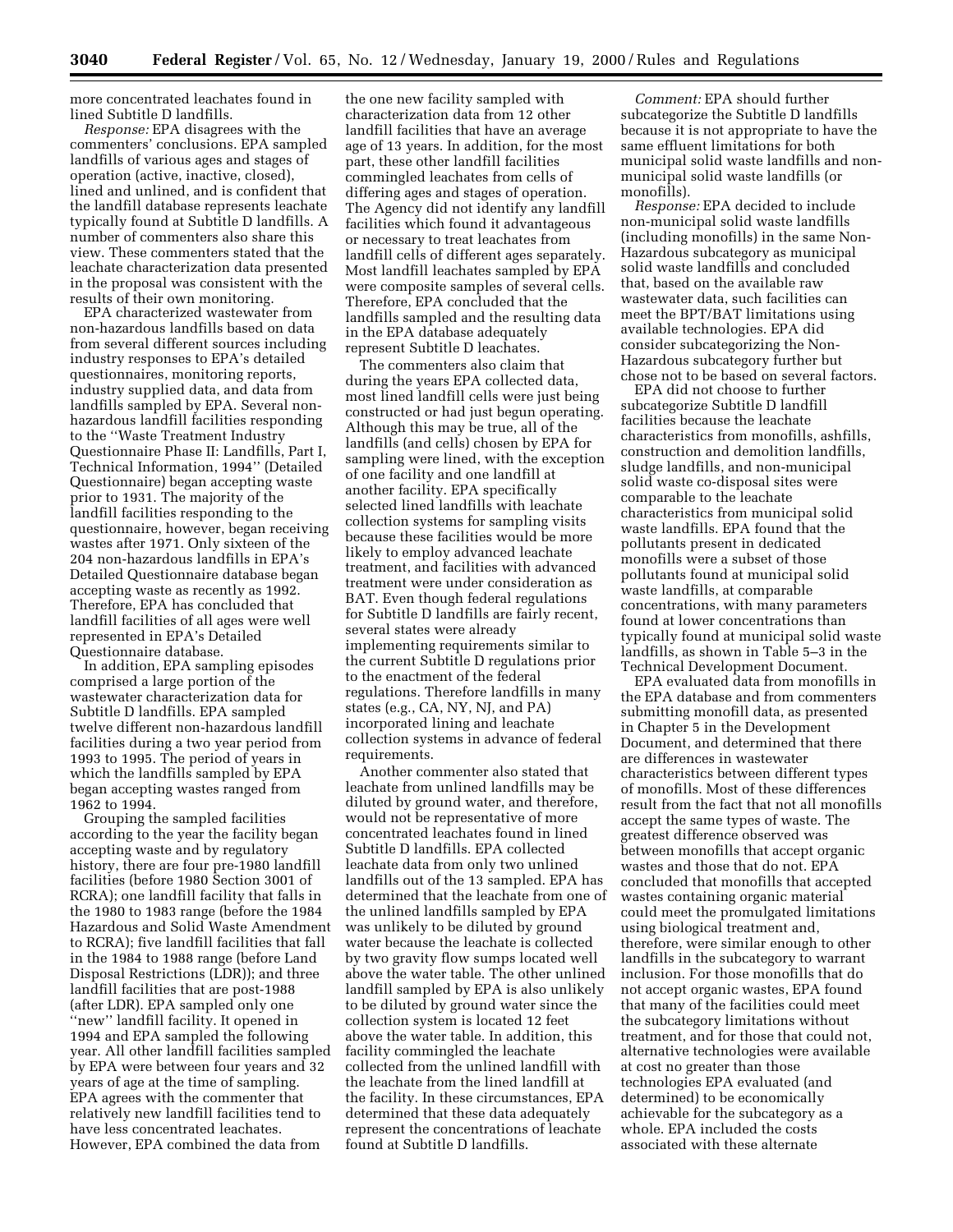technologies in the final cost impact analysis.

As a result of its study of the various types of monofills, EPA determined that a single subcategory for all monofills would still not address the situation where a certain class of constituents is regulated even though not all types of monofills contain those constituents (e.g., a utility ash monofill with low raw wastewater  $BOD<sub>5</sub>$  concentrations would still be in the same subcategory as a sludge monofill which may contain moderate levels of  $BOD<sub>5</sub>$ ). Therefore, EPA would need to establish a separate subcategory for each type of monofill to address the differences among monofills. Rather than develop multiple monofill subcategories, EPA decided that because the types of pollutants and concentrations of pollutants found at monofills were, for the most part, equivalent to or less than those found at municipal solid waste landfills, a single subcategory would be appropriate for Subtitle D landfills.

*Comment:* One commenter, a wastewater treatment technology vendor, submitted two sets of comments concerning EPA's evaluation of BAT Option III (reverse osmosis following biological treatment). The commenter disagreed with the BAT Option III stating that the Pall Rochem Disc Tube<sup>™</sup> technology does not require biological pretreatment.

*Response:* EPA agrees that the Pall Rochem Disc Tube<sup>TM</sup> technology may effectively treat landfill leachate without prior biological treatment. EPA sampled the Rochem unit at a landfill that did not employ biological treatment and the Rochem unit was very effective at treating the landfill leachate. The data from EPA sampling is contained in the regulatory record for this rule.

However, EPA disagrees with the commenter that the methodology used to evaluate BAT was incorrect. As discussed in the preamble to the proposed rule (63 FR 6443), EPA evaluated BAT treatment options as an increment to the baseline treatment technology used to develop BPT limits. Therefore, the BAT Option III consisted of BPT Option II (biological treatment followed by multimedia filtration) followed by a single stage reverse osmosis unit. For the analysis, EPA concluded that a biological system followed by multimedia filtration would already remove the majority of toxic pollutants, leaving the single-stage reverse osmosis to treat the very low levels of pollutants that remained. Additionally, EPA concluded that the limits under BAT would not be significantly more stringent than BPT because the BPT technology was already

treating most pollutants to very low levels.

Additionally, the selection of the BAT treatment options took into consideration the fact that many of the existing direct discharging landfills already employed some sort of biological treatment system. While EPA acknowledges that the referenced Disc TubeTM reverse osmosis technology does not require pretreatment using biological treatment, EPA concluded that it was more cost effective to upgrade existing biological treatment systems than to add on a reverse osmosis system (or to replace the existing biological system with a reverse osmosis system). EPA determined it has reasonably evaluated and rejected reverse osmosis treatment as a BAT option. However, the regulation, of course, does not require the installation of a particular technology, only that the discharger comply with the limitations. Therefore, if a discharger determines that reverse osmosis will achieve the effluent limitations established in this rule, then the discharger is free to install a reverse osmosis treatment system to treat its landfill wastewater.

*Comment:* One commenter questioned how a facility will achieve such low zinc limits using biological treatment without employing a metals removal technology. The commenter also stated that zinc levels in landfills typically tend to be in the range of 2 to 7 mg/L.

*Response:* EPA disagrees with the commenter's claim. The record supports EPA's determination that the promulgated zinc limitations levels can be achieved through well-operated biological treatment systems without metals removal technology. In establishing zinc limits for the Non-Hazardous subcategory, EPA used zinc data from three of the seven BPT/BAT facilities for the Non-Hazardous subcategory. EPA did not use the data from the other four BPT/BAT facilities because all four employed chemical precipitation in addition to biological treatment, and chemical precipitation was not part of the selected BPT/BAT option. All three of the facilities used to calculate the zinc limitations operated a biological treatment system. Because one of these three facilities supplied two separate sets of data, EPA used four data sources from the three BPT/BAT facilities to calculate the limitations for zinc. The average raw wastewater zinc concentrations for these four data sets ranged from 0.31 mg/L to 0.995 mg/L with average effluent concentrations ranging from 0.05 mg/L to 0.21 mg/L. The percent removals of zinc for these BPT/BAT facilities ranged from 58 percent to 94 percent.

Since the proposed rule, EPA has recalculated the final zinc effluent limitations for the Non-Hazardous subcategory using the effluent data discussed above from the four data sources along with variability factors developed for zinc discharges from these landfills. EPA calculated a zinc monthly average limit of 0.11 mg/L and a daily maximum limit of 0.20 mg/L. (EPA explains the statistical methods used to develop these limitations more thoroughly in the Statistical Support Document for Final Effluent Limitations Guidelines and Standards for the Landfills Point Source Category and in Chapter 11 of the final Technical Development Document.)

The commenter expressed concern about the ability of biological treatment systems to achieve the zinc removals EPA had proposed for landfills without metals removal technology. The commenter stated that landfill concentrations of zinc are normally in the 2 mg/L to 7 mg/L range. However, the raw wastewater data submitted by the commenter did not support that claim. The commenter submitted zinc raw wastewater data from three Subtitle D landfills with concentrations of 0.065 mg/L and 0.569 mg/L for one landfill, and 0.165 mg/L and 0.59 mg/L for the other two landfills. These concentrations are consistent with the raw wastewater zinc concentrations at the BPT/BAT facilities that EPA used for the calculation of the effluent limitations for zinc. EPA has concluded that concentrations such as those submitted by the commenter are representative of concentrations typically found in Subtitle D landfill leachate. According to EPA's database, EPA determined that the mean raw wastewater concentration of zinc in Non-Hazardous subcategory was 1.2 mg/ L and 75 percent of Subtitle D facilities in the database had zinc concentrations below 0.27 mg/L. Therefore, the EPA Landfills database does not reflect the commenter's claim that zinc levels at non-hazardous landfills typically range from 2 mg/L to 7 mg/L.

In addition, all of the influent zinc concentrations at the BPT/BAT facilities used to develop the non-hazardous BAT limitations for zinc were above the 75th percentile concentration of 0.27 mg/L, and one influent zinc concentration is above the 90th percentile concentration of 0.93 mg/L. Therefore, since the BPT/ BAT facilities used in the calculation of the zinc limitations had zinc raw wastewater concentrations above 75 percent of other landfills in the Non-Hazardous subcategory, EPA concluded that the BPT/BAT technology will adequately treat zinc concentrations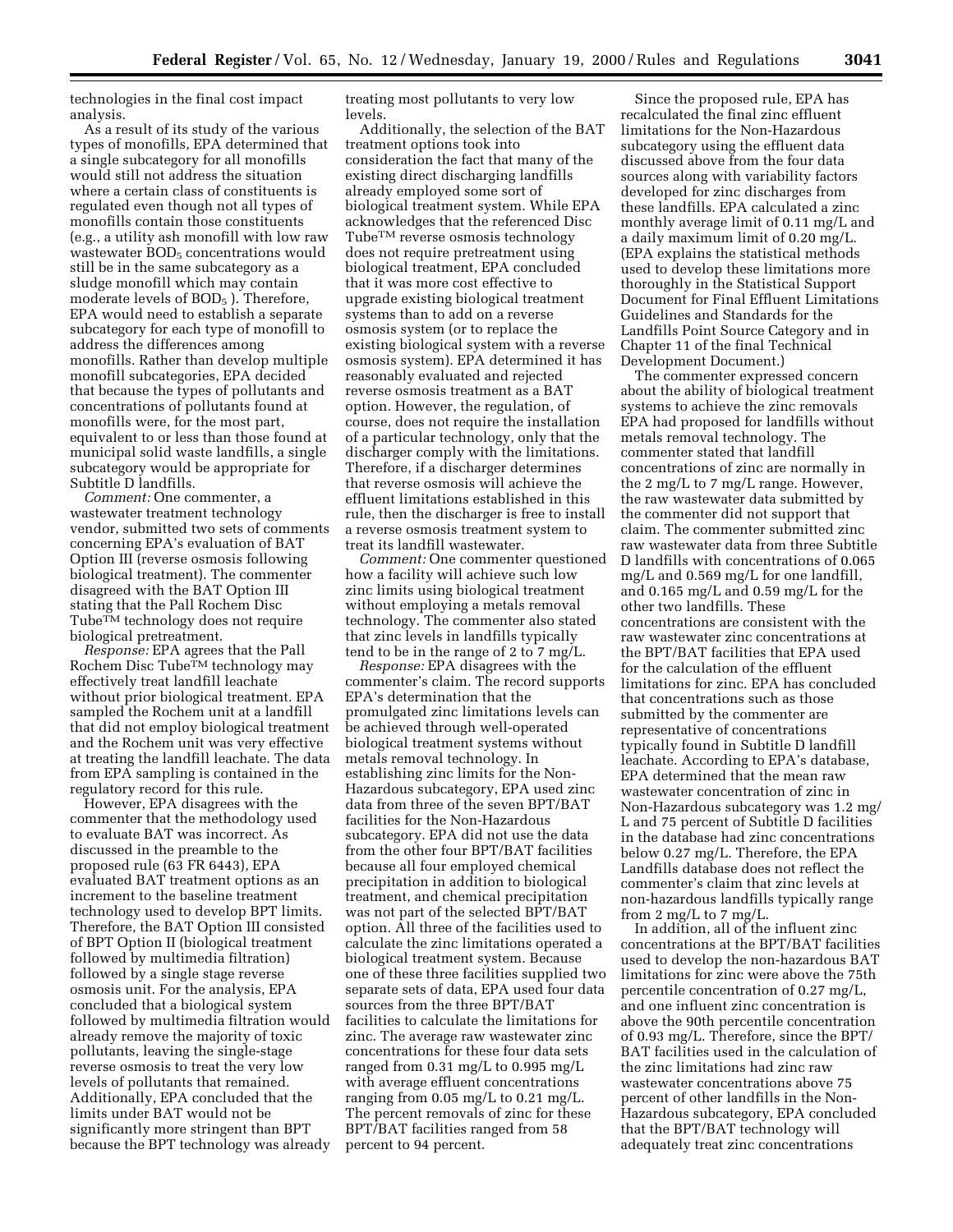found in raw waste loads at Subtitle D landfills. Additional information supporting EPA's determination is provided in the Comment Response Document and in Chapter 11 of the Technical Development Document.

While EPA acknowledges that if an individual non-hazardous landfill has higher zinc raw leachate concentrations than observed for virtually all of the landfills EPA sampled that the facility may not achieve the BPT/BAT discharge limitations for zinc using biological treatment and multi-media filtration alone. EPA's data show, however, that virtually all of non-hazardous landfills have raw leachate zinc concentrations that would be amenable to these two technologies. In fact, the one facility in EPA's database that had an average raw wastewater zinc concentration of 32 mg/ L already has chemical precipitation in place. EPA determined that all other facilities in the database had raw wastewater zinc concentrations that could be treated adequately by a biological treatment system. While they are not designed to remove zinc, EPA has found that biological treatment systems achieve incidental removals of zinc through sorption into the biomass. It should be noted, that although EPA developed the non-hazardous landfills effluent limitations based on the performance of biological treatment followed by filtration, EPA does not require the use of the BPT/BAT technology to treat landfill wastewater. Landfill facilities have the freedom to choose any technology available to meet the promulgated effluent limitations.

*Comment:* One commenter, a manufacturer of insulation and fiberglass products, stated that monofills do not have the same leachate characteristics as municipal solid waste landfills. The commenter points out that parameters such as alpha terpineol, benzoic acid, p-cresol, and toluene would not normally be anticipated in the leachate from their monofill wastes and, therefore, should be excluded from the monitoring protocol.

*Response:* EPA agrees with the commenter that there will be cases where a monofill (*i.e.,* lime, construction and demolition, fly ash, etc.) will not have the same leachate characteristics as municipal solid waste landfills. EPA concluded there was sufficient similarity across these landfills so that subcategorization (and development of separate limitations) was not warranted as explained earlier in this section. EPA's permitting regulations require permit applications to supply the permit writer with information on a wide variety of pollutants which the permit writer must

evaluate for possible limits in addition to guideline limitations. However, all federally regulated pollutants are required to be monitored, and the permitting authority may not alter the list of pollutants regulated as established under federal guidelines, except to require the monitoring of additional pollutants in specified circumstances. At a minimum, the final list of pollutants to be monitored must include all pollutants listed in the effluent limitations guidelines. The permit authority, however, can vary the monitoring frequency of the regulated pollutants, but must require no fewer than once per year for direct discharging facilities.

In addition, as explained in Section [III], EPA has decided not to set limitations for toluene. See Section [VIII] for information regarding proposed changes to the monitoring requirements under NPDES permits.

## **Appendix A: Definitions, Acronyms, and Abbreviations**

*Agency:* The U.S. Environmental Protection Agency.

*BAT:* The best available technology economically achievable, applicable to effluent limitations to be achieved by July 1, 1984, for industrial discharges to surface waters, as defined by Sec. 304(b)(2)(B) of the CWA.

*BCT:* The best conventional pollutant control technology, applicable to discharges of conventional pollutants from existing industrial point sources, as defined by Sec. 304(b)(4) of the CWA.

*BPT:* The best practicable control technology currently available, applicable to effluent limitations to be achieved by July 1, 1977, for industrial discharges to surface waters, as defined by Sec. 304(b)(1) of the CWA.

*Clean Water Act (CWA):* The Federal Water Pollution Control Act Amendments of 1972 (33 U.S.C. Section 1251 *et seq.*), as amended by the Clean Water Act of 1977 (Pub. L. 95– 217), and the Water Quality Act of 1987 (Pub.  $L. 100-4$ .

*Clean Water Act (CWA) Section 308 Questionnaire:* A questionnaire sent to facilities under the authority of Section 308 of the CWA, which requests information to be used in the development of national effluent guidelines and standards.

*Closed:* A facility or portion thereof that is currently not receiving or accepting wastes and has undergone final closure.

*Commercial Facility:* A facility that treats, disposes, or recycles/recovers the wastes of other facilities not under the same ownership as this facility. Commercial operations are usually made available for a fee or other remuneration. Commercial waste treatment, disposal, or recycling/recovery does not have to be the primary activity at a facility for an operation or unit to be considered ''commercial''.

*Contaminated Ground Water:* Water below the land surface in the zone of saturation

which has been contaminated by landfill leachate. Contaminated ground water occurs at landfills without liners or at facilities that have released contaminants from a liner system. Ground water may also become contaminated if the water table rises to a point where it infiltrates the landfill or the leachate collection system.

*Contaminated Storm Water:* Storm water which comes in direct contact with landfill wastes, the waste handling and treatment areas, or wastewater that is subject to the limitations and standards. Some specific areas of a landfill that may produce contaminated storm water include (but are not limited to): the open face of an active landfill with exposed waste (no cover added); the areas around wastewater treatment operations; trucks, equipment or machinery that has been in direct contact with the waste; and waste dumping areas.

*Conventional Pollutants:* Constituents of wastewater as determined by Sec. 304(a)(4) of the CWA, including pollutants classified as biochemical oxygen demand, total suspended solids, oil and grease, fecal coliform, and pH.

*Deep Well Injection:* Disposal of wastewater into a deep well such that a porous, permeable formation of a larger area and thickness is available at sufficient depth to ensure continued, permanent storage.

*Detailed Monitoring Questionnaire (DMQ):* Questionnaires sent to collect monitoring data from 27 selected landfill facilities based on responses to the Section 308 Questionnaire.

*Direct Discharger:* A facility that discharges or may discharge treated or untreated wastewater into waters of the United States.

*Drained Free Liquids:* Aqueous wastes drained from waste containers (e.g., drums, etc.) prior to landfilling. Landfills which accept containerized waste may generate this type of wastewater.

*Effluent Limitation:* Any restriction, including schedules of compliance, established by a State or the Administrator on quantities, rates, and concentrations of chemical, physical, biological, and other constituents which are discharged from point sources into navigable waters, the waters of the contiguous zone, or the ocean. (CWA Sections 301(b) and 304(b).)

*Existing Source:* Any facility from which there is or may be a discharge of pollutants, the construction of which is commenced before the publication of the proposed regulations prescribing a standard of performance under Sec. 306 of the CWA.

*Facility:* All contiguous property owned, operated, leased or under the control of the same person or entity.

*Gas Condensate:* A liquid which has condensed in the landfill gas collection system during the extraction of gas from within the landfill. Gases such as methane and carbon dioxide are generated due to microbial activity within the landfill, and must be removed to avoid hazardous conditions.

*Ground Water:* The body of water that is retained in the saturated zone which tends to move by hydraulic gradient to lower levels.

*Hazardous Waste:* Any waste, including wastewater, defined as hazardous under RCRA (40 CFR 261.3).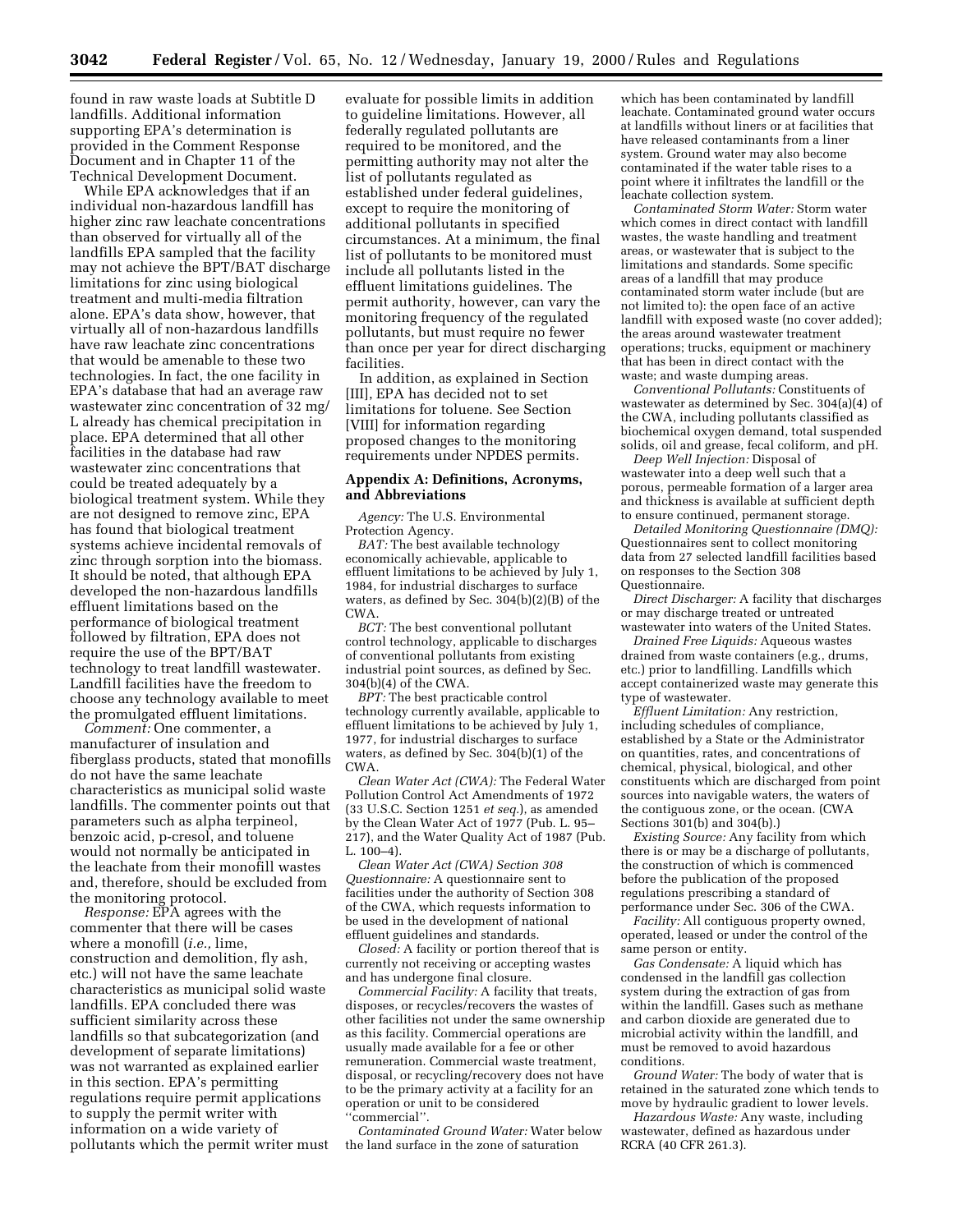*Inactive:* A facility or portion thereof that is currently not treating, disposing, or recycling/recovering wastes.

*Indirect Discharger:* A facility that discharges or may discharge wastewater into a publicly-owned treatment works (POTW).

*Landfill:* An area of land or an excavation in which wastes are placed for permanent disposal, that is not a land application or land treatment unit, surface impoundment, underground injection well, waste pile, salt dome formation, a salt bed formation, an underground mine or a cave.

*Landfill Generated Wastewater:* Wastewater generated by landfill activities and collected for treatment, discharge or reuse, include: leachate, contaminated ground water, storm water runoff, landfill gas condensate, truck/equipment washwater, drained free liquids, floor washings, and wastewater from recovering pumping wells.

*Leachate:* Leachate is a liquid that has passed through or emerged from solid waste and contains soluble, suspended, or miscible materials removed from such waste. Leachate is typically collected from a liner system above which waste is placed for disposal. Leachate may also be collected through the use of slurry walls, trenches or other containment systems.

*Leachate Collection System:* The purpose of a leachate collection system is to collect leachate for treatment or alternative disposal and to reduce the depths of leachate buildup or level of saturation over the low permeability liner.

*Liner:* The liner is a low permeability material or combination of materials placed at the base of a landfill to reduce the discharge to the underlying or surrounding hydrogeologic environment. The liner is designed as a barrier to intercept leachate and to direct it to a leachate collection.

*Long-Term Average (LTA):* For purposes of the effluent guidelines, average pollutant levels achieved over a period of time by a facility, subcategory, or technology option. LTAs are used in developing the limitations and standards in the landfill regulation.

*National Pollutant Discharge Elimination System (NPDES) Permit:* A permit to discharge wastewater into waters of the United States issued under the National Pollutant Discharge Elimination system, authorized by Section 402 of the CWA.

*New Source:* As defined in 40 CFR 122.2, 122.29, and 403.3(k), a new source is any building, structure, facility, or installation from which there is or may be a discharge of pollutants, the construction of which commenced (1) for purposes of compliance with New Source Performance Standards (NSPS) established under CWA section 306, after the promulgation of today's standards; or (2) for the purposes of compliance with Pretreatment Standards for New Sources (PSNS), after the publication of proposed standards under CWA section 307(c), if such standards are thereafter promulgated in accordance with that section.

*Nonconventional Pollutants:* Pollutants that are neither conventional pollutants listed at 40 CFR Part 401.16 nor priority pollutants listed in Appendix A of 40 CFR Part 423.

*Non-Contaminated Storm Water:* Storm water which does not come in direct contact

with landfill wastes, the waste handling and treatment areas, or wastewater that is subject to the limitations and standards. Noncontaminated storm water includes storm water which flows off the cap, cover, intermediate cover, daily cover, and/or final cover of the landfill.

*Non-Hazardous Subcategory:* For the purposes of this report, Non-Hazardous Subcategory refers to all landfills regulated under Subtitle D of RCRA.

*Non-Water Quality Environmental Impact:* Deleterious aspects of control and treatment technologies applicable to point source category wastes, including, but not limited to air pollution, noise, radiation, sludge and solid waste generation, and energy usage.

*NSPS:* New Sources Performance Standards, applicable to new sources of direct dischargers whose construction is begun after the promulgation of effluent standards under CWA section 306.

*OCPSF:* Organic chemicals, plastics, and synthetic fibers manufacturing point source category. (40 CFR Part 414).

*Off-Site:* Outside the boundaries of a facility.

*On-Site:* The same or geographically contiguous property, which may be divided by a public or private right-of-way, provided the entrance and exit between the properties is at a crossroads intersection, and access is by crossing as opposed to going along the right-of-way. Non-contiguous properties owned by the same company or locality but connected by a right-of-way, which it controls, and to which the public does not have access, is also considered on-site property.

*Pass Through:* A pollutant is determined to "pass through" POTWs when the nationwide median percentage removed by well-operated POTWs achieving secondary treatment is less than the percentage removed by the industry's direct dischargers that are using the BAT technology.

*Point Source:* Any discernable, confined, and discrete conveyance from which pollutants are or may be discharged.

*Pollutants of Interest (POIs):* Pollutants commonly found in landfill generated wastewater. For the purposes of this rulemaking, a POI is a pollutant that is detected three or more times above a treatable level at a landfill, and must be present at more than one facility.

*Priority Pollutant:* One hundred twenty-six compounds that are a subset of the 65 toxic pollutants and classes of pollutants outlined in Section 307 of the CWA and listed in Appendix A of 40 CFR Part 423. The priority pollutants are specified in the NRDC settlement agreement (Natural Resources *Defense Council et al.* v. *Train,* 8 E.R.C. 2120 [D.D.C. 1976], modified 12 E.R.C. 1833 [D.D.C. 1979]).

*PSES:* Pretreatment standards for existing sources of indirect discharges, under Sec. 307(b) of the CWA.

*PSNS:* Pretreatment standards for new sources of indirect discharges, applicable to new sources whose construction has begun after the publication of proposed standards under CWA section 307(c), if such standards are thereafter promulgated in accordance with that section.

*Public Service:* The provision of landfill waste disposal services to individual members of the general public, publiclyowned organizations (schools, universities, government agencies, municipalities) and not-for-profit organizations for which the landfill does not receive a fee or other remuneration.

*Publicly Owned Treatment Works (POTW):* Any device or system, owned by a state or municipality, used in the treatment (including recycling and reclamation) of municipal sewage or industrial wastes of a liquid nature that is owned by a state or municipality. This includes sewers, pipes, or other conveyances only if they convey wastewater to a POTW providing treatment (40 CFR 122.2).

*RCRA:* The Resource Conservation and Recovery Act of 1976 (RCRA) (42 U.S.C. Section 6901 *et seq.*), which regulates the generation, treatment, storage, disposal, or recycling of solid and hazardous wastes.

*Subtitle C Landfill:* A landfill permitted to accept hazardous wastes under Sections 3001 and 3019 of RCRA and the regulations promulgated pursuant to these sections, including 40 CFR Parts 260 through 272.

*Subtitle D Landfill:* A landfill permitted to accept only non-hazardous wastes under Sections 4001 through 4010 of RCRA and the regulations promulgated pursuant to these sections, including 40 CFR Parts 257 and 258.

*Surface Impoundment:* A natural topographic depression, man-made excavation, or diked area formed primarily of earthen materials (although it may be lined with man-made materials), used to temporarily or permanently treat, store, or dispose of waste, usually in the liquid form. Surface impoundments do not include areas constructed to hold containers of wastes. Other common names for surface impoundments include ponds, pits, lagoons, finishing ponds, settling ponds, surge ponds, seepage ponds, and clarification ponds.

*Toxic Pollutants:* Pollutants declared ''toxic'' under Section 307(a)(1) of the Clean Water Act.

*Truck/Equipment Washwater:* Wastewater generated during either truck or equipment washes at the landfill. During routine maintenance or repair operations, trucks and/ or equipment used within the landfill (e.g., loaders, compactors, or dump trucks) are washed and the resultant washwaters are collected for treatment.

*Variability Factor:* The daily variability factor is the ratio of the estimated 99th percentile of the distribution of daily values divided by the expected value, median or mean, of the distribution of the daily data. The monthly variability factor is the estimated 95th percentile of the distribution of the monthly averages of the data divided by the expected value of the monthly averages.

*Zero Discharge:* No discharge of pollutants to waters of the United States or to a POTW. Also included in this definition are alternative discharge or disposal of pollutants by way of evaporation, deep-well injection, off-site transfer, and land application.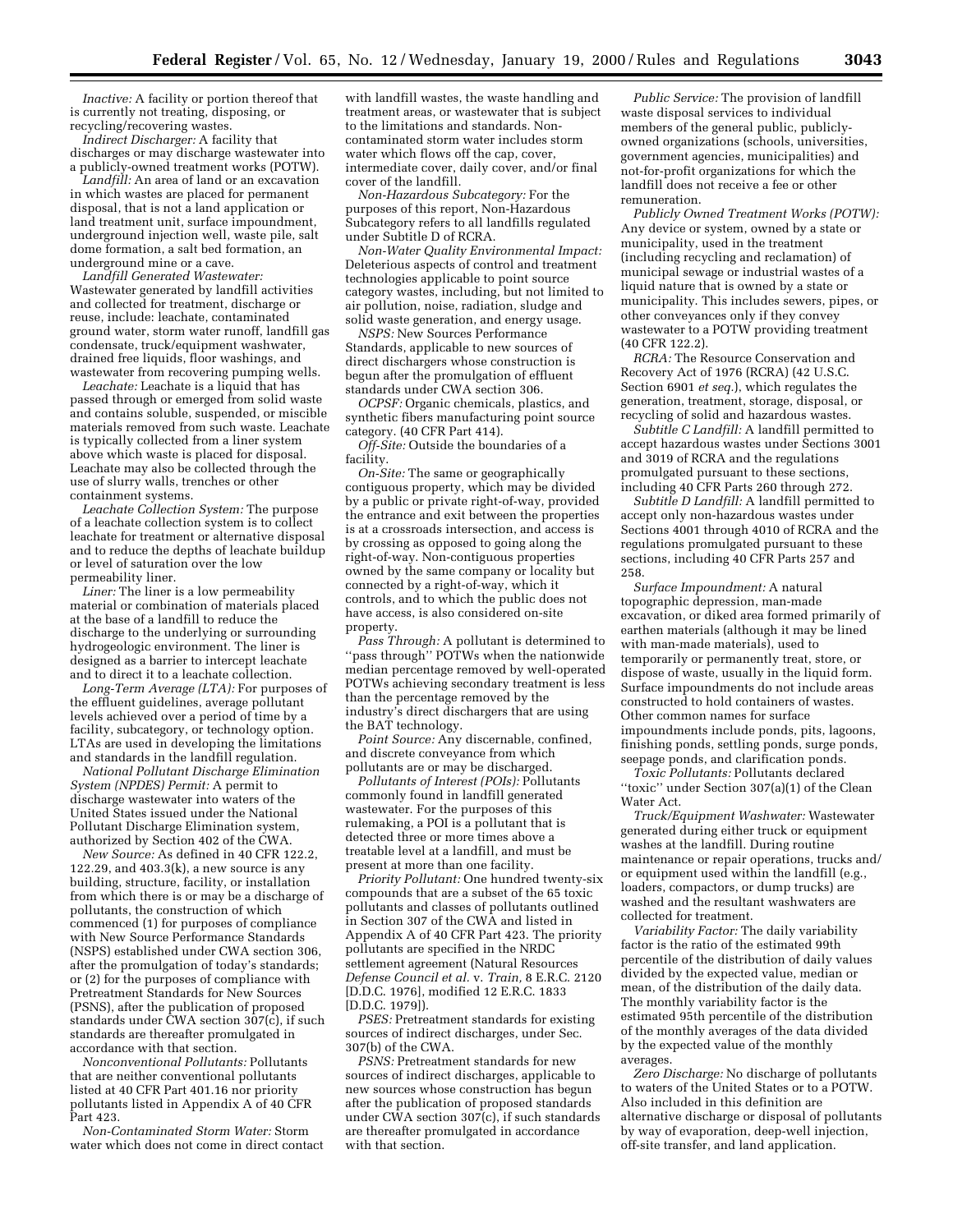## **List of Subjects**

## *40 CFR Part 136*

Environmental protection, Reporting and recordkeeping requirements, Water pollution control.

## *40 CFR Part 445*

Environmental protection, Waste treatment and disposal, Water pollution control.

November 30, 1999.

**Carol M. Browner,**

*Administrator.*

For the reasons set out in the preamble, title 40, chapter I of the Code of Federal Regulations is amended as follows:

## **PART 136—TEST PROCEDURES FOR THE ANALYSIS OF POLLUTANTS**

1. The authority citation for Part 136 continues to read as follows:

**Authority:** Secs. 301, 304(h), 307, and 501(a) Pub. L. 95–217, 91 Stat. 1566, *et seq.* (33 U.S.C. 1251, *et seq.*) (The Federal Water Pollution Control Act Amendments of 1972 as amended by the Clean Water Act of 1977).

#### Appendix A [Amended]

2. Appendix A to Part 136 is amended to add text at the end of Method 625 as an attachment and to add text at the end of Method 1625 as an attachment, reading as follows:

## **Appendix A To Part 136—Methods For Organic Chemical Analysis of Municipal and Industrial Wastewater**

\* \* \* \* \*

**Method 625—Base/Neutrals and Acids** \* \* \* \* \*

## **Attachment 1 to Method 625**

#### **Introduction**

To support measurement of several semivolatile pollutants, EPA has developed this attachment to EPA Method 625 1. EPA Method 625 (the Method) involves sample extraction with methylene chloride followed by analysis of the extract using either packed or capillary column gas chromatography/ mass spectrometry (GC/MS). This attachment addresses the addition of the semivolatile pollutants listed in Tables 1 and 2, to all applicable standard, stock, and spiking solutions utilized for the determination of semivolatile organic compounds by EPA Method 625.

## **1.0 EPA METHOD 625 MODIFICATION SUMMARY**

The additional semivolatile organic compounds listed in Tables 1 and 2 are added to all applicable calibration, spiking, and other solutions utilized in the determination of base/neutral and acid compounds by EPA Method 625. The instrument is to be calibrated with these compounds, using a capillary column, and all procedures and quality control tests stated in the Method must be performed.

## **2.0 SECTION MODIFICATIONS**

**Note:** All section and figure numbers in this Attachment reference section and figure numbers in EPA Method 625 unless noted otherwise. Sections not listed here remain unchanged.

- Section 6.7 The stock standard solutions described in this section are modified such that the analytes in Tables 1 and 2 of this attachment are required in addition to those specified in the Method.
- Section 7.2 The calibration standards described in this section are modified to include the analytes in Tables 1 and 2 of this attachment.
- Section 8.2 The precision and accuracy requirements are modified to include the

analytes listed in Tables 1 and 2 of this attachment. Additional performance criteria are supplied in Table 5 of this attachment.

- Section 8.3 The matrix spike is modified to include the analytes listed in Tables 1 and 2 of this attachment.
- Section 8.4 The QC check standard is modified to include the analytes listed in Tables 1 and 2 of this attachment. Additional performance criteria are
- supplied in Table 5 of this attachment. Section 16.0 Additional method performance information is supplied with this attachment.

## TABLE 1.—BASE/NEUTRAL **EXTRACTABLES**

| Parameter            | CAS No.        |
|----------------------|----------------|
| Acetophenone         | $98 - 86 - 2$  |
| Alpha-terpineol      | $98 - 55 - 5$  |
|                      | $62 - 53 - 3$  |
|                      | $86 - 74 - 8$  |
| 2.3-Dichloroaniline  | 608-27-5       |
|                      | $95 - 48 - 7$  |
|                      | $124 - 18 - 5$ |
| n-Docosane           | 629-97-0       |
| n-Dodecane           | $112 - 40 - 3$ |
| n-Eicosane           | $112 - 95 - 8$ |
| n-Hexadecane         | $544 - 76 - 3$ |
| n-Octadecane         | 593-45-36      |
| n-Tetradecane        | 629-59-4       |
|                      | $110 - 86 - 1$ |
| 1-Methylphenanthrene | 832-69-9       |
|                      |                |

CAS = Chemical Abstracts Registry

## TABLE 2.—ACID EXTRACTABLES

| Parameter    | CAS No.        |
|--------------|----------------|
| benzoic acid | $65 - 85 - 0$  |
|              | $106 - 44 - 5$ |

CAS = Chemical Abstracts Registry

TABLE 3.—CHROMATOGRAPHIC CONDITIONS,1 METHOD DETECTION LIMITS (MDLS), AND CHARACTERISTIC M/Z'S FOR BASE/NEUTRAL EXTRACTABLES

| Analyte | Retention<br>time  | MDL<br>$(\mu g/L)$ | Characteristic m/z's<br>electron impact |           |           |
|---------|--------------------|--------------------|-----------------------------------------|-----------|-----------|
|         | (min) <sup>2</sup> |                    | Primary                                 | Secondary | Secondary |
|         | 4.93               | 4.6                | 79                                      | 52        | 51        |
|         | 4.95               |                    | 42                                      | 74        | 44        |
|         | 10.82              | 3.3                | 93                                      | 66        | 65        |
|         | 10.94              |                    | 93                                      | 63        | 95        |
|         | 11.11              | 5.0                | 57                                      |           |           |
|         | 11.47              | .                  | 146                                     | 148       | 113       |
|         | 11.62              |                    | 146                                     | 148       | 113       |
|         | 12.17              |                    | 146                                     | 148       | 113       |
|         | 12.48              | 4.7                | 108                                     | 107       | 79        |
|         | 12.51              |                    | 45                                      | 77        | 79        |
|         | 12.88              | 3.4                | 105                                     | 77        | 51        |
|         | 12.97              |                    | 130                                     | 42        | 101       |
|         | 13.08              | .                  | 117                                     | 201       | 199       |
|         | 13.40              |                    |                                         | 123       | 65        |
|         | 14.11              |                    | 82                                      | 95        | 138       |

<sup>1</sup>EPA Method 625: Base/Neutrals and Acids, 40 CFR Part 136, Appendix A.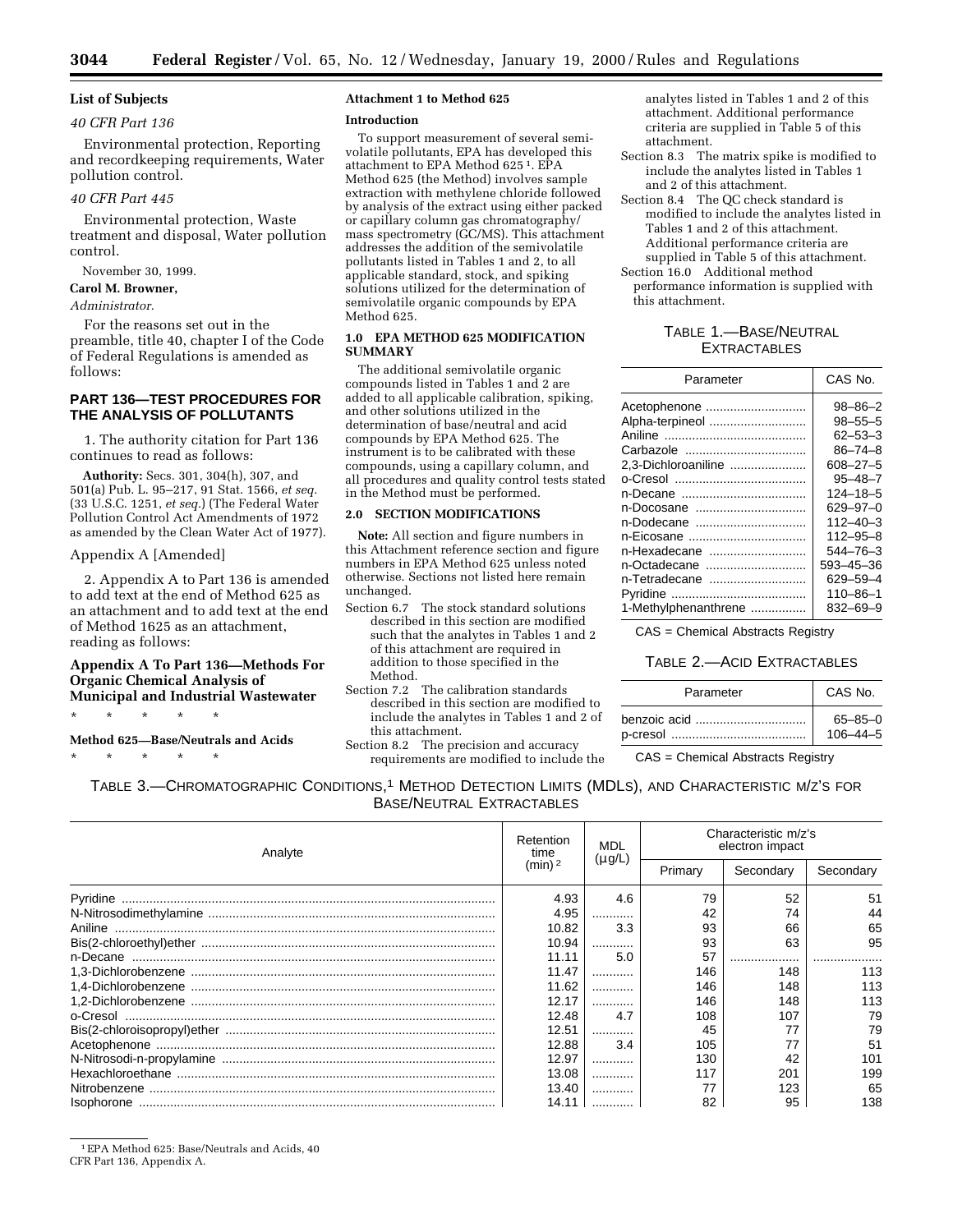## 3045

## TABLE 3.-CHROMATOGRAPHIC CONDITIONS,<sup>1</sup> METHOD DETECTION LIMITS (MDLS), AND CHARACTERISTIC M/Z'S FOR BASE/NEUTRAL EXTRACTABLES-Continued

| Analyte | Retention<br>time  | <b>MDL</b>  | Characteristic m/z's<br>electron impact |           |           |
|---------|--------------------|-------------|-----------------------------------------|-----------|-----------|
|         | (min) <sup>2</sup> | $(\mu g/L)$ | Primary                                 | Secondary | Secondary |
|         | 14.82              |             | 93                                      | 95        | 123       |
|         | 15.37              | .           | 180                                     | 182       | 145       |
|         | 15.45              | 3.0         | 57                                      |           |           |
|         | 15.55              | 5.0         | 59                                      | .         | .         |
|         | 15.56              | .           | 128                                     | 129       | 127       |
|         | 16.12              | .           | 225                                     | 223       | 227       |
|         | 18.47              | .           | 237                                     | 235       | 272       |
|         | 18.82              | 2.5         | 161                                     | 163       | 90        |
|         | 19.21              | 1.7         | 57                                      | .<br>.    |           |
|         | 19.35              | .           | 162                                     | 164       | 127       |
|         | 20.48              | .           | 163                                     | 194       | 164       |
|         | 20.69              |             | 152                                     | 151       | 153       |
|         | 20.73              | .           | 165                                     | 89        | 121       |
|         | 21.30              | .           | 154                                     | 153       | 152       |
|         | 22.00              |             | 165                                     | 63        | 182       |
|         |                    | .           |                                         |           |           |
|         | 22.49              | 3.0         | 55                                      |           | .         |
|         | 22.74              | .           | 149                                     | 177       | 150       |
|         | 22.90              | .           | 204                                     | 206       | 141       |
|         | 22.92              | .           | 166                                     | 165       | 167       |
|         | 23.35              | .           | 169                                     | 168       | 167       |
|         | 24.44              | .           | 248                                     | 250       | 141       |
|         | 24.93              | .           | 284                                     | 142       | 249       |
|         | 25.39              | 2.0         | 57                                      | .         | .         |
|         | 25.98              | .           | 178                                     | 179       | 176       |
|         | 26.12              | .           | 178                                     | 179       | 176       |
|         | 26.66              | 4.0         | 167                                     | .<br>.    | .         |
|         | 27.84              | .           | 149                                     | 150       | 104       |
|         | 27.94              | 2.7         | 192                                     | 191       | 165       |
|         | 27.99              | 3.0         | 55                                      |           |           |
|         | 29.82              | .           | 202                                     | 101       | 100       |
|         | 30.26              | .           | 184                                     | 92        | 185       |
|         | 30.43              | 2.0         | 57                                      | .<br>.    | .         |
|         | 30.56              | .           | 202                                     | 101       | 100       |
|         | 32.63              | .           | 149                                     | 91        | 206       |
|         | 34.28              | .           | 252                                     | 254       | 126       |
|         | 34.33              | .           | 228                                     | 229       | 226       |
|         | 34.36              | .           | 149                                     | 167       | 279       |
|         | 34.44              | .           | 228                                     | 226       | 229       |
|         | 36.17              |             | 149                                     |           |           |
|         |                    | .           |                                         | .<br>253  | <br>125   |
|         | 37.90              | .           | 252                                     |           |           |
|         | 37.97              | .           | 252                                     | 253       | 125       |
|         | 39.17              | .           | 252                                     | 253       | 125       |
|         | 44.91              | .           | 278                                     | 139       | 279       |
|         | 45.01              | .           | 276                                     | 138       | 277       |
|         | 46.56              |             | 276                                     | 138       | 277       |

<sup>1</sup>The data presented in this table were obtained under the following conditions:<br>
Column—30+/-5 meters×0.25+/-.02 mm i.d., 94% methyl, 5% phenyl, 1% vinyl, bonded phase fused silica capillary column (DB-5).<br>
Temperature p

and 5 of this attachment.

| TABLE 4.-CHROMATOGRAPHIC CONDITIONS, <sup>1</sup> METHOD DETECTION LIMITS (MDLS), AND CHARACTERISTIC M/Z'S FOR |
|----------------------------------------------------------------------------------------------------------------|
| <b>ACID EXTRACTABLES</b>                                                                                       |

| Analyte | Retention<br>time <sup>2</sup> | MDL<br>$(\mu g/L)$ | Characteristic m/z's<br>electron impact |           |           |
|---------|--------------------------------|--------------------|-----------------------------------------|-----------|-----------|
|         | (min)                          |                    | Primary                                 | Secondary | Secondary |
| Phenol  | 10.76                          | .                  | 94                                      | 65        | 66        |
|         | 11.08                          |                    | 128                                     | 64        | 130       |
|         | 12.92                          | 7.8                | 108                                     | 107       | 77        |
|         | 14.38                          |                    | 139                                     | 65        | 109       |
|         | 14.54                          |                    | 122                                     | 107       | 121       |
|         | 14.85                          | 3.0                | 105                                     | 122       | 77        |
|         | 15.12                          |                    | 162                                     | 164       | 98        |
|         | 16.83                          |                    | 142                                     | 107       | 144       |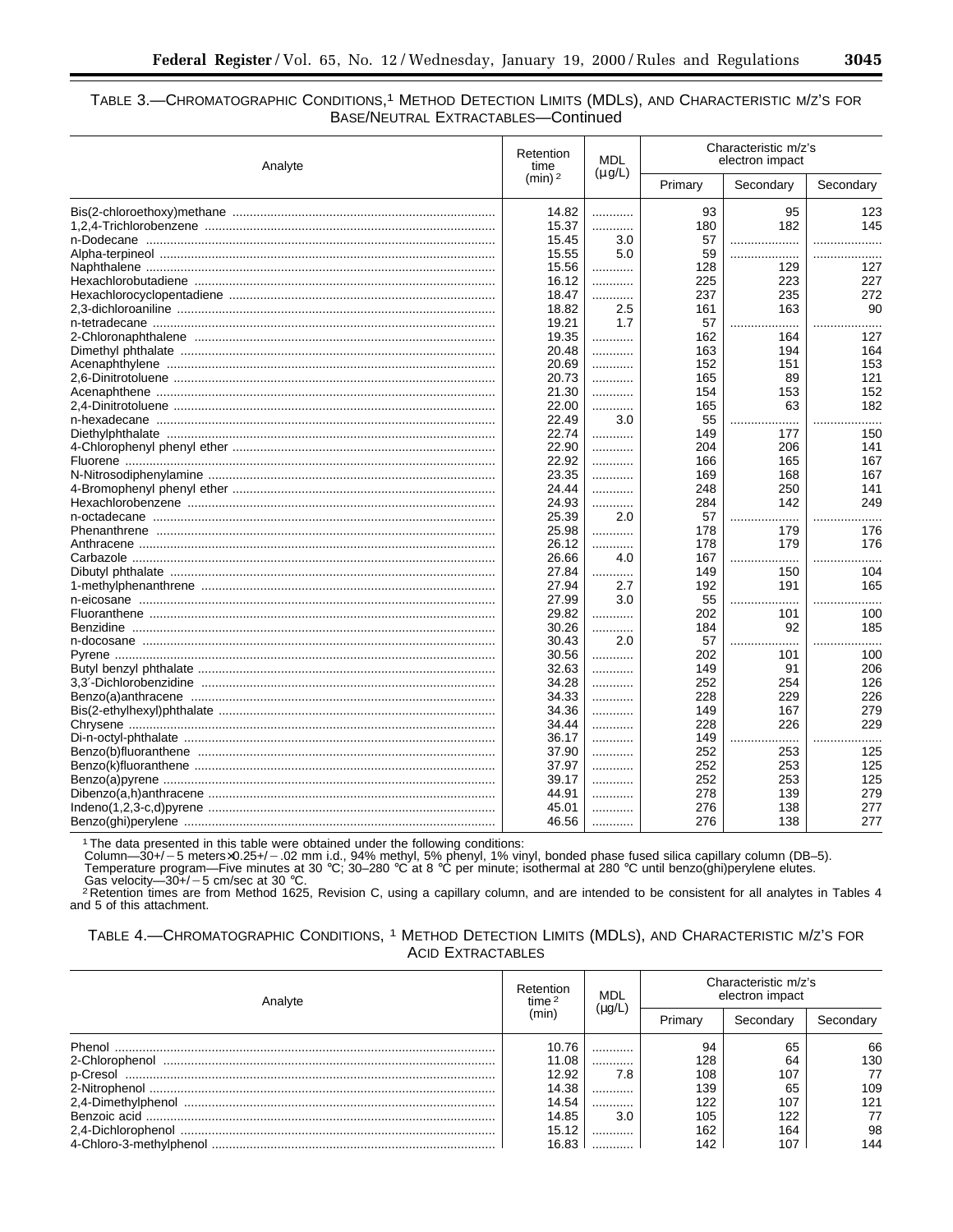## TABLE 4.—CHROMATOGRAPHIC CONDITIONS, 1 METHOD DETECTION LIMITS (MDLS), AND CHARACTERISTIC M/Z'S FOR ACID EXTRACTABLES—Continued

| Analyte           | Retention<br>time $2$                     | MDL<br>$(\mu$ g/L | Characteristic m/z's<br>electron impact |                                |                                |
|-------------------|-------------------------------------------|-------------------|-----------------------------------------|--------------------------------|--------------------------------|
|                   | (min)                                     |                   | Primary                                 | Secondary                      | Secondary                      |
| Pentachlorophenol | 18.80<br>21.51<br>21.77<br>22.83<br>25.52 | <br><br><br><br>  | 196<br>184<br>65<br>198<br>266          | 198<br>63<br>139<br>182<br>264 | 200<br>154<br>109<br>77<br>268 |

<sup>1</sup> The data presented in this table were obtained under the following conditions:

Column—30 +/ $-5$  meters  $\times$  0.25 +/ $-$ .02 mm i.d., 94% methyl, 5% phenyl, 1% vinyl silicone bonded phase fused silica capillary column (DB– 5).

.<br>Temperature program—Five minutes at 30 °C; 30–280 °C at 8 °C per minute; isothermal at 280 °C until benzo(ghi)perylene elutes.<br>Gas velocity—30+/−5 cm/sec at 30 °C.

<sup>2</sup> Retention times are from EPA Method 1625, Revision C, using a capillary column, and are intended to be consistent for all analytes in Tables 3 and 4 of this attachment.

| TABLE 5. QC ACCEPTANCE CRITERIA |  |  |
|---------------------------------|--|--|
|---------------------------------|--|--|

| Analyte | Test conclu-<br>sion<br>$(\mu q/L)$ | Limits for<br>s<br>$(\mu q/L)$ | Range for<br>(ua/L) | Range for<br>$P_s(%)$ |
|---------|-------------------------------------|--------------------------------|---------------------|-----------------------|
|         | 100                                 | 51                             | $23 - 254$          | $61 - 144$            |
|         | 100                                 | 47                             | $46 - 163$          | 58-156                |
| Aniline | 100                                 |                                | $15 - 278$          | $46 - 134$            |
|         | 100                                 | 17                             | 79-111              | $73 - 131$            |
|         | 100                                 | 13                             | $40 - 160$          | 68-134                |
|         | 100                                 | 23                             | $30 - 146$          | $55 - 126$            |
|         | 100                                 | 24                             | ns-ns               | ns-ns                 |
|         | 100                                 | 22                             | $11 - 617$          | 76-107                |
|         | 100                                 | 70                             | $D - 651$           | $D-ns$                |
|         | 100                                 | 10                             | $52 - 155$          | 49-163                |
|         | 100                                 | 36                             | $13 - 103$          | $10 - 359$            |
|         | 100                                 | 28                             | $57 - 133$          | $72 - 117$            |
|         | 100                                 | 37                             | $44 - 135$          | 69-105                |
|         | 100                                 | 10                             | $52 - 147$          | $65 - 123$            |
|         | 100                                 | 8                              | $75 - 100$          | $47 - 113$            |
|         | 100                                 | ns                             | 7-392               | $33 - 158$            |
|         | 100                                 | 16                             | $39 - 240$          | 60-161                |

s=Standard deviation for four recovery measurements, in µg/L (Section 8.2) X=Average recovery for four recovery measurements in µg/L (Section 8.2)

 $P, P_s$ =Percent recovery measured (Section 8.3, Section 8.4)

D=Detected; result must be greater than zero.

ns=no specification; limit is outside the range that can be measured reliably.

## \* \* \* \* \*

**Method 1625—Revision B—Semivolatile Organic Compounds by Isotope Dilution GC/ MS**

\* \* \* \* \*

## **Attachment 1 to Method 1625**

#### **Introduction**

To support measurement of several semivolatile pollutants, EPA has developed this attachment to EPA Method 1625B.1 EPA Method 1625B (the Method) employs sample extraction with methylene chloride followed by analysis of the extract using capillary column gas chromatography-mass spectrometry (GC/MS). This attachment addresses the addition of the semivolatile pollutants listed in Tables 1 and 2 to all applicable standard, stock, and spiking

solutions utilized for the determination of semivolatile organic compounds by EPA Method 1625B.

## **1.0 EPA METHOD 1625 REVISION B MODIFICATION SUMMARY**

The additional semivolatile organic compounds listed in Tables 1 and 2 are added to all applicable calibration, spiking, and other solutions utilized in the determination of semivolatile compounds by EPA Method 1625. The instrument is to be calibrated with these compounds, and all procedures and quality control tests described in the Method must be performed.

## **2.0 SECTION MODIFICATIONS**

**Note:** All section and figure numbers in this Attachment reference section and figure numbers in EPA Method 1625 Revision B unless noted otherwise. Sections not listed here remain unchanged.

Section 6.7 The stock standard solutions described in this section are modified such that the analytes in Tables 1 and 2 of this attachment are required in addition to those specified in the Method.

- Section 6.8 The labeled compound spiking solution in this section is modified to include the labeled compounds listed in Tables 5 and 6 of this attachment.
- Section 6.9 The secondary standard is modified to include the additional analytes listed in Tables 1 and 2 of this attachment.
- Section 6.12 The solutions for obtaining authentic mass spectra are to include all additional analytes listed in Tables 1 and 2 of this attachment.
- Section 6.13 The calibration solutions are modified to include the analytes listed in Tables 1 and 2 and the labeled compounds listed in Tables 5 and 6 of this attachment.
- Section 6.14 The precision and recovery standard is modified to include the analytes listed in Tables 1 and 2 and the

<sup>1</sup>EPA Method 1625 Revision B, Semivolatile Organic Compounds by Isotope Dilution GC/MS, 40 CFR Part 136, Appendix A.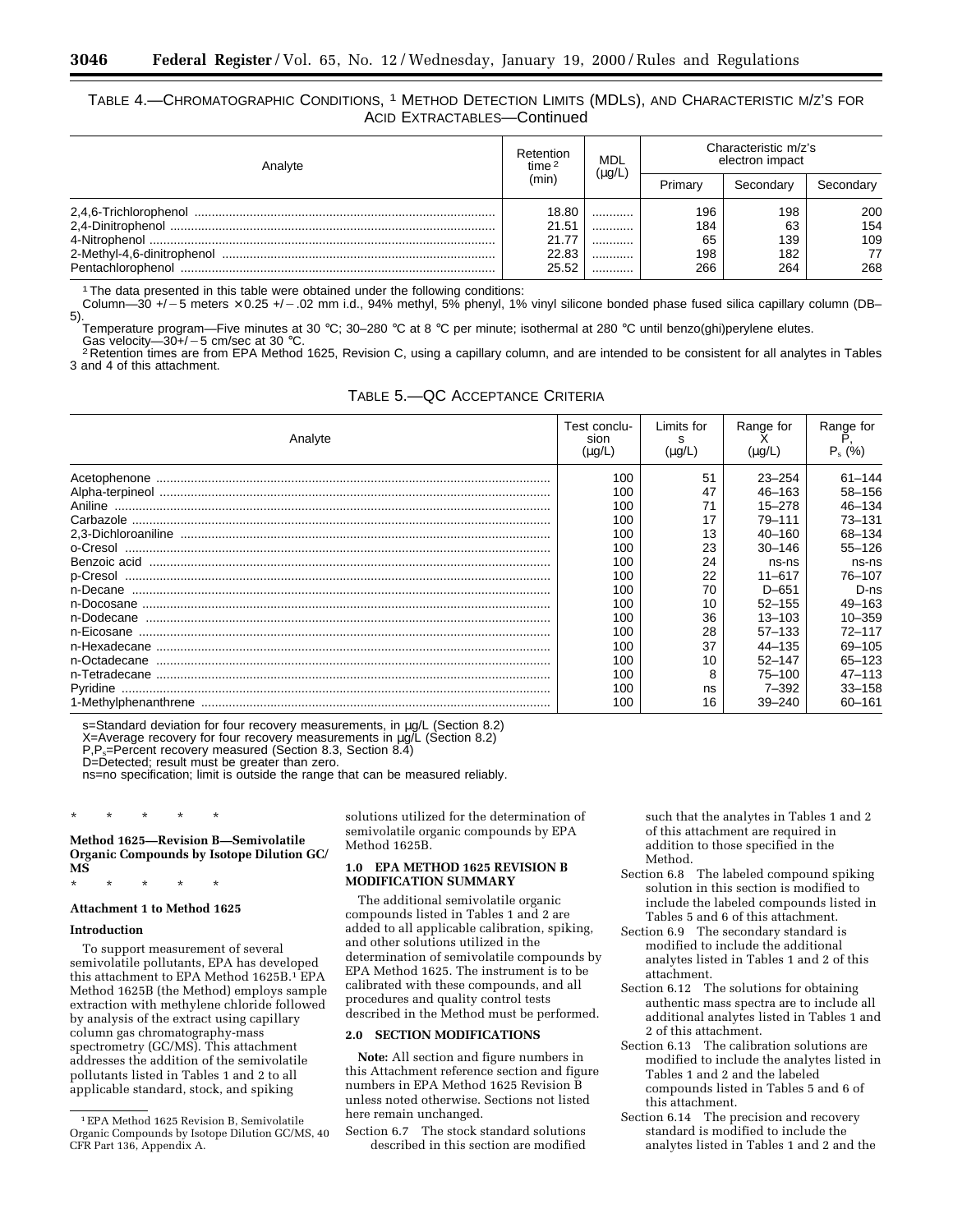labeled compounds listed in Tables 5 and 6 of this attachment.

- Section 6.15 The solutions containing the additional analytes listed in Tables 1 and 2 of this attachment are to be analyzed for stability.
- Section 7.2.1 This section is modified to include the analytes listed in Tables 1 and 2 and the labeled compounds listed in Tables 5 and 6 of this attachment.
- Section 7.4.5 This section is modified to include the analytes listed in Tables 1 and 2 and the labeled compounds listed in Tables 5 and 6 in the calibration.

Section 8.2 The initial precision and recovery (IPR) requirements are modified to include the analytes listed in Tables 1 and 2 and the labeled compounds listed in Tables 5 and 6 of this attachment. Additional IPR performance criteria are supplied in Table 7 of this attachment.

- Section 8.3 The labeled compounds listed in Tables 3 and 4 of this attachment are to be included in the method performance tests. Additional method performance criteria are supplied in Table 7 of this attachment.
- Section 8.5.2 The acceptance criteria for blanks includes the analytes listed in Tables 1 and 2 of this attachment.
- Section 10.1.2 The labeled compound solution must include the labeled compounds listed in Tables 5 and 6 of this attachment.
- Section 10.1.3 The precision and recovery standard must include the analytes listed in Tables 1 and 2 and the labeled compounds listed in Tables 5 and 6 of this attachment.
- Section 12.5 Additional QC requirements for calibration verification are supplied in Table 7 of this attachment.

Section 12.7 Additional QC requirements for ongoing precision and recovery are supplied in Table 7 of this attachment.

## TABLE 1.—BASE/NEUTRAL EXTRACTABLE COMPOUNDS

| Compound             |               |         |  |
|----------------------|---------------|---------|--|
|                      |               | EPA-EGD |  |
| Acetophenone         | $98 - 86 - 2$ | 758     |  |
| Aniline              | $62 - 53 - 3$ | 757     |  |
| 2.3-Dichloroaniline  | 608-27-5      | 578     |  |
| o-Cresol             | $95 - 48 - 7$ | 771     |  |
| Pvridine             | $10 - 86 - 1$ | 1330    |  |
| 1-Methvlphenanthrene | 832–69–9      | 905     |  |

CAS=Chemical Abstracts Registry EGD=Effluent Guidelines Division

## TABLE 2.—ACID EXTRACTABLE COMPOUNDS

|                          | ⊃ollutant                       |             |  |
|--------------------------|---------------------------------|-------------|--|
| Compound                 | CAS<br>registry                 | EPA-EGD     |  |
| Benzoic acid<br>p-Cresol | $65 - 85 - 0$<br>$106 - 44 - 5$ | 700<br>1744 |  |

CAS=Chemical Abstracts Registry EGD=Effluent Guidelines Division

## TABLE 3.—GAS CHROMATOGRAPHY 1 OF BASE/NEUTRAL EXTRACTABLE COMPOUNDS

| EGD                                |          |                                          | <b>Minimum</b>                          |                                                                                            |                                  |
|------------------------------------|----------|------------------------------------------|-----------------------------------------|--------------------------------------------------------------------------------------------|----------------------------------|
| No.                                | Compound | Mean<br>(sec)                            | EGD<br>Ref                              | Relative                                                                                   | Level $3$<br>$(\mu g/L)$         |
| 758<br>757<br>771<br>$1330$<br>905 |          | 818<br>694<br>1160<br>814<br>930<br>1697 | 658<br>657<br>164<br>671<br>1230<br>164 | 1.003-1.005<br>$0.994 - 1.023$<br>1.003-1.007<br>1.005-1.009<br>1.005-1.011<br>1.449-1.537 | 10<br>10<br>10<br>10<br>10<br>10 |

EGD=Effluent Guidelines Division

<sup>1</sup>The data presented in this table were obtained under the chromatographic conditions given in the footnote to Table 3 of EPA Method 1625B.<br><sup>2</sup> Retention times are approximate and are intended to be consistent with the r

## TABLE 4.—GAS CHROMATOGRAPHY 1 OF ACID EXTRACTABLE COMPOUNDS

| EGD             |          | Retention time <sup>2</sup> | Minimum     |                               |                        |
|-----------------|----------|-----------------------------|-------------|-------------------------------|------------------------|
| No.             | Compound | EGD<br>Mean<br>(sec)<br>Ref |             | Relative                      | level<br>$(\mu g/L)^3$ |
| 1744<br>700<br> | p-Cresol | 834<br>971                  | 1644<br>600 | .004-1.008<br>$0.992 - 1.008$ | 20<br>10               |

EGD=Effluent Guidelines Division

The data presented in this table were obtained under the chromatographic conditions given in the footnote to Table 4 of EPA Method 1625B.<br><sup>2</sup> Retention times are approximate and are intended to be consistent with the reten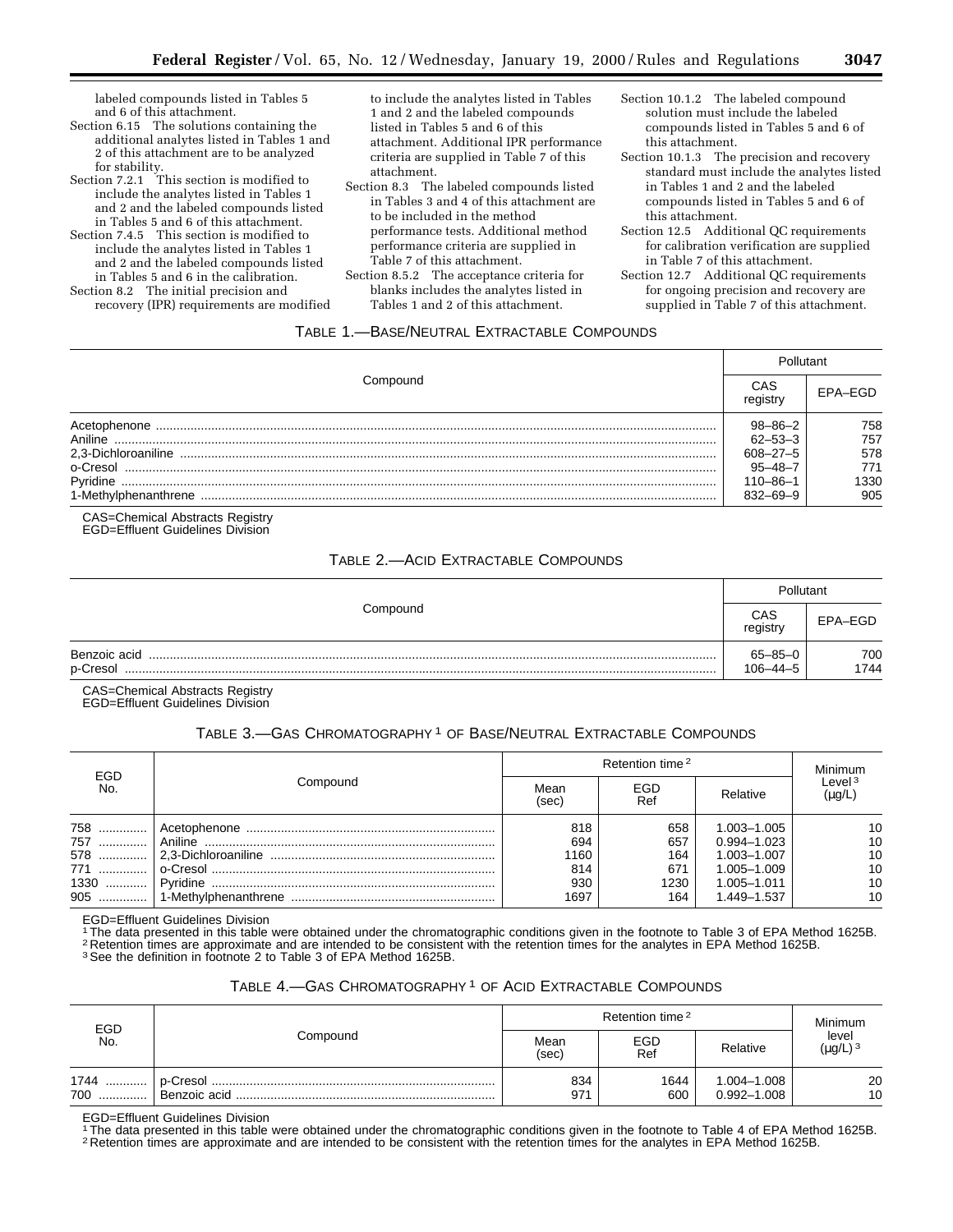3See the definition in footnote 2 to Table 4 of EPA Method 1625B.

## TABLE 5.—BASE/NEUTRAL EXTRACTABLE COMPOUND CHARACTERISTIC M/Z'S

| Compound | abeled<br>analoc |         |
|----------|------------------|---------|
|          |                  | 105/110 |
| Aniline  |                  | 93/100  |
|          | n/a              | 161     |
| Pyridine |                  | 79/84   |
| o-Cresol |                  | 08/116  |
|          | n/a              | 192     |

m/z=mass to charge ratio 1 native/labeled

## TABLE 6.—ACID EXTRACTABLE COMPOUND CHARACTERISTIC M/Z'S

| Compound                 | Labeled<br>analog | Primary<br>m/z     |
|--------------------------|-------------------|--------------------|
| p-Cresol<br>Benzoic acid | uт<br>₫₫          | 108/116<br>105/110 |

m/z=mass to charge ratio 1 native/labeled

## TABLE 7.—ACCEPTANCE CRITERIA FOR PERFORMANCE TESTS

| EGD<br>No. | Compound | Acceptance criteria                                          |            |                                              |                                          |                                   |
|------------|----------|--------------------------------------------------------------|------------|----------------------------------------------|------------------------------------------|-----------------------------------|
|            |          | Initial precision and accuracy<br>section 8.2<br>$(\mu g/L)$ |            | Labeled com-<br>pound recov-<br>ery sec. 8.3 | Calibration<br>verification<br>sec. 12.5 | On-going<br>accuracy<br>sec. 12.7 |
|            |          | s<br>$(\mu g/L)$                                             | X          | and 14.2 P<br>(percent)                      | $(\mu g/mL)$                             | $R(\mu g/L)$                      |
| 758        |          | 34                                                           | 44-167     |                                              | $85 - 115$                               | $45 - 162$                        |
| 658        |          | 51                                                           | $23 - 254$ | $45 - 162$                                   | $85 - 115$                               | $22 - 264$                        |
| 757        |          | 32                                                           | $30 - 171$ |                                              | $85 - 115$                               | $33 - 154$                        |
| 657        |          | 71                                                           | 15–278     | $33 - 154$                                   | $85 - 115$                               | $12 - 344$                        |
| 700        |          | ns                                                           | ns-ns      |                                              | ns-322                                   | ns-ns                             |
| 600        |          | 24                                                           | ns-ns      | ns-ns                                        | 66-134                                   | ns-648                            |
| 578        |          | 13                                                           | $40 - 160$ |                                              | $85 - 115$                               | $44 - 144$                        |
| 771<br>    |          | 40                                                           | $31 - 226$ |                                              | $85 - 115$                               | $35 - 196$                        |
| 671        |          | 23                                                           | $30 - 146$ | $35 - 196$                                   | $85 - 115$                               | $31 - 142$                        |
| 1744       |          | 59                                                           | $54 - 140$ |                                              | $85 - 115$                               | $37 - 203$                        |
| 1644       |          | 22                                                           | $11 - 618$ | $37 - 203$                                   | $85 - 115$                               | $16 - 415$                        |
| 1330       |          | 28                                                           | $10 - 421$ |                                              | $83 - 117$                               | 18-238                            |
| 1230       |          | ns                                                           | $7 - 392$  | $19 - 238$                                   | $85 - 115$                               | $4 - 621$                         |
|            |          | 16                                                           | $39 - 240$ |                                              | 78-122                                   | $46 - 204$                        |

s=Standard deviation of four recovery measurements.

X=Average recovery for four recovery measurements.

EGD=Effluent Guidelines Division.

ns=no specification; limit is outside the range that can be measured reliably.

Part 445 is added to read as follows:

## **PART 445—LANDFILLS POINT SOURCE CATEGORY**

Sec.<br>445 1

- General applicability.
- 445.2 General definitions.
- 445.3 General pretreatment standards.

## **Subpart A—RCRA Subtitle C Hazardous Waste Landfill**

- 445.10 Applicability.
- 445.11 Effluent limitations attainable by the application of the best practicable control technology currently available (BPT).
- 445.12 Effluent limitations attainable by the application of the best conventional pollutant control technology (BCT).
- 445.13 Effluent limitations representing the degree of effluent reduction attainable by the application of the best available technology economically achievable (BAT).
- 445.14 New source performance standards (NSPS).

## **Subpart B—RCRA Subtitle D Non-Hazardous Waste Landfill**

Sec.

- 445.20 Applicability.
- 445.21 Effluent limitations attainable by the application of best practicable control technology currently available (BPT).
- 445.22 Effluent limitations attainable by the best conventional pollutant control technology (BCT).
- 445.23 Effluent limitations representing the degree of effluent reduction attainable by the application of the best available technology economically achievable (BAT).
- 445.24 New source performance standards (NSPS).

**Authority:** Secs. 301, 304, 306, 307, 308, 402 and 501 of the Clean Water Act, as amended (33 U.S.C. 1311, 1314, 1316, 1317, 1318, 1342 and 1361)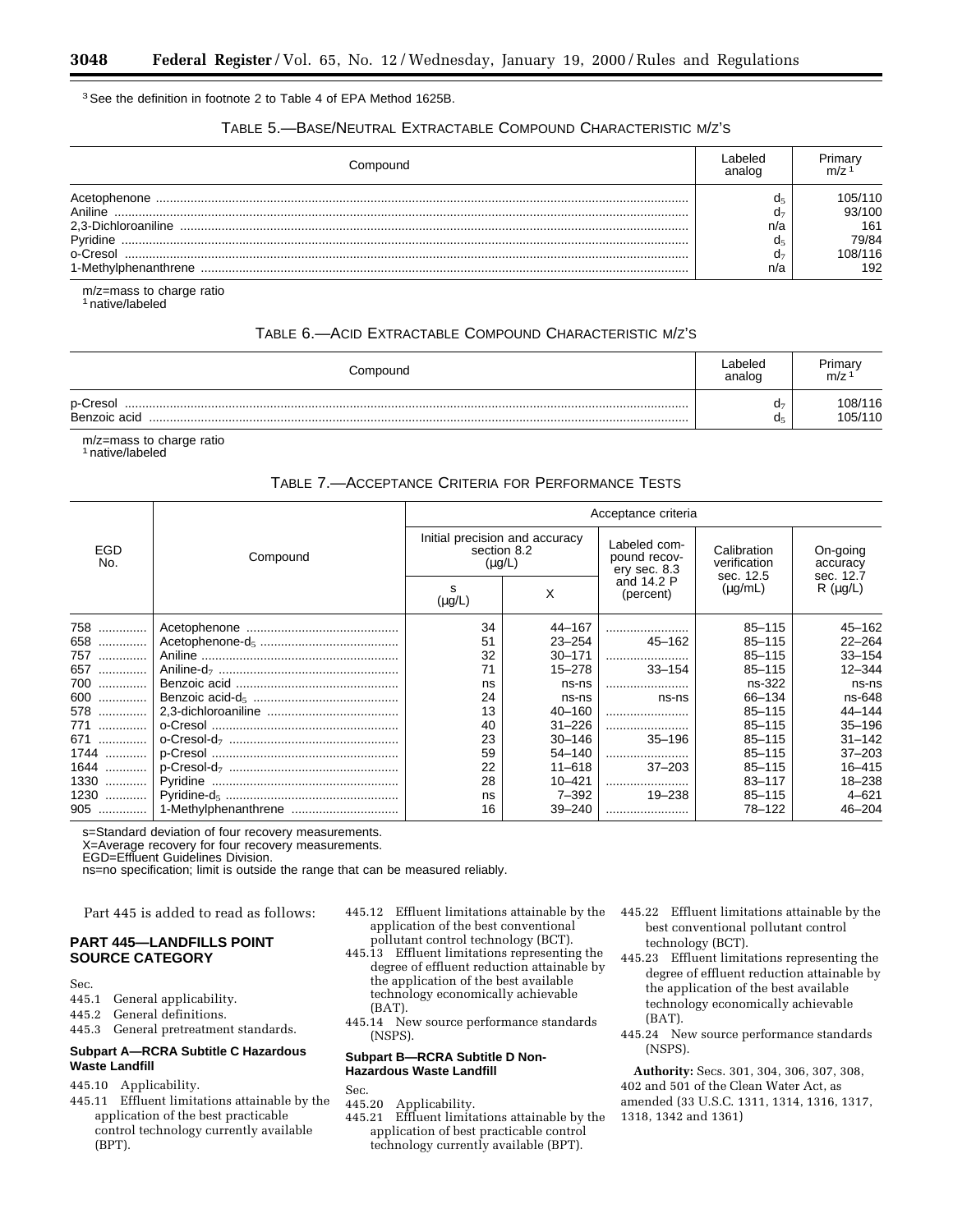## **§ 445.1 General applicability.**

(a) As defined more specifically in each subpart and except as provided in paragraphs (b) through (h) of this section, this part applies to discharges of wastewater from landfill units.

(b) The provisions of this part do not apply to wastewater discharges from land application or land treatment units, surface impoundments, underground injection wells, waste piles, salt dome formations, salt bed formations, underground mines or caves as these terms are defined in 40 CFR 257.2 and 260.10.

(c) The provisions of this part do not apply to wastewater generated off-site of a landfill facility, including wastewater generated off-site from washing vehicles or from waste transfer stations.

(d) The provisions of this part do not apply to discharges of contaminated ground water or wastewater from recovery pumping wells.

(e) This part does not apply to discharges of landfill wastewater from landfills operated in conjunction with other industrial or commercial operations when the landfill only receives wastes generated by the industrial or commercial operation directly associated with the landfill.

(f) This part does not apply to discharges of landfill wastewater from landfills operated in conjunction with other industrial or commercial operations when the landfill receives wastes generated by the industrial or commercial operation directly associated with the landfill and also receives other wastes provided the other wastes received for disposal are generated by a facility that is subject to the same provisions in 40 CFR subchapter N as the industrial or commercial operation or the other wastes received are of similar nature to the wastes generated by the industrial or commercial operation.

(g) This part does not apply to landfills operated in conjunction with Centralized Waste Treatment (CWT) facilities subject to 40 CFR Part 437 so long as the CWT facility commingles the landfill wastewater with other nonlandfill wastewater for discharge. A landfill directly associated with a CWT facility is subject to this part if the CWT facility discharges landfill wastewater separately from other CWT wastewater or commingles the wastewater from its landfill only with wastewater from other landfills.

(h) This part does not apply to landfills operated in conjunction with other industrial or commercial operations when the landfill receives wastes from public service activities so long as the company owning the landfill does not receive a fee or other remuneration for the disposal service.

## **§ 445.2 General definitions.**

In addition to the definitions set forth in 40 CFR 122.2, 257.2, 258.2, 264.10, 265.10, 401.11, and 403.3 the following definitions apply to this part:

(a) *Contaminated ground water* means water below the land surface in the zone of saturation which has been contaminated by activities associated with waste disposal.

(b) *Contaminated storm water* means storm water which comes in direct contact with landfill wastes, the waste handling and treatment areas, or landfill wastewater as defined in paragraph (f) of this section. Some specific areas of a landfill that may produce contaminated storm water include (but are not limited to): the open face of an active landfill with exposed waste (no cover added); the areas around wastewater treatment operations; trucks, equipment or machinery that has been in direct contact with the waste; and waste dumping areas.

(c) *Landfill* directly associated with an industrial or commercial operation means:

(1) A landfill located on the same site as industrial or commercial operations; and

(2) A landfill not located on the same site as the industrial or commercial operations (off-site), but ''whollyowned'' by the industrial or commercial facility and primarily dedicated to receiving waste from the related industrial or commercial facility.

(d) *Facility* means all contiguous property owned, operated, leased or under the control of the same person or entity.

(e) *Landfill unit* means an area of land or an excavation in which wastes are placed for permanent disposal, that is not a land application or land treatment unit, surface impoundment, underground injection well, waste pile, salt dome formation, a salt bed formation, an underground mine or a cave as these terms are defined in 40 CFR 257.2, 258.2 and 264.10.

(f) *Landfill wastewater* means all wastewater associated with, or produced by, landfilling activities except for sanitary wastewater, noncontaminated storm water, contaminated ground water, and wastewater from recovery pumping wells. Landfill wastewater includes, but is not limited to, leachate, gas collection condensate, drained free liquids, laboratory derived wastewater, contaminated storm water and contact washwater from washing truck, equipment, and railcar exteriors and

surface areas which have come in direct contact with solid waste at the landfill facility.

(g) *Non-contaminated storm water* means storm water which does not come in direct contact with landfill wastes, the waste handling and treatment areas, or landfill wastewater that is defined in paragraph (f) of this section. Non-contaminated storm water includes storm water which flows off the cap, cover, intermediate cover, daily cover, and/or final cover of the landfill.

(h) *Off-site* means outside the boundaries of a facility.

(i) *On-site* means within the boundaries of a facility.

(j) *Public service* means the provision of landfill waste disposal services to individual members of the general public, publicly-owned organizations (schools, universities, government agencies, municipalities) and not-forprofit organizations for which the landfill does not receive a fee or other remuneration.

(k) The regulated parameters for this part, numbered (P) and listed with approved methods of analysis in Table 1B at 40 CFR 136.3, are defined as follows:

(1) *Ammonia (as N)* means ammonia reported as nitrogen. P4.

(2) *BOD*5 means 5-day biochemical oxygen demand. P9.

(3) *Arsenic* means total arsenic. P6.

(4) *Chromium* means total chromium. P19.

(5) *Zinc* means total zinc. P75.

(l) The regulated parameters for this part, numbered (P) and listed with approved methods of analysis in Table 1C at 40 CFR 136.3, are as follows:

(1) Naphthalene. P68.

(2) Phenol. P85.

(m) The regulated parameters for this part listed with approved methods of analysis in the attachments to Methods 625 and 1625B in Appendix A at 40 CFR Part 136 are as follows:

- (1) Aniline.
- (2) Benzoic acid.
- (3) p-Cresol.
- (4) Pyridine.
- (5) a-Terpineol.

#### **§ 445.3 General pretreatment standards.**

Any source subject to this part that introduces wastewater pollutants into a publicly owned treatment works (POTW) must comply with 40 CFR part 403.

## **Subpart A—RCRA Subtitle C Hazardous Waste Landfill**

#### **§ 445.10 Applicability.**

Except as provided in § 445.1, this subpart applies to discharges of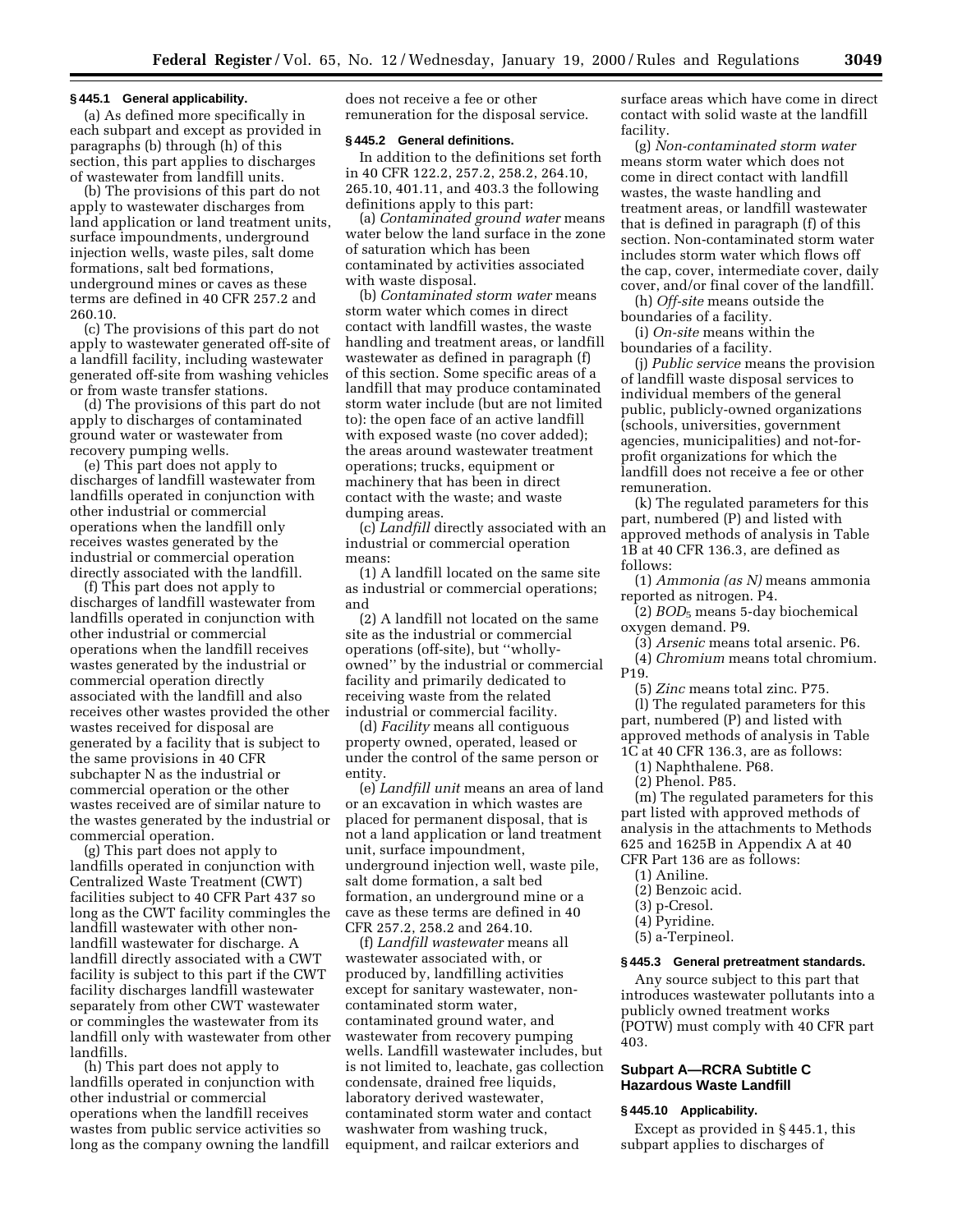wastewater from landfills subject to the provisions of 40 CFR Part 264, *Standards for Owners and Operators of Hazardous Waste Treatment, Storage, and Disposal Facilities, Subpart N– (Landfills);* and 40 CFR Part 265, *Interim Status Standards for Owners and Operators of Hazardous Waste*

## *Treatment, Storage, and Disposal Facilities, Subpart N–(Landfills).*

**§ 445.11 Effluent limitations attainable by the application of the best practicable control technology currently available (BPT).**

Except as provided in 40 CFR 125.30 through 125.32, any existing point

## EFFLUENT LIMITATIONS

Maximum daily<sup>1</sup> Regulated parameter Maximum monthly avg.1 BOD5 ............................................................................................................................................................................ 220 56 TSS .............................................................................................................................................................................. 88 27 Ammonia (as N) ........................................................................................................................................................... 10 4.9 α-Terpineol .................................................................................................................................................................. 0.042 0.019 Aniline .......................................................................................................................................................................... 0.024 0.015 Benzoic acid ................................................................................................................................................................ 0.119 0.073 Naphthalene ................................................................................................................................................................. 0.059 0.022 p-Cresol ....................................................................................................................................................................... 0.024 0.015 Phenol .......................................................................................................................................................................... 0.048 0.029 Pyridine ........................................................................................................................................................................ 0.072 0.025 Arsenic ......................................................................................................................................................................... 1.1 0.54 Chromium .................................................................................................................................................................... 1.1 0.46 Zinc .............................................................................................................................................................................. 0.535 0.296 pH ................................................................................................................................................................................ (2) (2)

Milligrams per liter (mg/L, ppm).

2Within the range 6 to 9.

## **§ 445.12 Effluent limitations attainable by the application of the best conventional pollutant control technology (BCT).**

Except as provided in 40 CFR 125.30 through 125.32, any existing point source subject to this subpart must achieve the following effluent limitations which represent the application of BCT: Limitations for BOD5, TSS and pH are the same as the corresponding limitations specified in § 445.11.

## **§ 445.13 Effluent limitations representing the degree of effluent reduction attainable by the application of best available technology economically achievable (BAT).**

Except as provided in 40 CFR 125.30 through 125.32, any existing point source subject to this subpart must achieve the following effluent

limitations which represent the application of BAT: Limitations for ammonia (as N), a-terpineol, aniline, benzoic acid, naphthalene, p-cresol, phenol, pyridine, arsenic, chromium and zinc are the same as the corresponding limitations specified in § 445.11.

## **§ 445.14 New source performance standards (NSPS).**

Any new source subject to this subpart must achieve the following performance standards: Standards are the same as those specified in § 445.11.

## **Subpart B—RCRA Subtitle D Non-Hazardous Waste Landfill**

## **§ 445.20 Applicability.**

Except as provided in § 445.1, this subpart applies to discharges of

#### EFFLUENT LIMITATIONS

Regulated parameter Maximum Maximum Maximum daily 1 Maximum monthly avg. 1 BOD ............................................................................................................................................................................. 140 37 TSS .............................................................................................................................................................................. 88 27 Ammonia (as N) ........................................................................................................................................................... 10 4.9 a-Terpineol ................................................................................................................................................................... 0.033 0.016 Benzoic acid ................................................................................................................................................................ 0.12 0.071 p-Cresol ....................................................................................................................................................................... 0.025 0.014 Phenol .......................................................................................................................................................................... 0.026 0.015 Zinc .............................................................................................................................................................................. 0.20 0.11 pH ................................................................................................................................................................................ 2) (2)

1 Milligrams per liter (mg/L, ppm)

2Within the range 6 to 9.

wastewater from landfills subject to the provisions of 40 CFR part 258, *Criteria for Municipal Solid Waste Landfills;* and 40 CFR part 257, *Criteria for Classification of Solid Waste Disposal Facilities and Practices.*

## **§ 445.21 Effluent limitations attainable by the application of the best practicable control technology currently available (BPT).**

Except as provided in 40 CFR 125.30 through 125.32, any existing point source subject to this subpart must achieve the following effluent limitations which represent the application of BPT:

source subject to this subpart must achieve the following effluent limitations which represent the application of BPT: